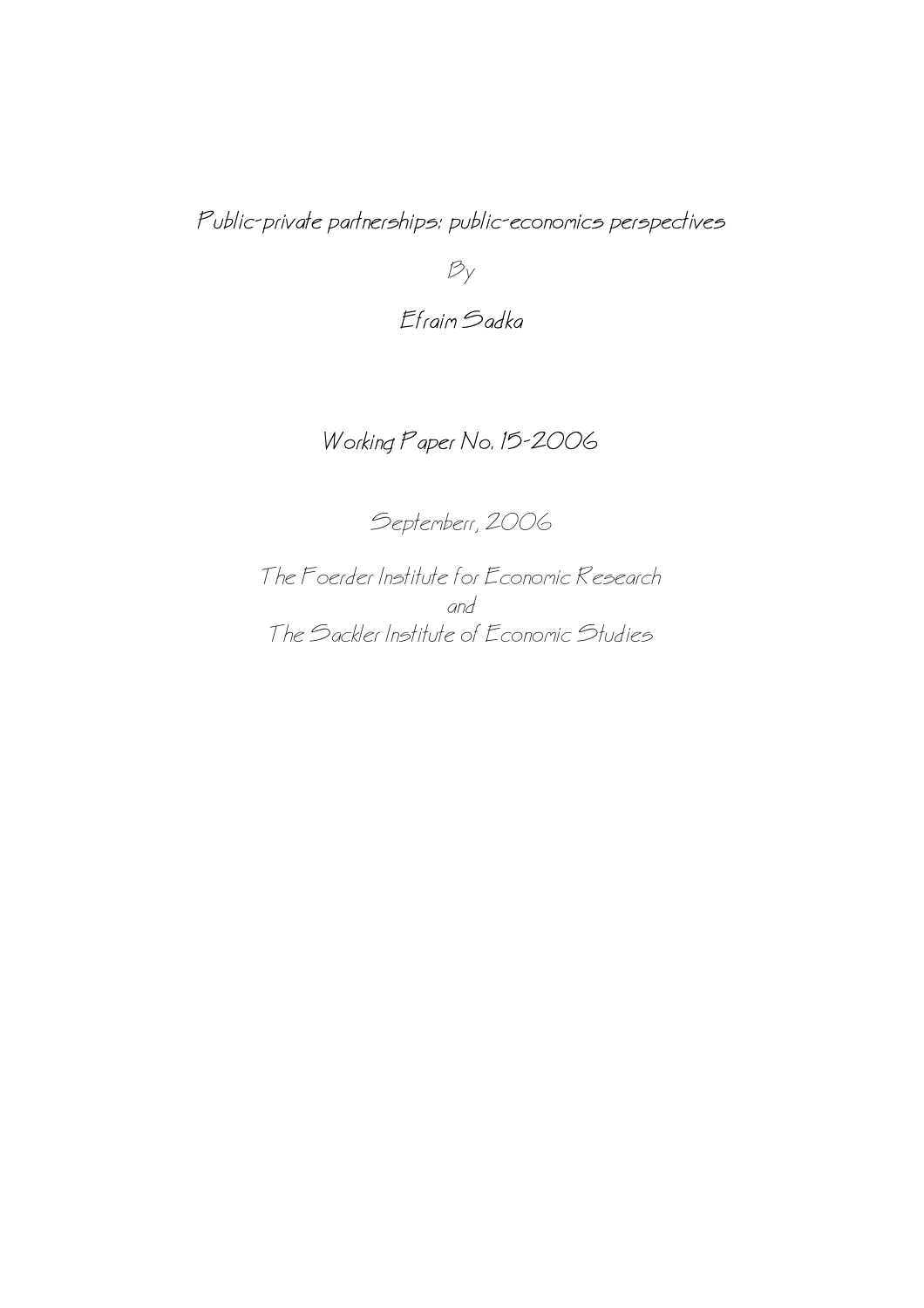## **PRELIMINARY AND INCOMPLETE PLEASE DO NOT QUOTE**

## **PUBLIC-PRIVATE PARTNERSHIPS: PUBLIC-ECONOMICS PERSPECTIVES**

By

Efraim Sadka $<sup>1</sup>$ </sup>

November 3, 2005

## **ABSTRACT**

Public-Private Partnerships are nowadays spread all over the world. It may be quite plausible that they were initially started mainly as an attempt to evade expenditure controls and hide public budget deficits. Nevertheless, they have by now gone a long way of restructuring. If transparently reported and properly designed, public-private partnerships can also play a useful role in enhancing the efficiency of the provision of services that were supplied before solely by the public sector. This paper provides some public-economics perspectives on these partnerships.

JEL Classification Numbers: D61, D73, H41, H43, H54, H57.

Keywords: public-private partnership, private-finance initiative, build-operate-transfer.

Author's E-Mail Address: sadka@post.tau.ac.il

<u>.</u>

<sup>&</sup>lt;sup>1</sup> The Henry Kaufman Chair in International Capital Markets, the Eitan Berglas School of Economics, Tel-Aviv University, Tel-Aviv 69978, Israel. This paper was written while the author was a visiting scholar at the Fiscal Affairs Department of the International Monetary Fund, Washington, D.C. Thanks are due to Teresa Ter-Minassian, Jesus Seade, Alfredo Cuevas and seminar participants at Fiscal Affairs Department of the International Monetary Fund for comments and suggestions. The author is also indebted to Richard Hemming for some useful observations and stimulating discussions on various issues pertaining to publicprivate partnerships. The views expressed here are the author's only and do not represent those of the IMF.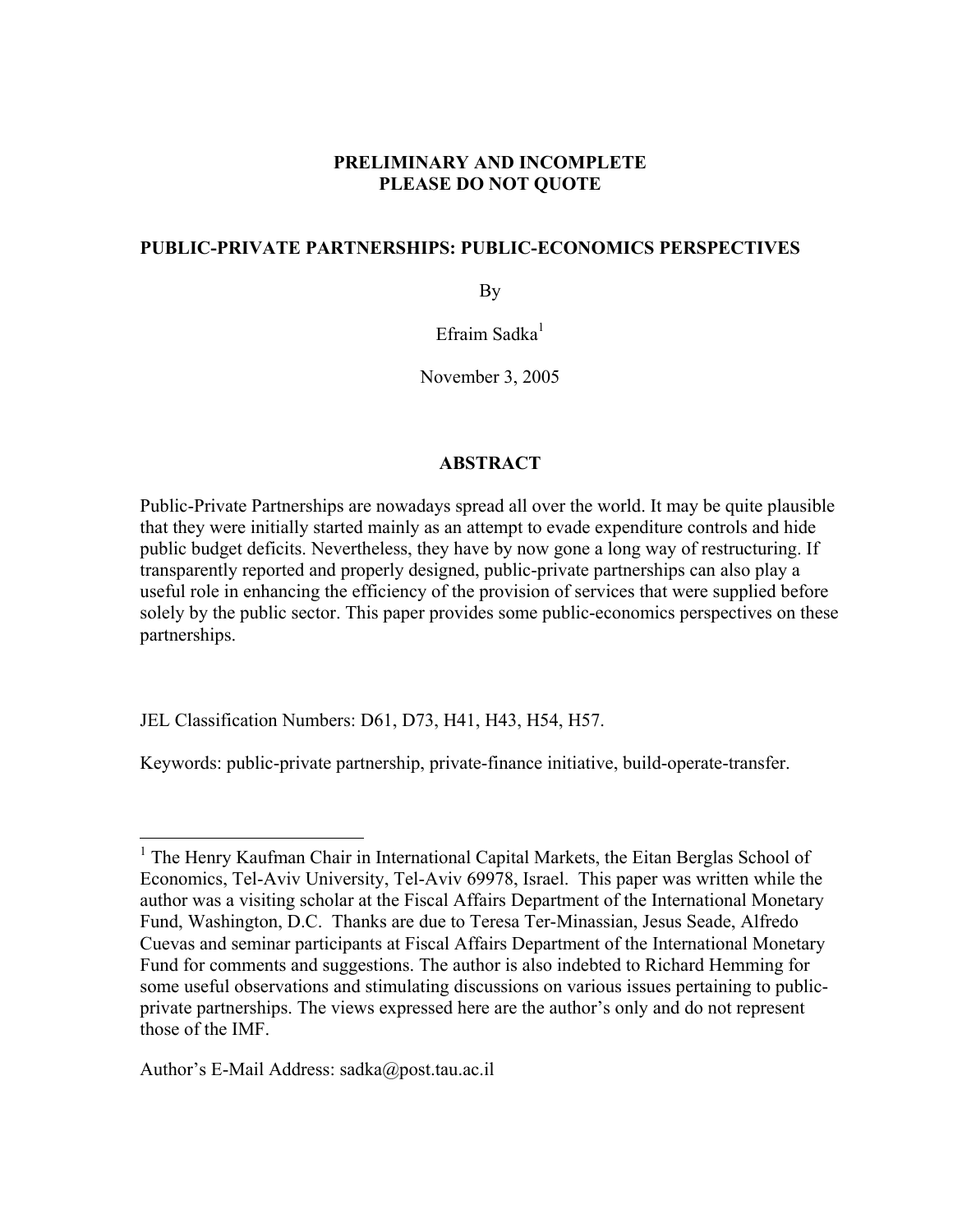#### **I. INTRODUCTION**

*Public-Private Partnerships (PPPs)* were initiated in the United Kingdom in the early 1980s. They constituted an element in the broader process of privatization undertaken (or accelerated) by the government of Mrs. Margaret Thatcher. Broadly speaking, privatization does not merely refer to the transfer of state-owned enterprises to private investors, but also to a shift of public sector activities to the private sector. Indeed, PPPs enter into this broader category. But they do this in a restricted way; not every transfer of the delivery of public services to the private sector is referred to as a PPP. For instance, the State may *outsource* the issuance of driver licenses to the private sector. This would not be normally referred to as a PPP. The later term is reserved usually to an undertaking which involves a sizable initial investment in a certain facility (a road, a bridge, an airport, a prison, etc.), and then the delivery of the services from this facility

Many formerly state-owned enterprises perform ordinary activities that were done elsewhere by the private sector. It is also quite widely accepted that they should not have been probably run by the State in the first place. Therefore, the involvement of the State in these enterprises should, and hopefully does, end upon their privatization. This is not , however, the case with the activities relegated to public-private partnerships. These activities have some public good features. A road, for instance, is usually referred to and studied by the public-economics literature as a *congested public good*. Similar attributes characterize an airport, a bridge, a tunnel, etc. As any beginning student of welfare economics learns, these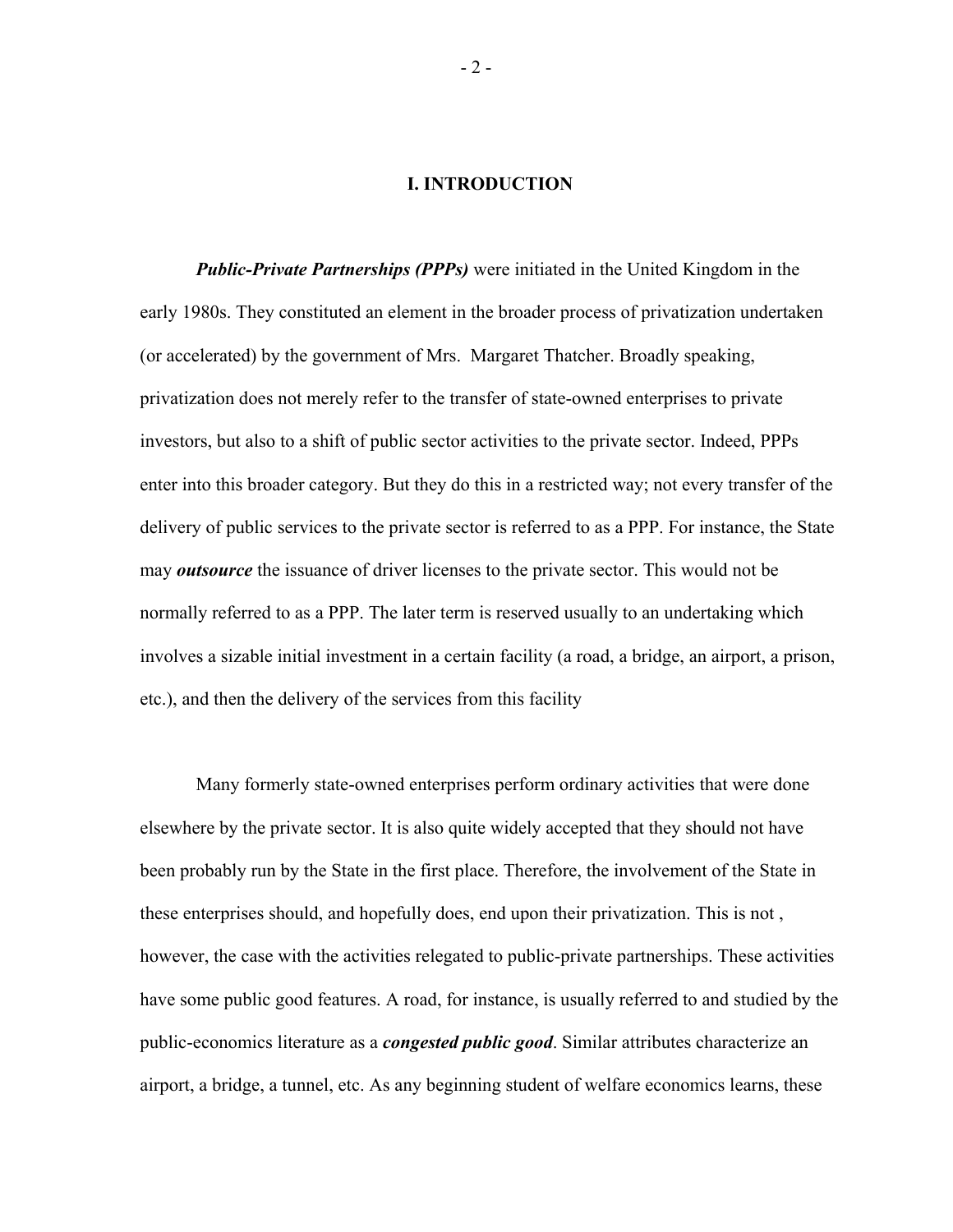are typical cases of *externalities* and *market failures*. 2 Therefore, they are not privatized once and for all; rather, the State continues to be involved in some way or another, creating a public-private partnership.

Yet, one may still argue that these public-private partnerships are not genuine partnerships that *properly* or *efficiently* share risks and liabilities (and profits). But that they are rather a means to disguise conventional contracting undertakings that are subject to standard budgeting processes as some new undertakings that are carried out off budget.<sup>3</sup> This claim might have been particularly valid at the beginning, where most public-private partnerships took the form of *Private-Finance Initiatives (PFIs)*, in which the private contribution was primarily in providing financing. Put differently, the private involvement amounts to no much more than providing the government with a channel through which it could finance infrastructure investments by implicit (or hidden) budget deficits and debts. In the words of Spackman (2002): "Early financing proposals were designed mainly to evade expenditure controls."

However, public-private partnerships have by now went a long way since their embryonic stages of public-finance initiatives. In many instances, they have developed into

 $\frac{1}{2}$  See, for instance, Arrow and Hahn (1971).

 $3$  It should be noted that carrying out an activity off budget does not necessarily imply that transparency is impaired. In principle, full transparency may be maintained for off-budget items. But when a government wishes to conceal a certain item from the public eye or from the international institutions and the business community, it will usually prefer to carry it out off the budget.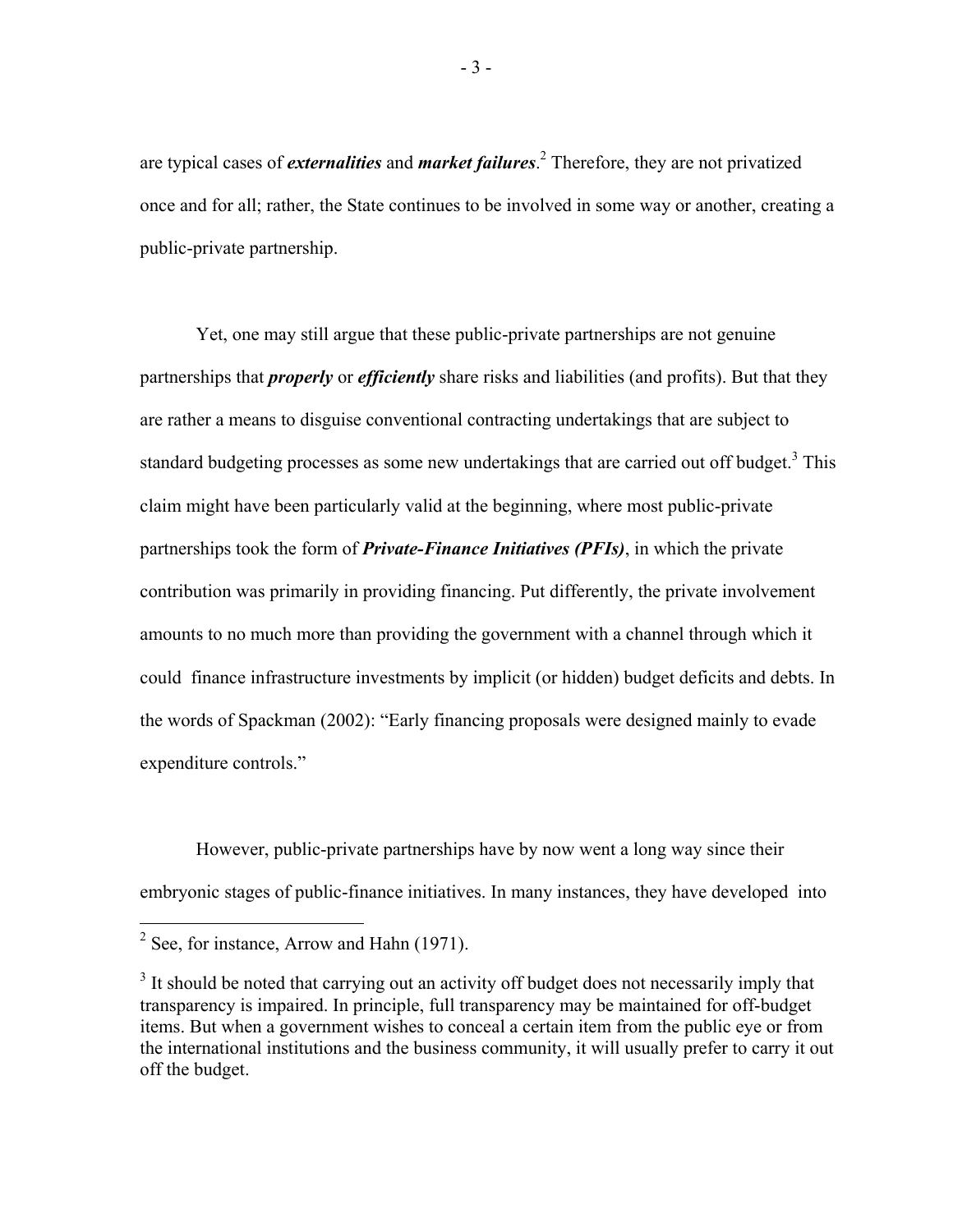genuine partnerships aimed at properly pricing scarce public resources and efficiently sharing and managing risks. They may be still far from being perfected, but it would be inappropriate nowadays to dismiss them altogether on the ground of being merely a tool to make government accounts look nicer. In a preface (written in January 2001) to a PPP manual for South Africa's national and provincial government departments, Mr. Trevor Manuel, the Minister of Finance, states: "...the availability of state resources for these purpose [to meet the socio-economic needs of all South Africans, and in particular, to alleviate poverty] must be used to leverage much-needed private sector investment in public infrastructure and services." Indeed, the desire to raise private financing is explicitly acknowledged. But Mr. Trevor immediately goes on to say: "The benefits [of public-private partnerships] do not consist in an increase of funds, but in the better management of scarce resources."

Whether or not "born in sin", public-private partnerships have by now spread worldwide. Furthermore, when transparently reported and properly designed, they can also play a useful role enhancing the efficiency of the provision of services that were supplied before solely by the public sector. This paper provides some public-economics perspectives of the advantages and disadvantages of PPPs.

The organization of the paper is as follows. The next section describes briefly the scope of public-private partnerships. Section III analyzes some common feature of PPPs: build-operate. Section IV introduces the notions of exogenous and endogenous risks. The succeeding section points out to the role of PPPs in rationalizing public investment decisions. The importance of a proper cost-benefit analysis is discussed in section VI. Section VII is

 $-4-$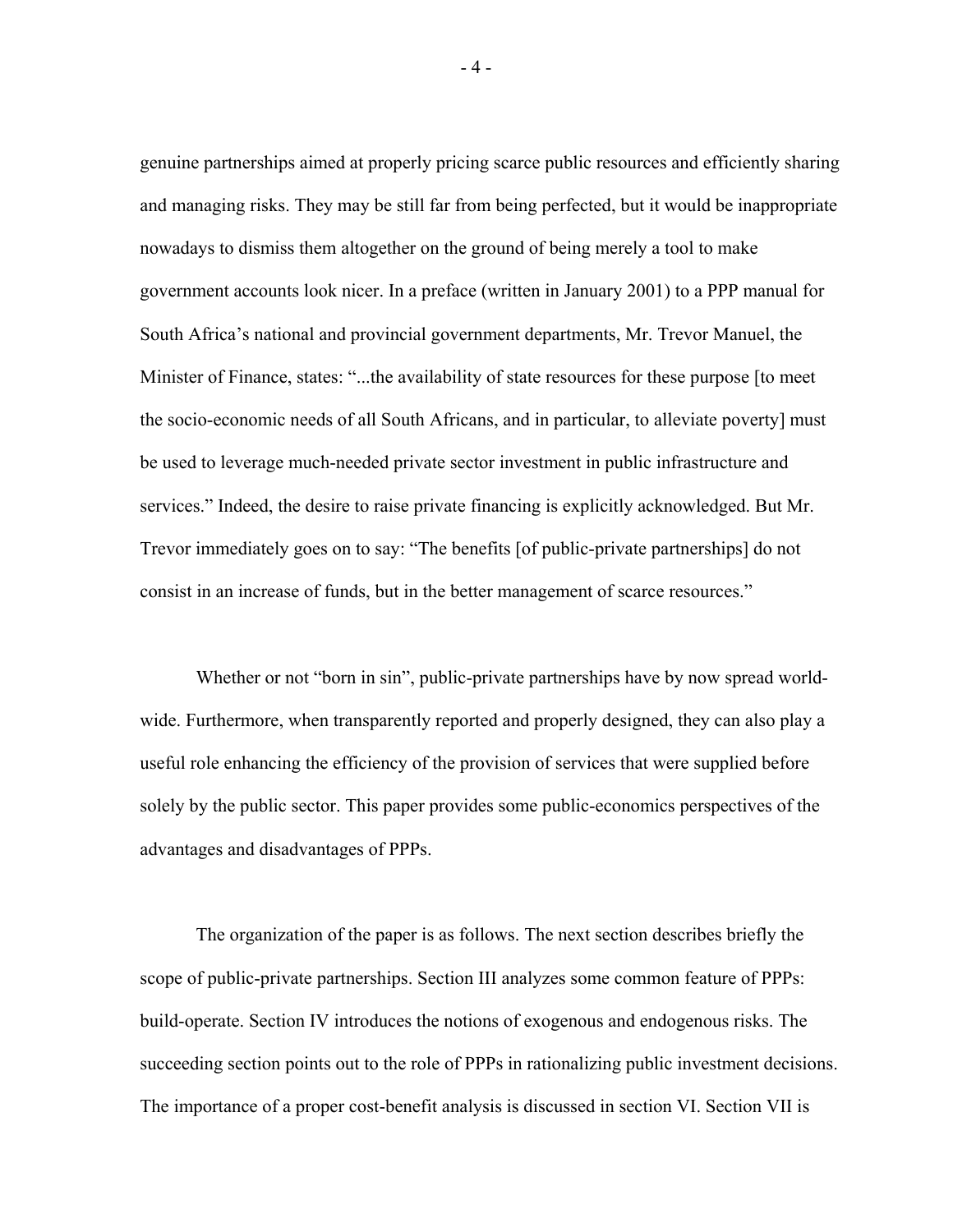devoted to the analysis of risk sharing between the public and private partners. Section VIII discusses how the pricing of the service is affected when the facility is transferred to the public partner at the end of the partnership (namely, the end of the concession period). The role of user charges as Pigouvian taxes and their implications for the efficiency of publicprivate partnerships are analyzed in section IX. The succeeding section describes some "advantage" of public-private partnerships: their being off-budget items. It briefly describes also their relation to resource accounting. Politico-economic considerations associated with public-private partnerships are brought forth in section XI. A case study (the Cross-Israel Highway) is presented in section XII. Section XIII concludes. A discussion of some accounting issues that may have some important economic implications for public-private partnerships is relegated to an appendix.

#### **II. THE SCOPE OF PUBLIC-PRIVATE PARTNERSHIPS**

The design of an efficient **Public-Private Partnership (PPP)** project depends crucially on the basic underlying economic environment under which it operates. Therefore, it would presumably be inappropriate to prescribe a "model" arrangement to be entered between the public entity and the private entity in all PPP projects. Rather, these projects are becoming ever popular that they cover many fields: transportation infrastructures, such as roads, bridges, tunnels, above and under ground rail, air and sea ports; utilities, such as water and electricity supply, sewage, and waste disposal; prisons; schools; hospitals; etc. They are therefore carried out in a large variety of circumstances and uncertainties, so that each case

 $-5 -$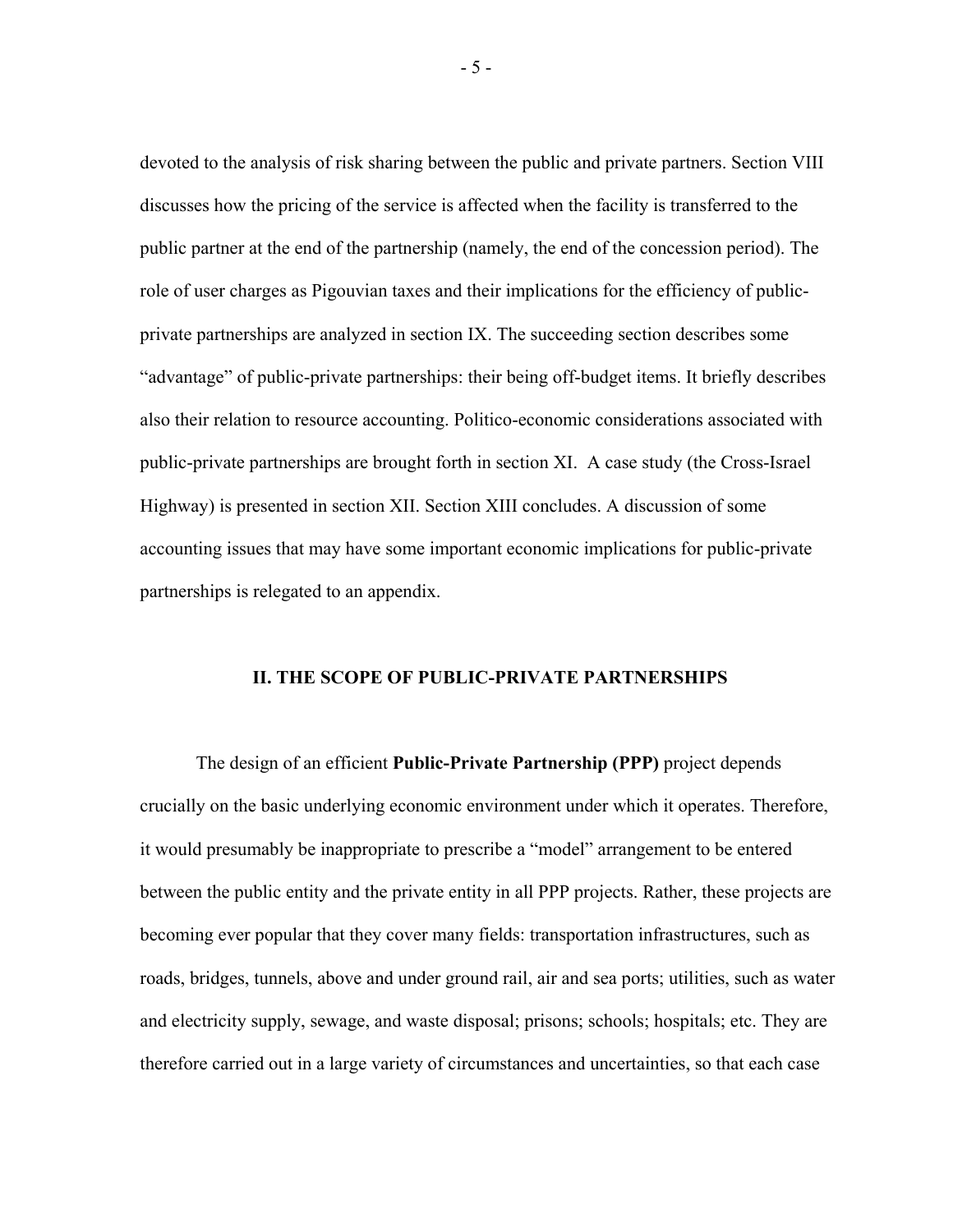may have to be examined, designed and executed with a close reference to its own characteristics.

Nevertheless, this should not be interpreted to mean that there can be no universal rules to follow. On the contrary, there is a widespread consensus among economists that transparency is crucial in the case of public-private partnerships. Because PPPs may be used to channel public activities off budget and away from the public eye, all public liabilities must be at least properly reported, if not properly quantified according to some generally accepted accounting standards.<sup>4</sup> These liabilities could be either direct (that is, materialize in any event) or contingent (that is, materialize only if a certain event occur); and either explicit (that is, legally binding) or implicit (that is, binding by some social norms, habits, tradition, etc.).<sup>5</sup> Indeed, several countries have recently tried to identify and quantify all government obligations.<sup>6</sup>

We aim to analyze and discuss some basic features that are common to most publicprivate-partnership projects. These projects come under a variety of forms. A detailed description of these forms may be found in a report of a staff team from the Fiscal Affairs Department of the International Monetary Fund, led by Richard Hemming (2005). The most common forms are some variant or another of DBFO (Design-Build-Finance-Operate), in

<sup>&</sup>lt;sup>4</sup> This would be true even though such comprehensive standards may yet to be developed.  $<sup>5</sup>$  See Brixi and Mody (2002).</sup>

 $6$  For a notable example, see Echevery et al (2002).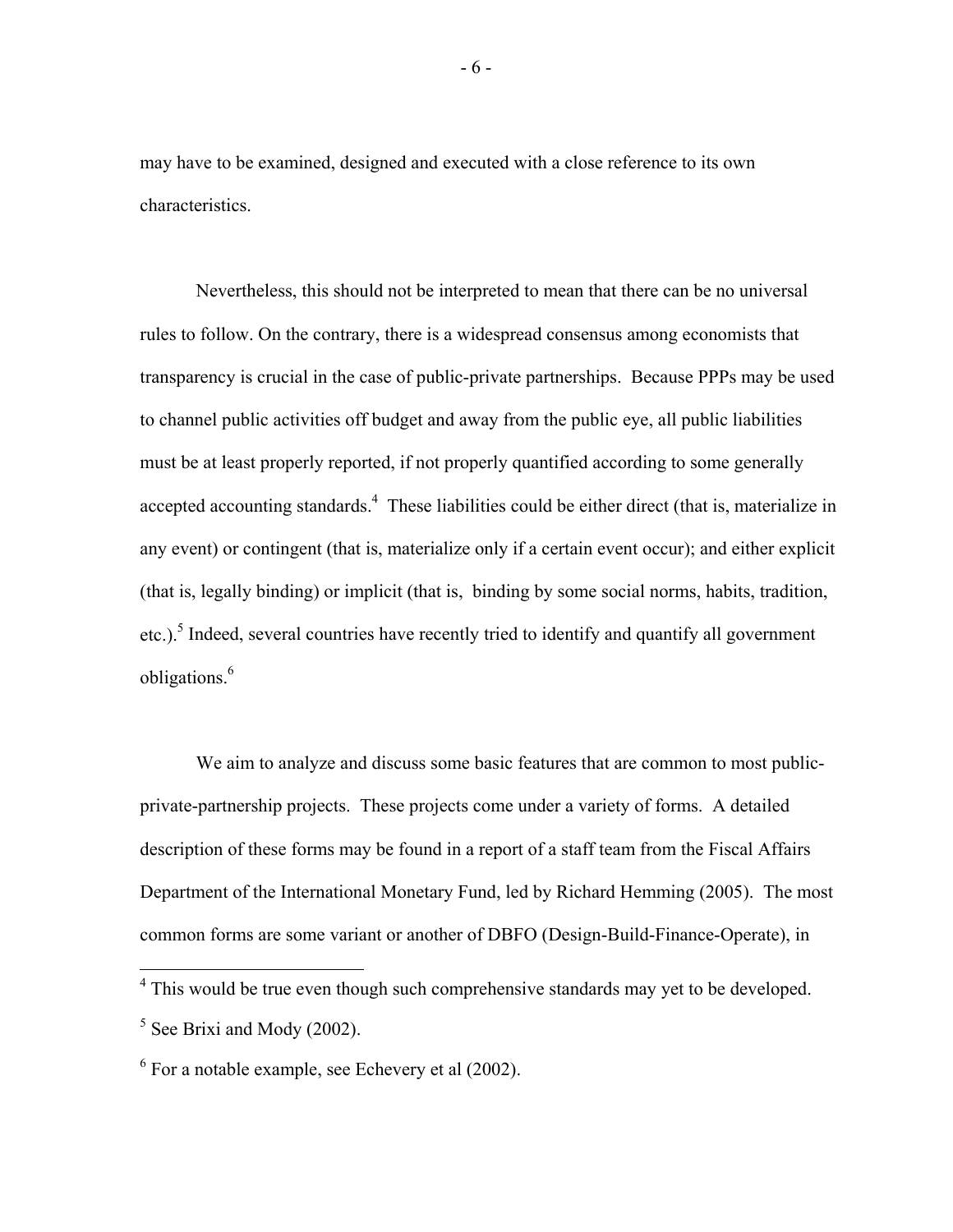which a concessionaire from the private sector designs, builds, and finances a certain facility (for example, an airport) and then operates it as well; or BOT (Build-Operate-Transfer), in which a concessionaire finances and builds a facility, operates it, and transfer it to the government at the end of the concession period. The BO (Build-Operate) combination features in all of these arrangements.

#### **III. BUILD-OPERATE**

In this section we address the issue of why this build-operate combination is so prevalent in public-private-partnership projects. An obvious alternative is the conventional provision, under which the public entity first contracts with a private builder to construct a facility (for example, a multi-lane highway), and then either contracts with a concessionaire to operate the facility for a specified period of time or operates the facility by itself. So, what kind of an advantage is there to be gained when "bundling" these two activities of building and operating under a PPP arrangement? A simple and useful answer was provided by Hart  $(2003)$ .<sup>7</sup>

Suppose there are two kinds of investments that can be made in the construction stage of the road. One, termed "productive", improves the quality of the road and reduces the cost of operation. For instance, the use of concrete rather than tarmac in building a road both improves the quality of the road and reduces the cost of maintenance and operation .

- 7 -

 $\frac{1}{7}$  See also Riess (2005).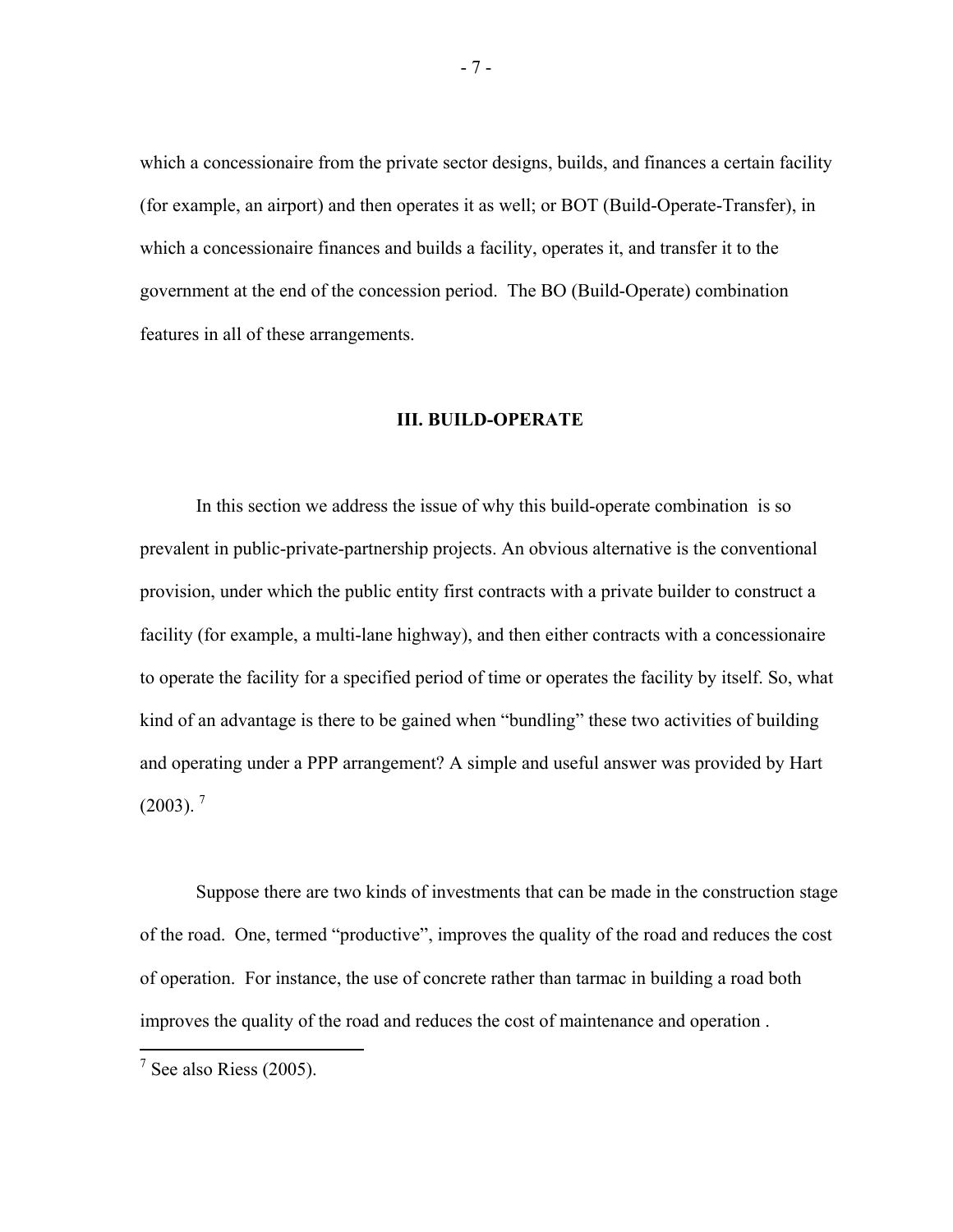Concrete is much more durable than tarmac. Therefore, the use of concrete improves the quality of service, because it saves on the amount of needed repairs which usually tend to slow traffic on the road. Its use generates an additional benefit of reducing the cost of maintenance and operation (repairs). The other investment, termed "unproductive", reduces the quality of the service and the cost of operation. For instance, one can build an extremely tight screening system in order to detect and deter free riders (peoples evading the toll). This may slow down traffic on the road; that is, it reduces the quality of the service. But it also lowers the operation costs (or increases toll revenues).

Under conventional arrangement ("unbundling"), the constructor has no incentive whatsoever to incur the cost of any one of these two investments. Consequently, she will make neither of them. Under a public-private partnership, the concessionaire internalizes the cost-reduction feature of these two investments, but not the quality-change feature. As a result, the concessionaire under invests (from a social point of view) in the first kind of investment, because she does not internalize the quality-enhancing feature of it; and she over invests (from a social point of view) in the second kind of investment, because she does not internalize its quality-reduction feature. Thus, under conventional arrangement (unbundling), there is no investment in any one of the two types of investments, whereas under a PPP arrangement (bundling), there is an underinvestment in the first type and overinvestment in the second type of investment. Therefore, *in general* one cannot tell whether bundling is preferable to unbundling or not.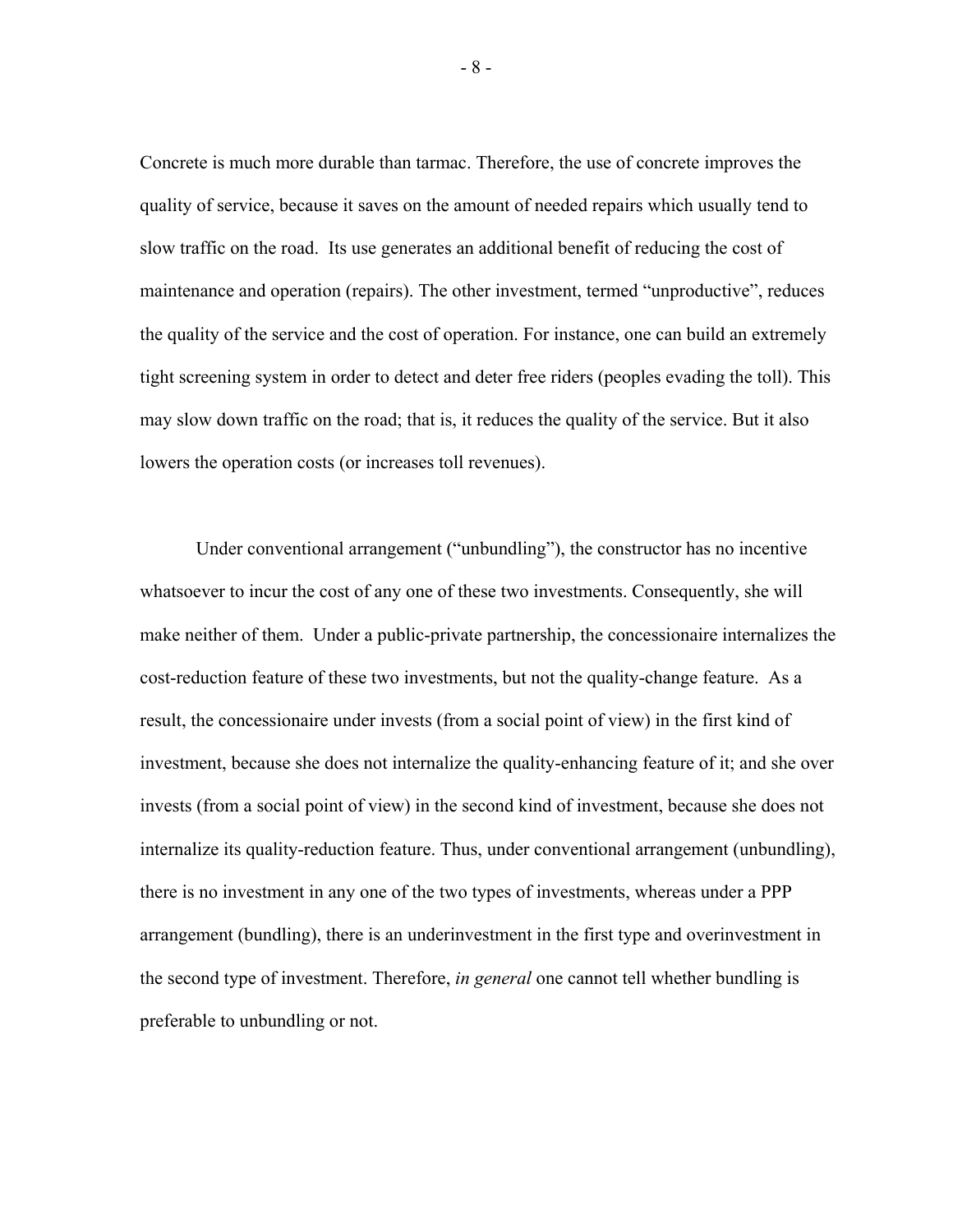But this illuminating example provides an answer as to under what circumstances, a public-private-partnership arrangement is preferable. If the characteristics, especially the quality-related characteristics of the facility (the road in our example), can be well specified and, more importantly, well monitored and verified by the public partner at a relatively low cost, then a conventional arrangement (unbundling) may be adequate. However, public monitoring and verifying of the quality of a facility which is built to last for a long time are often very costly.<sup>8</sup> In contrast, if the quality of the service, such as the uninterrupted flow of traffic at a certain minimum average speed throughout the day, at no more than a certain noise level, etc, can be well specified and verified, then a PPP arrangement can work fine.<sup>9</sup> In this case, the specification of the quality of the service dictates to the concessionaire the quality of the facility itself, with no need to directly verify it beforehand (at the construction stage).

The specification of the quality of the service yields another advantage in favor of a public-private-partnership arrangement. In most cases, the capacity of the facility may have to be expanded over time. For instance, the number of lanes in each direction of the road may have to increase in order to adequately accommodate for a rising volume of traffic. The size

<sup>&</sup>lt;sup>8</sup> One should bear also in mind that a high level of public monitoring and supervision may lend itself to bribery and corruption.

 $9^9$  Another example of specifying the quality of the service can be drawn from water projects. There are several techniques or methods to desalinate water (some may be protected under patent rights). The government does not have to specify the size of the desalination and the technique to be used. It may suffice to specify that the public partner provide at least a certain quantity of water per year, with no more of a certain level of salinity, at a price not to exceed a certain cap, etc.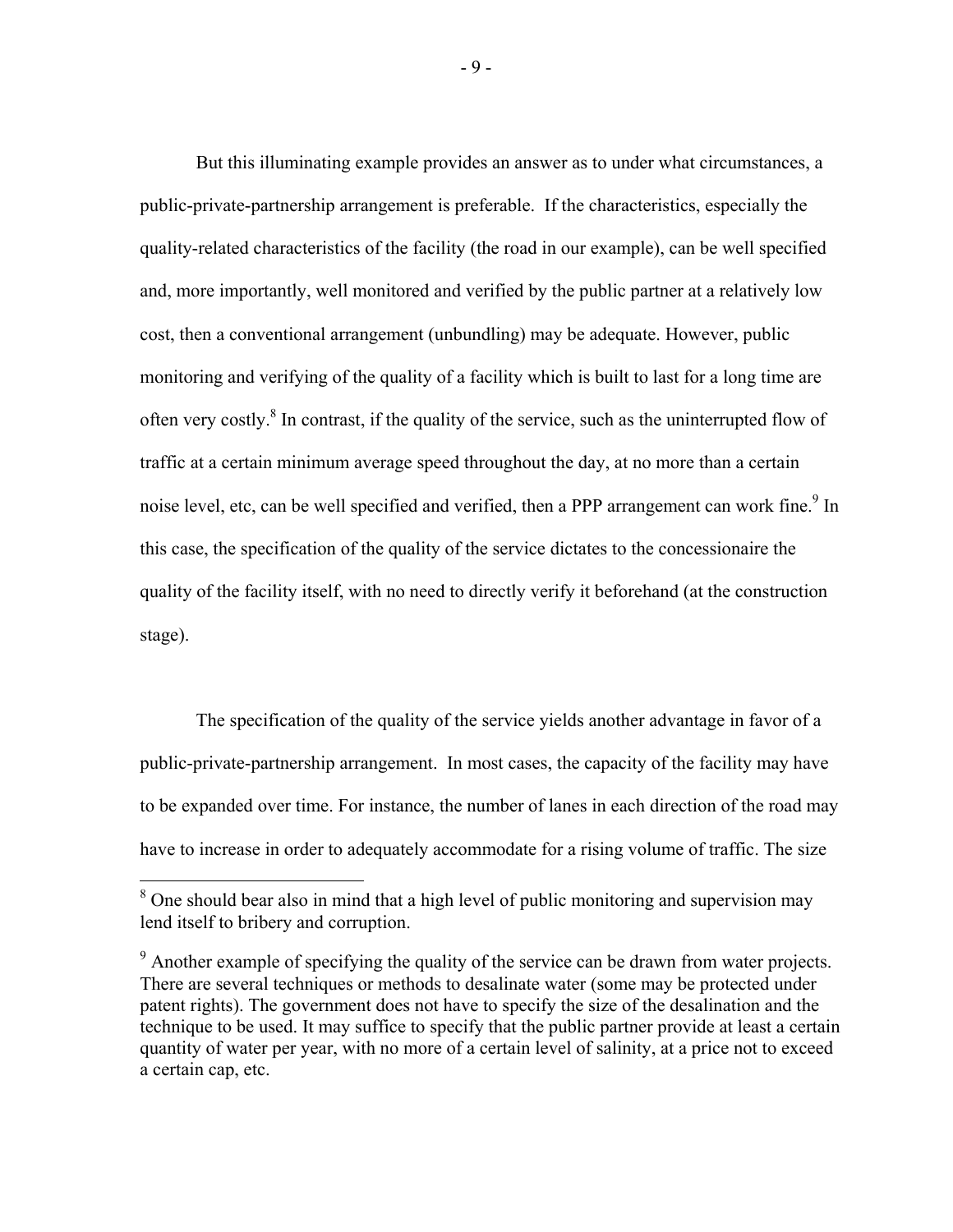and the timing of the expansion does not have to be pre-specified in a PPP contract. Again, it may suffice to specify the quality of the service. For instance, it may suffice to specify only that traffic should be able to flow at a certain minimum speed throughout the day in order to enhance the concessionaire to add another lane to the highway in due time, so as to avoid excessive road congestion which slows down traffic. Alternatively, the PPP contract may specify that the road must be enlarged when the volume of traffic surpasses a certain level per hour or per day. Similarly, a public-private partnership contract for an airport may specify the number of incoming and outgoing flights per gate and/or the number of passengers per square meter of terminal space, etc., in order to ensure the appropriate expansion of the facility at the appropriate time.

#### **IV. IDENTIFICATION OF THE ENDOGENOUS AND EXOGENOUS RISKS**

It is important to identify the circumstances under which a public-private partnership operates. Modern economic theories of procurement (whether of the public sector from the private sector or whether wholly within the private sector) consider the procurement problem as that of *ex ante* asymmetric information coupled with moral hazard.<sup>10</sup> Namely, the seller is better informed about production costs and quality than the buyer. But, after carefully examining the construction management literature and speaking with industry participants, Bajari and Tadelis (2001) report that they "have found little evidence that either the contractor or the buyer has private information at the onset of the procurement project. They

 $10$  See, for example, McAfee and McMillan (1987) and Laffont and Tirole (1993).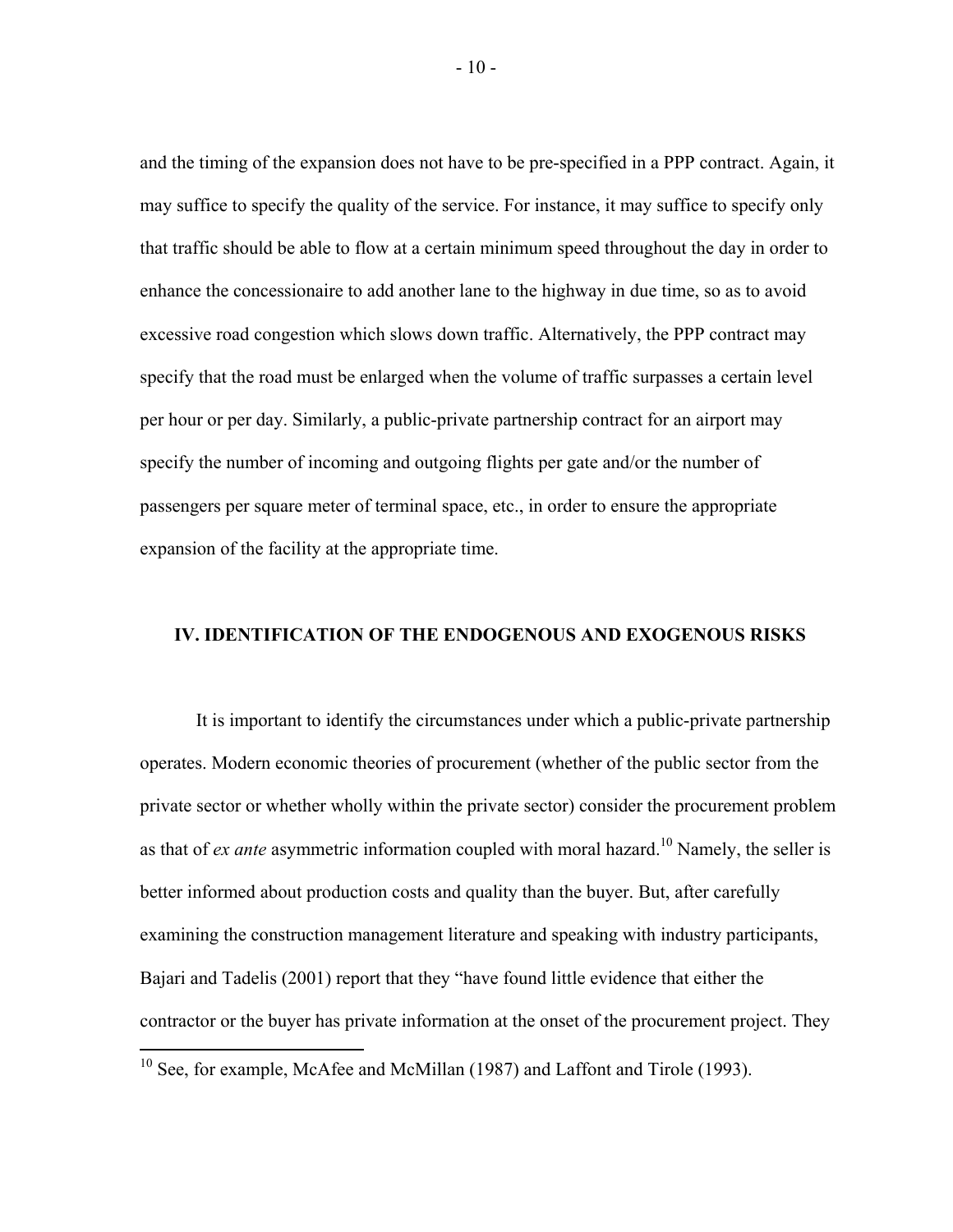both, however, share uncertainty about many important design changes that occur *after* the contract is signed and production begins, such as design failures, unanticipated site and environmental conditions, and changes in regulatory requirements.<sup>"11</sup> These uncertainties are *exogenous* to the private builder of the facility or the private provider of the service. To a large extent, they are also *exogenous* to the public entity that sponsors the facility. Even the regulatory changes may be *exogenous* to the public entity, because they may be instituted by the legislators, by local governments, by rulings of the courts, etc.<sup>12</sup>

Similarly, there are *exogenous* uncertainties on the revenue or benefit side of public investment projects. In transportation infrastructure projects, future demand is certainly not certain. The use of a subway system may be severely depressed by terror threats. The volume of traffic on a highway depends on fuel costs, the GDP growth rate, the population growth rate, etc. The demand for electricity from a new power plant is a function of, among other things, the GDP growth rate, the degree of industrialization, the development of energy-

 $\overline{a}$ 

 $12$  In fact, public-private partnerships which are of quite a long duration serve the current government to pre-commit future executive and other branches of governments.

 $11$  As an illustrative example, Bajari and Tadelis (2001) describe the adaptation process in the building of the Getty Center Art Museum in Los Angeles, which is a 24-acre, \$1 billion facility that took over 8 years to construct: "The project design had to be changed due to site conditions that were hard to anticipate. The geology of the project included canyons, slide plans, and earthquake fault lines, which posed numerous challenges for the team of architects and contractors. For instance, contractors 'hit a slide' and unexpectedly moved 75,000 cubic yards of earth. More severely, in 1994 an earthquake struck. Cracks in the steel welds of the building's frame caused the contractors to reassess the adequacy of the seismic design standards that were used. The project design also had to be altered due to the regulatory environment – 107 items had to be added to the building's conditional use permit. These problems were very hard to predict, both for the buyer and the contractor."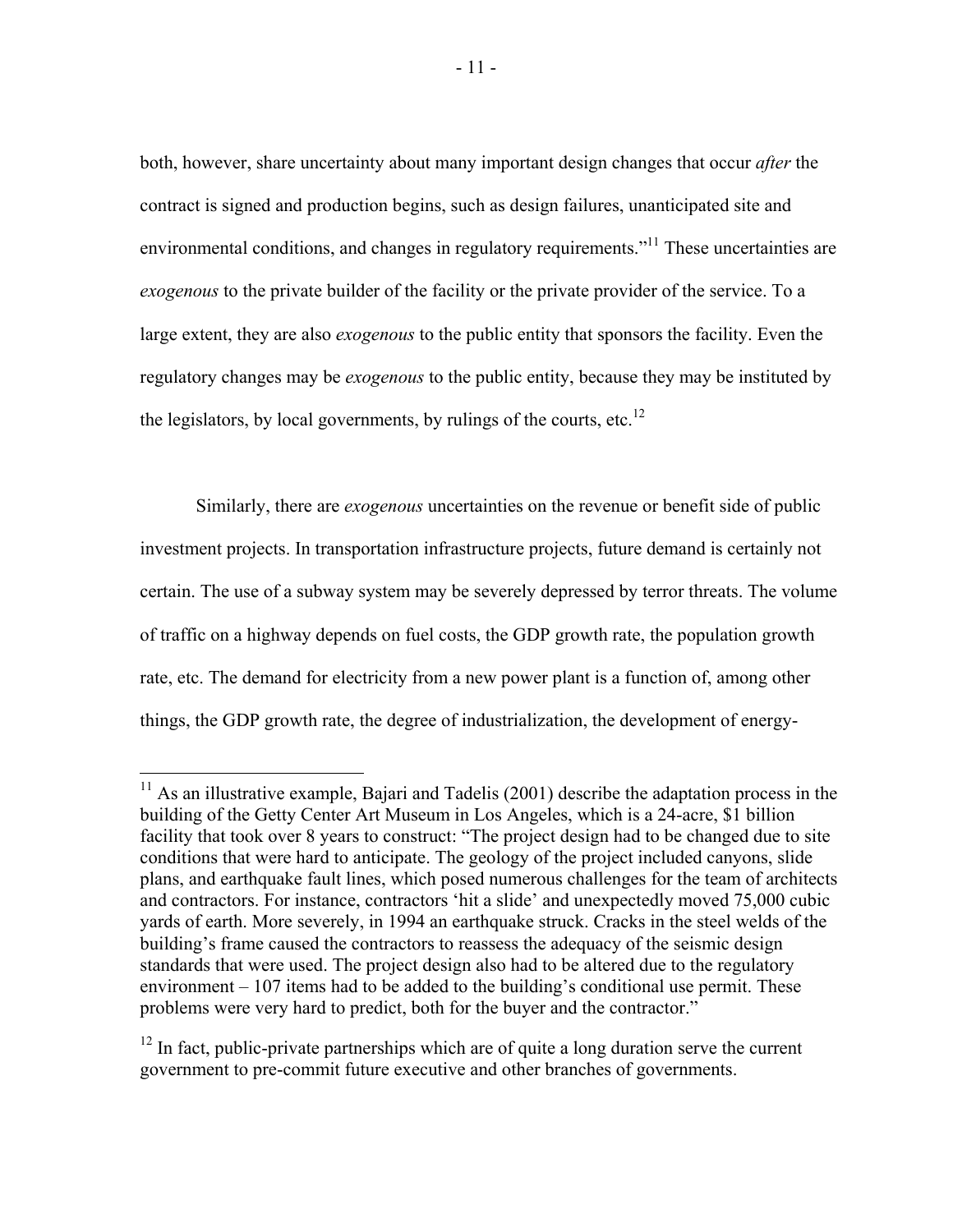saving technologies, etc. Neither the government nor the private concessionaire is *a priori* better informed about these (risky) variables.

#### **V. "WHITE ELEPHANTS"**

We shall come later to analyze in more details the treatment of risk in public-privatepartnership arrangements. For our purposes at this stage, it suffices to realize that the costs and the benefits cannot be determined for certain. In this context, PPP may play a useful role in enhancing a proper cost-benefit analysis and reducing the likelihood of erecting "white elephants", such as, for example, a multi-lane highway that leads from nowhere A to nowhere B.

Because costs and benefits cannot be projected accurately, *ex post* (actual) costs and benefits are almost certainly going to be different from what was estimated at the onset. Thus, *ex post*, the net benefit from some projects would be negative or less than *a priori* expected, whereas the net benefit of other projects would be greater than *a priori* expected. However, as Prud'homme (2004) reports, costs are generally underestimated and benefits overestimated, by large amounts, in public infrastructure projects. As Prud'homme puts it, "errors of 50% or more seem to be the rule rather than the exception". For example, the actual number of passengers that used the Euro tunnel in its first year of operation was less than 25% than what was predicted by SNCF, the French-owned railway. In 2003 actual revenues from the tolls were about a third of what had been predicted. As Tanzi (2005) puts it, "this happened in a density-populated area connecting two of the richest cities in the world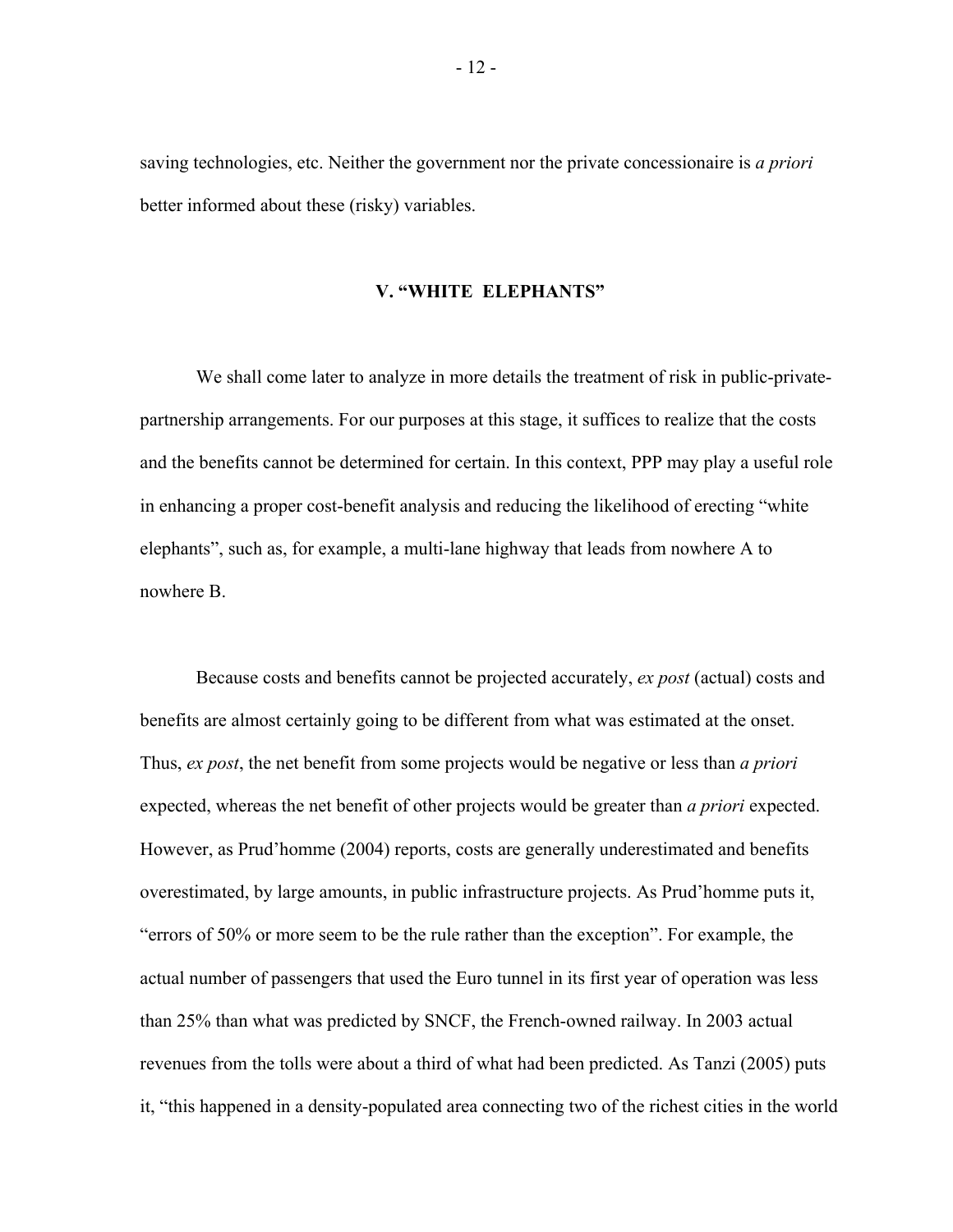(London and Paris) and two G-7 countries!" Similarly, Strong, Guasch and Benavides (2004) report cost underestimations and benefit overestimations in toll roads in Argentina, Brazil, and Mexico.

 These findings may be interpreted as providing some indications that the prediction errors are biased<sup>13</sup>. It is possible that public agents, motivated by self-interest, behave strategically. That is, out of a desire to maximize their volume of activity, which can serve to justify their existence, public agents in a sort of "wishful thinking" way underestimate costs and overestimate benefits or revenues. Provision under a public-private-partnership arrangement may be useful in sorting out the economically viable from the economically unviable projects, and rejecting the latter. The private sector will not be generally willing to enter into a public infrastructure undertaking in which it does not expect to recover all of its costs, including capital (direct or opportunity) costs. Therefore, the private sector will double-check the estimates of the public agents concerning costs and revenues. In this way, the private sector may serve as some safeguard, albeit perhaps imperfect, against "white elephants".

This is true even when, as under many public-private partnership arrangements, the government provides the concessionaire with some guarantees against certain cost overruns or revenue shortfalls. Consider, for example, a PPP arrangement for a toll road. Suppose the

 $13$  Note, however, that we may be missing data on projects where the costs were overestimated and the benefits underestimated; such projects may have been discarded because of yielding negative net benefits.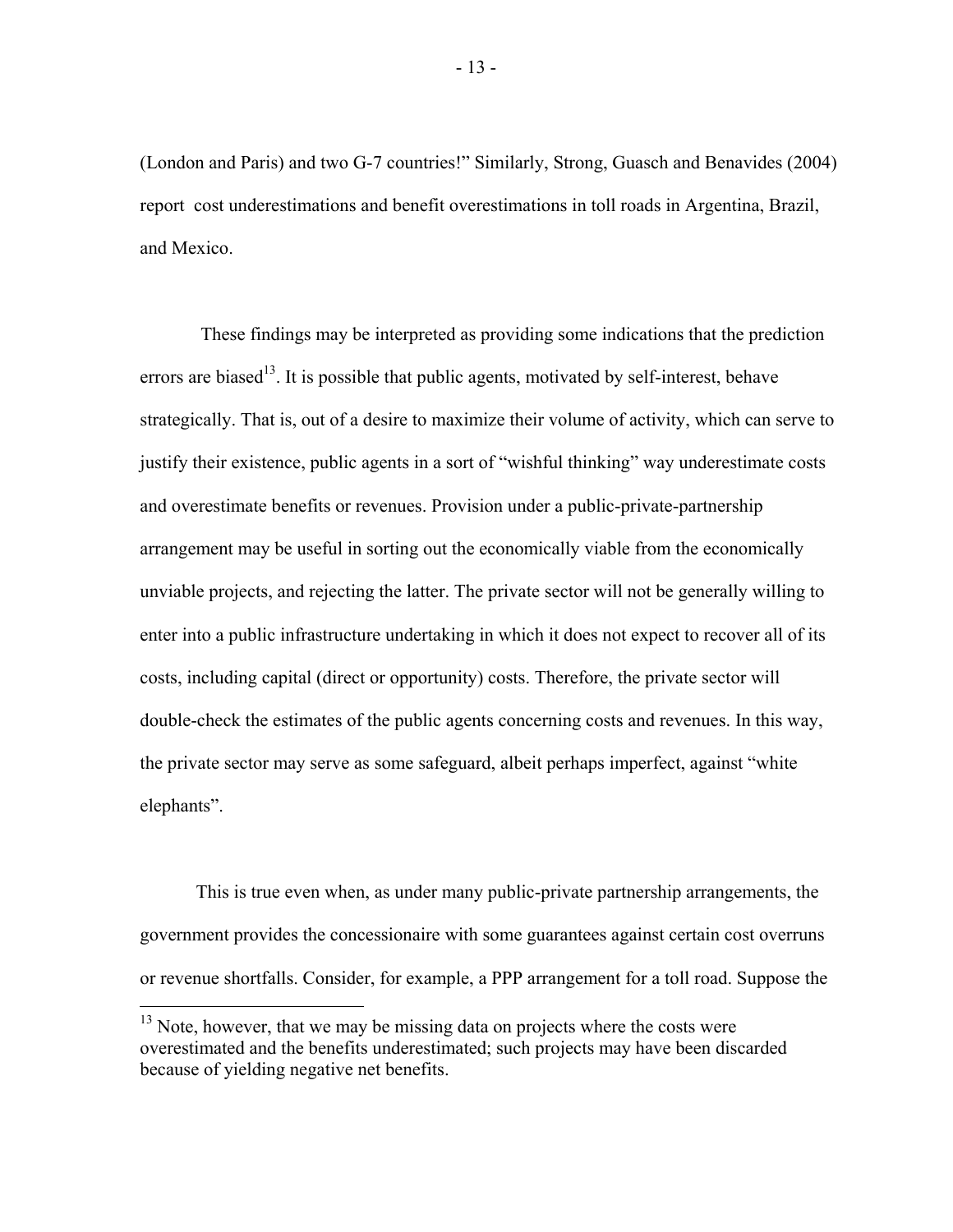government provides the concessionaire with some initial design, and agrees to compensate her for any cost increases resulting from changes in this design or from the occurrence of some pre-specified events that were not initially accounted for. For instance, due to some public or political pressures by environmentalist groups, the government may decide later to change the path of the road, so as to pass through a tunnel rather than paving it across a mountain landscape. A public-private partnership contract may specify that in such a case, the concessionaire will be compensated by the government for her extra costs. Similarly, the government may agree to compensate the concessionaire, if some contaminated land is found along the path of the road that need to be treated, causing both a time delay and a cost increase. Also, the government may agree to compensate the concessionaire for future exchange rate changes, for future increases in the price of steel (which may constitute an important component of the cost of bridges and overpasses), etc. Still, the "baseline" cost (under the original design, price and exchange-rate levels, etc.) are at least partially, if not fully as in this example, borne by the concessionaire. Therefore, she will not take at face value the original cost (under)-estimates prepared by public agents eager to undertake the project.

The same is true with respect to the benefit side. Public agents typically provide some forecasts of the use of the road – "baseline" estimates. The government may offer the concessionaire an insurance for the baseline estimates, by compensating the concessionaire if the actual use turns out to be less than what was estimated at the baseline scenario. As long as this compensation is not full, that is as long as the concessionaire is *not fully* compensated for revenue shortfalls, she bears some of the risk of such shortfalls. Again, the concessionaire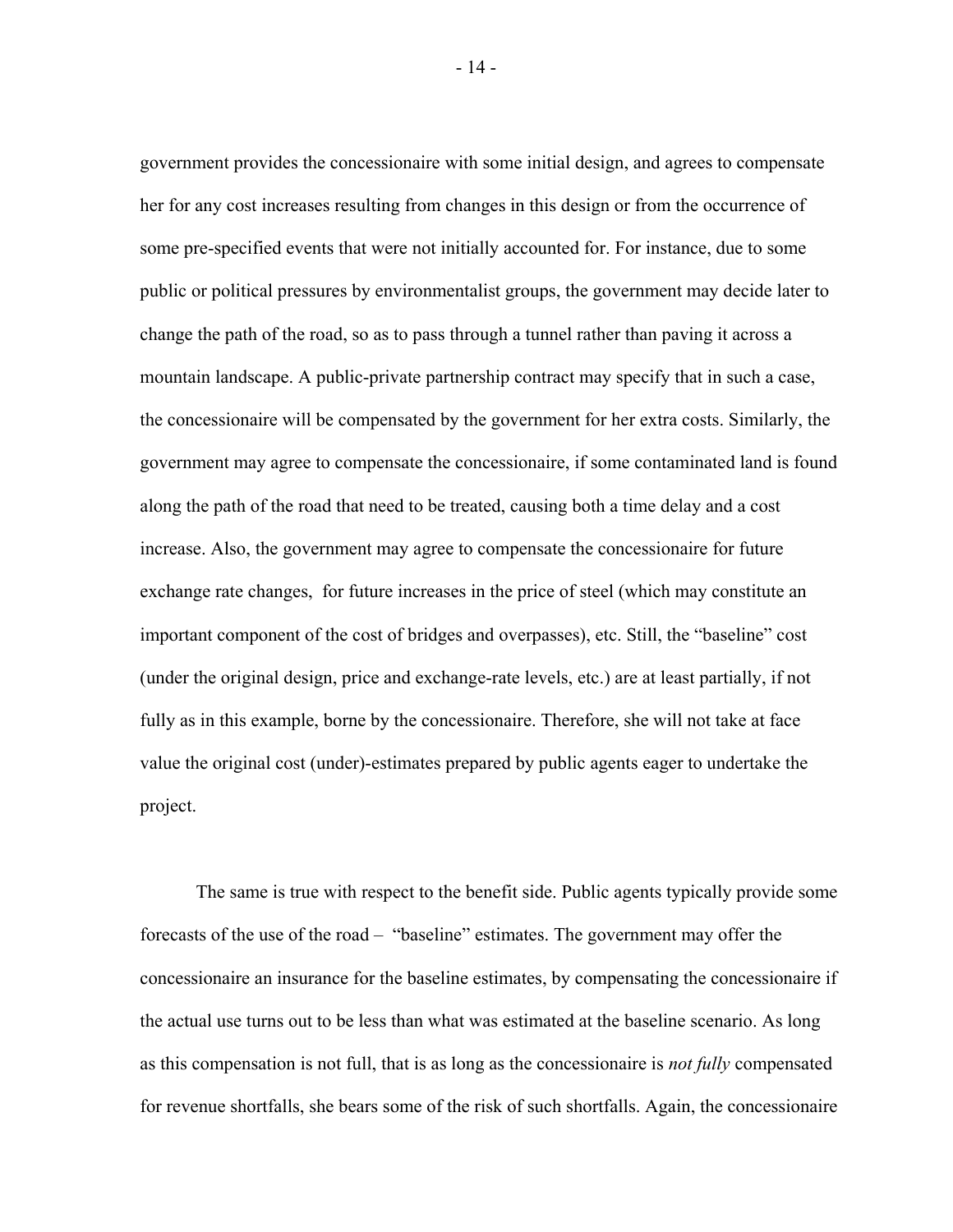cannot afford to take at face value the original revenue (over)-estimates prepared by investment-eager public agents.14 Thus, public-private partnerships may serve as a safeguard, though not fool-proof, against "white elephants" which were not uncommon in many countries, developed as well as developing.

### **VI. COST-BENEFIT ANALYSIS: PRICES AND DISCOUNT RATES**

The scrutiny done by the private sector under a public-private partnership is important for another reason. A key issue in any cost-benefit analysis is the prices at which costs and benefits are evaluated. Proponents of a certain public project of infrastructure investment may argue for calculating costs on the basis of out-of-pockets costs for the government. Thus, a case may be put forth for evaluating the cost of labor at (lower) after-tax wages rather than at (higher) before-tax wages, for indeed all taxes paid on labor are after all recollected by the government.<sup>15</sup> In a second-best world a la Davis and Whinston (1965), one cannot totally dismiss this argument at all circumstances.<sup>16</sup> However, following the work of Diamond and Mirrlees (1971), the public economics literature has established the prevalence

 $14$  We shall elaborate more on the importance of less-than-100% revenue guarantees later.

<sup>&</sup>lt;sup>15</sup> See also Spackman (2002) for a related issue concerning interest costs.

<sup>&</sup>lt;sup>16</sup> An even stronger (Keynesian) argument is to evaluate the cost of labor, especially lowskill labor, at zero in times of relatively high unemployment rates, for the social opportunity cost of unemployed labor is supposedly zero, or even negative, if unemployment benefits are saved. However, one has to recall that high unemployment will not necessarily persist throughout the construction stage of the project. Also, the unemployed labor may be utilized in another, more beneficial, project.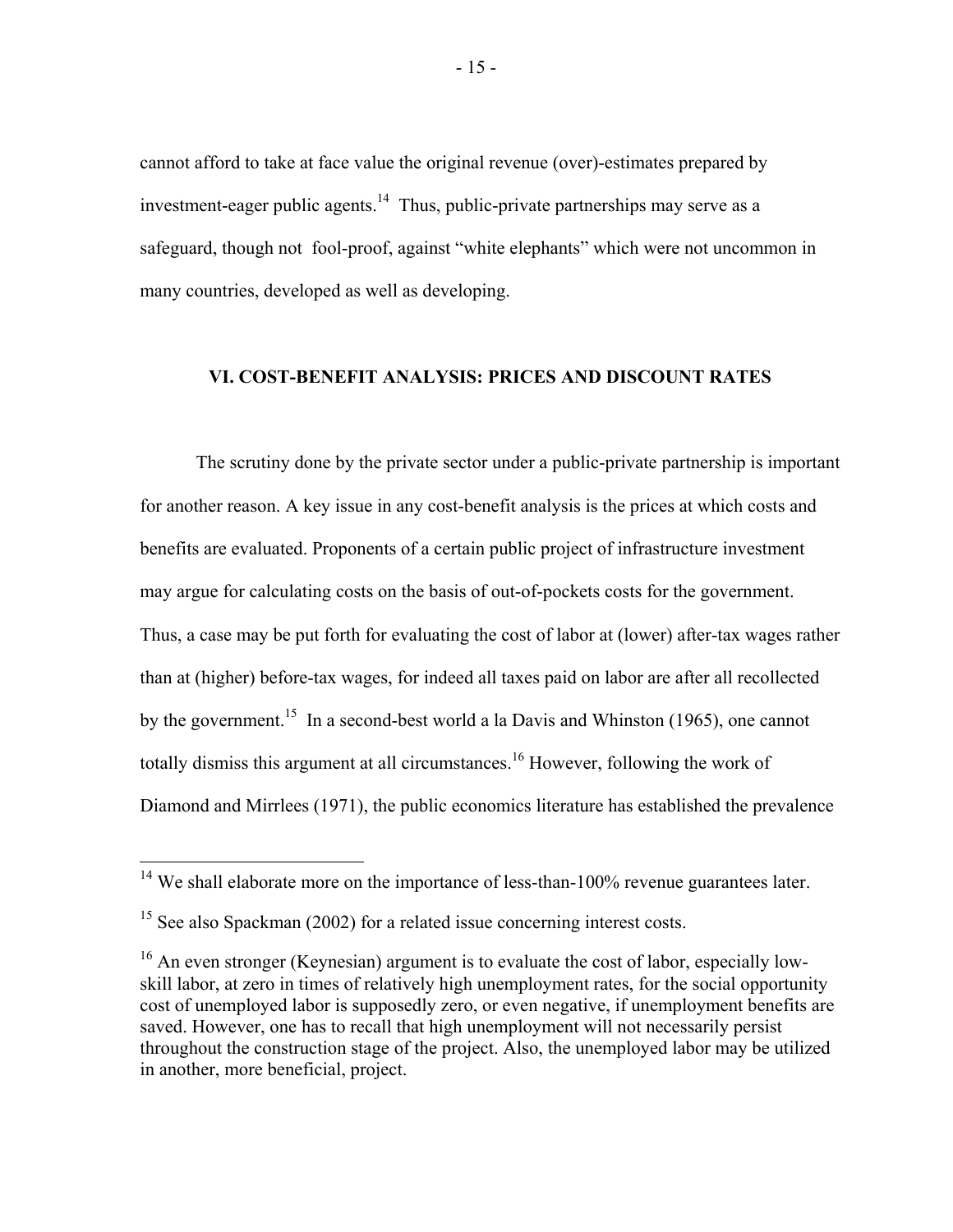of *aggregate production efficiency* under quite general circumstances. That is, it is socially efficient for the production sector to maintain efficiency even though our second-best economies, plagued by distortionary taxes and subsidies, are generally inefficient. An implication of this efficiency requirement is that all production activities, whether carried out by the private or the public sector, must be evaluated at the *same prices* – the prices (including those of labor) faced or paid by the private sector. Among other things, labor should be properly evaluated at the wages paid by private producers, namely the (higher) before-tax wages, in cost-benefit analyses of public investment projects. As under a publicprivate partnership arrangement the private sector is the final "referee" of the project, then indeed the economic viability of the project will be calculated at the socially appropriate prices.

A related issue is the discount rate to be used in evaluating (discounting) future costs and benefits.<sup>17</sup> The private sector borrows typically at a higher rate than its financiallysolvent government. Thus, the private sector employs a higher discount rate than the government. In most, if not all, infrastructure investment projects, the bulk of the costs is production costs which have to be incurred up front, whereas the benefits accrue much later. Therefore, an increase in the discount rate tends to have a significantly negative impact on the attractiveness of an infrastructure investment project. Hence, a project which has a positive net benefit, when evaluated by the government, may have a negative net benefit, when evaluated by the private sector, and, consequently, rejected by the private sector. At

 $17$  See also Grout (1997).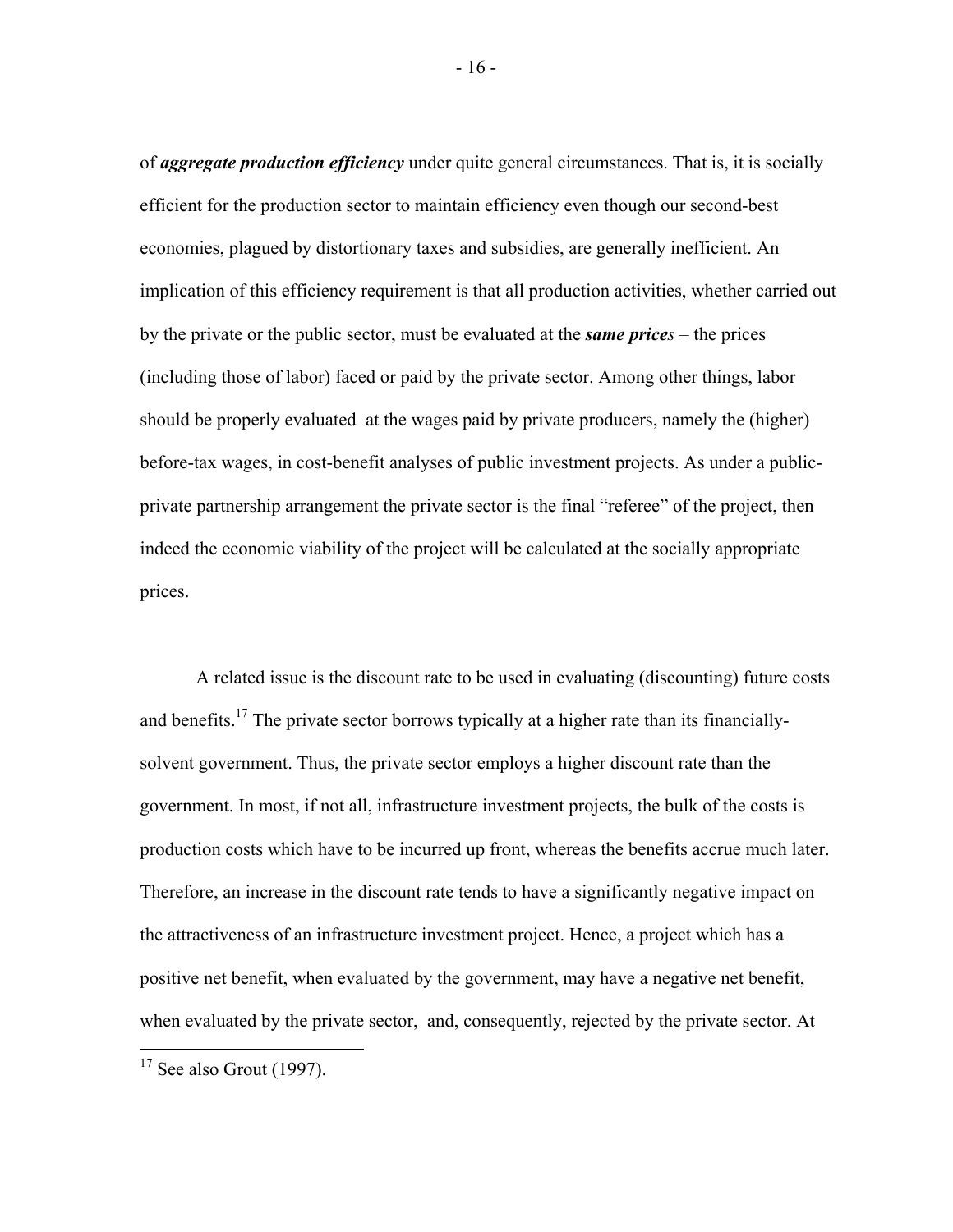first glance, this may seem as a deficiency of public-private partnerships. But after a careful scrutiny, things turn out to be to the contrary.

Savers are indeed willing to lend money to the government at a lower rate (a "riskfree" rate) than at which they will be willing to lend money to the private sector. This is because savers correctly perceive that the government will not default on its loan, whereas the private sector may. The government is indeed less risky than the a private borrower from the point of view of the savers. The latter are indeed willing to finance a (risky) infrastructure project at a lower interest rate when it is carried out by the government than when it is carried out by the private sector. But this has nothing to do with the underlying, fundamental riskiness of the project itself. The latter risk does not change depending on whether the project is undertaken by the government or by the private sector.

The reason for which savers are willing to finance the project at the risk-free rate when it is carried out by the government is not because the fundamental riskiness of the project disappears when the government carries out the project; but rather because they expect the government to honor its obligations, no matter what adverse event (state of the world) concerning the project realizes. Savers know that if, for instance, the project fails to generate enough revenues in order to pay the interest or repay the principal, then the government can use its power to tax its citizens in order to cover the project revenue shortfalls. The explicit extra cost of private borrowing (over government borrowing) is merely replaced by a contingent tax liability, when a project is built and financed by the government. Thus, one concludes again that an infrastructure investment project should be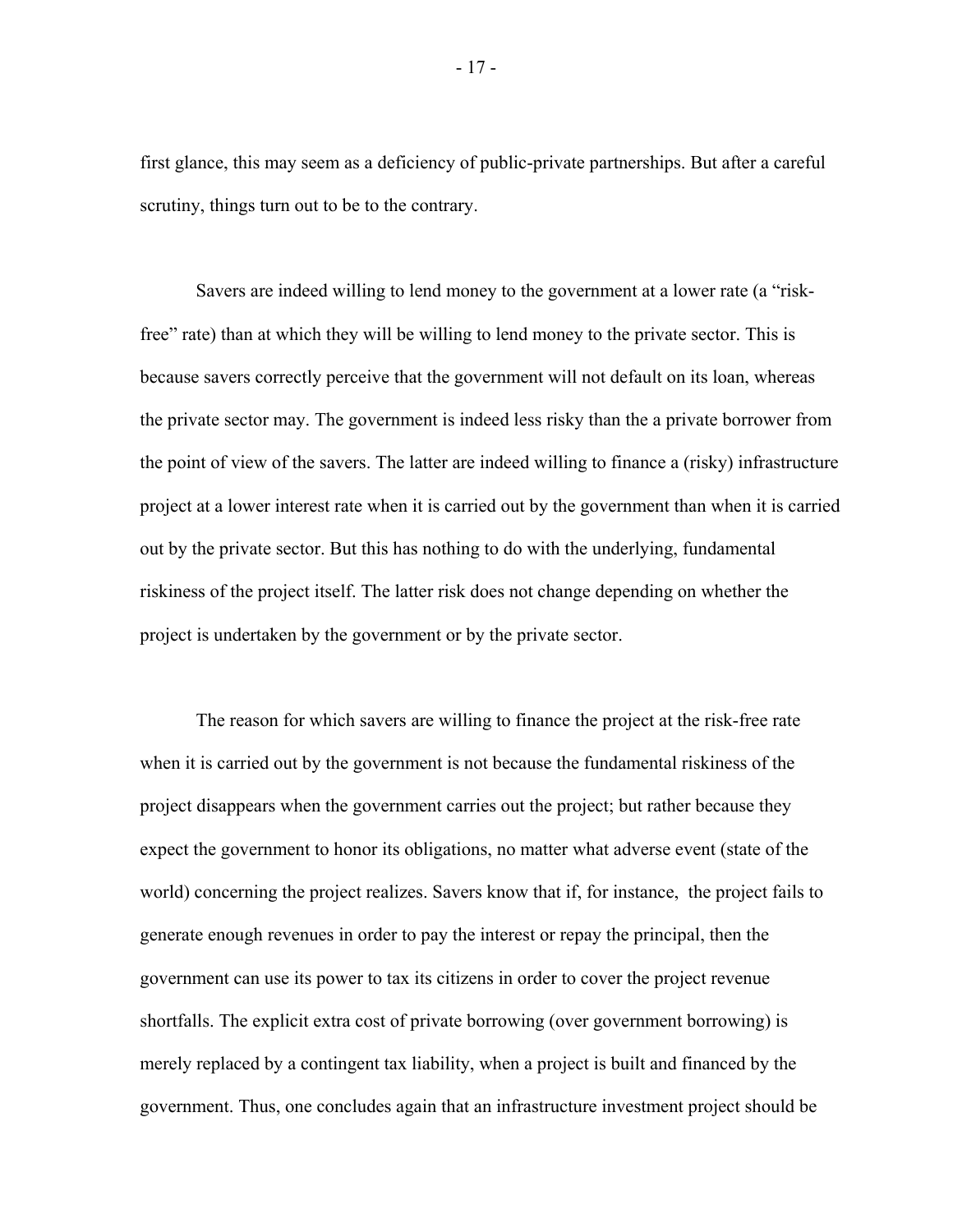evaluated at the private sector prices (namely, discount rates), as is indeed the case with public-private partnerships.

# **VII. THE ALLOCATION OF RISK BETWEEN THE PUBLIC AND PRIVATE PARTNERS**

An important issue in public-private-partnership arrangements is the sharing of risk between the public and the private sector; or, more concretely, the transfer of risk from the public to the private sector. As was pointed out above, much risk is *exogenous.* , and the private partner is neither better informed about this risk than the public partner, nor can more efficiently manage or bear it. On the contrary, one may argue that the public sector is less risk-averse than the private partner, so that the former should bear all the *exogenous* risk. In the words of Dewatripont and Legros (2005): "It is thus in the interest of the State to insulate the contractor against *exogenous* risk."

Note, however, that insulating the private partner from exogenous risks does not necessarily imply that the public partner would bear these risks. Consider, for example, inflation risks. The general price level is undoubtedly exogenous to the private partner. (In fact, it is largely endogenous to the public partner–government, as inflation is primarily an outcome of present and future monetary policies.) The public partner may choose to insulate the private partner against inflation risks. Yet, it does not mean that the public partner would compensate the private partner for future rises in the general price level. These risks may be shifted to the users of the facility, say a toll road, by linking the toll to the Consumer Price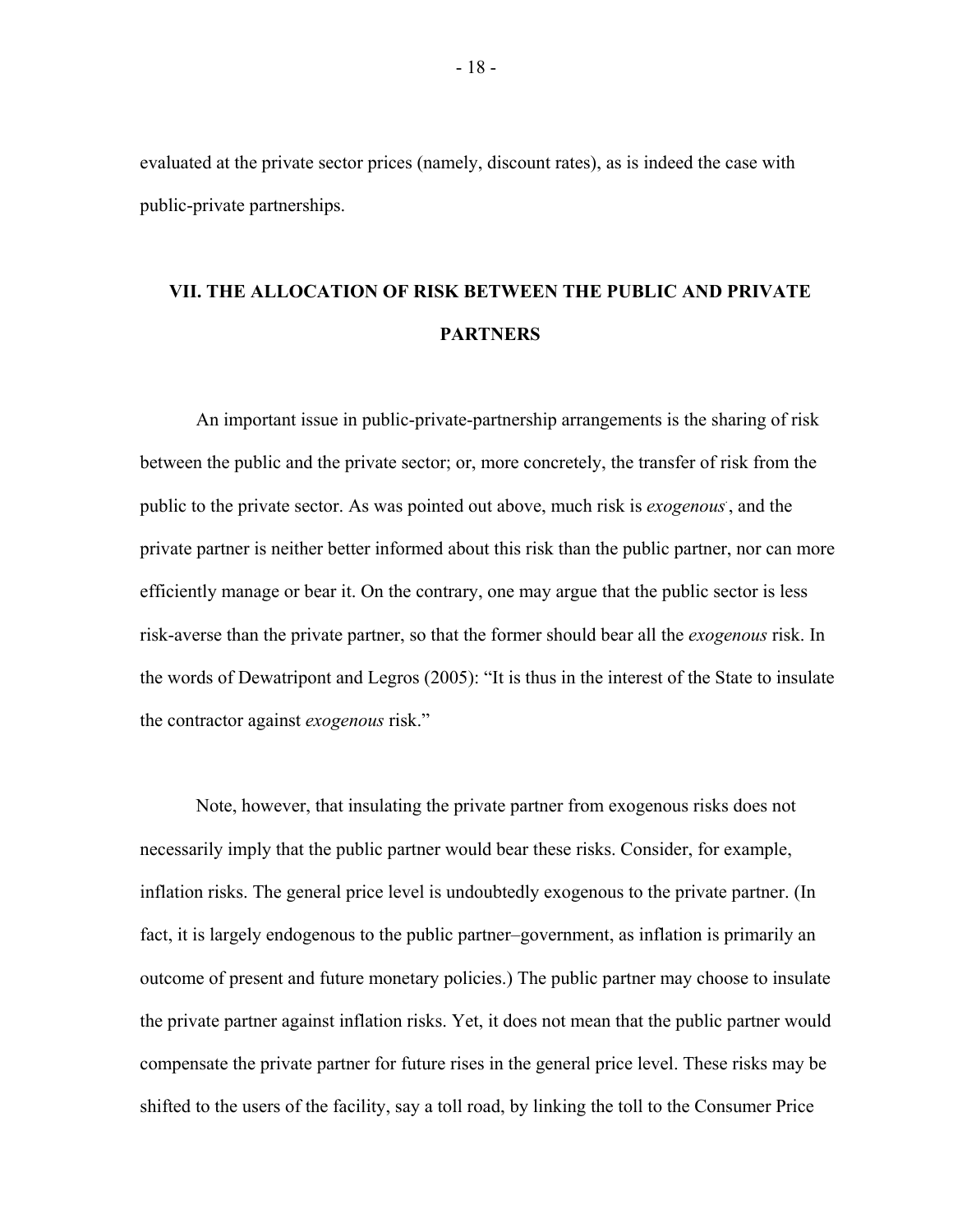Index (CPI), for example.<sup>18</sup> (In this case, the private partner would probably finance the construction of the facility with debt, linked to the CPI, both the principal and the interest.<sup>19</sup>) Similarly, in a public-private partnership pertaining to a rail service, where the locomotives operate on diesel fuel, the risks associated with the future prices of diesel fuel could be shifted to the users by linking the fares to these prices through some formula that takes into account the weight of fuel costs in total costs. $^{20}$ 

But not all risk is exogenous to the private partner. Some risk is *endogenous* to the

private partner, and can be partially managed or controlled by actions or efforts made by the

private partners. The level of these efforts may be too costly for the public partner to monitor

<u>.</u>

 $18$  Note that when a risk is shifted to the public partner, it usually means that the risk is shifted to the public at large (or to the public in a certain area, if the public partner is a regional government). The group of the users of a facility is typically a smaller group than the public at large. In general, user charges can be thought of as conforming to the "benefit approach" to taxation, as distinct from the "ability-to-pay approach"; see Musgrave and Musgrave (1989).

<sup>&</sup>lt;sup>19</sup> Alternatively, the public partner could demand that the private partner bear the inflation risks, that is set tolls which are fixed nominally. In this case, the private party would probably insure herself against such risks by financing the construction of the facility with debt, bearing fixed *nominal* interest (if such instrument are available for long terms) instead of fixed *real* interest, and the nominal toll set accordingly from the onset. With efficient capital markets the nominal instruments would embody some premia for the expected inflation rates, so that *a priori* the users of the road would be indifferent between the nominal and real alternatives.

 $20$  In this case too, one can think alternatively of fixing the fares in nominal terms. Then, again, the private partner would insure herself against future increases in fuel prices by purchasing forward contracts (if available), and set the fares accordingly from the onset. As these forward contracts would reflect the expected prices in the spot markets, then *a priori*  the users of the rail would likely be indifferent between the two alternatives of setting the fares.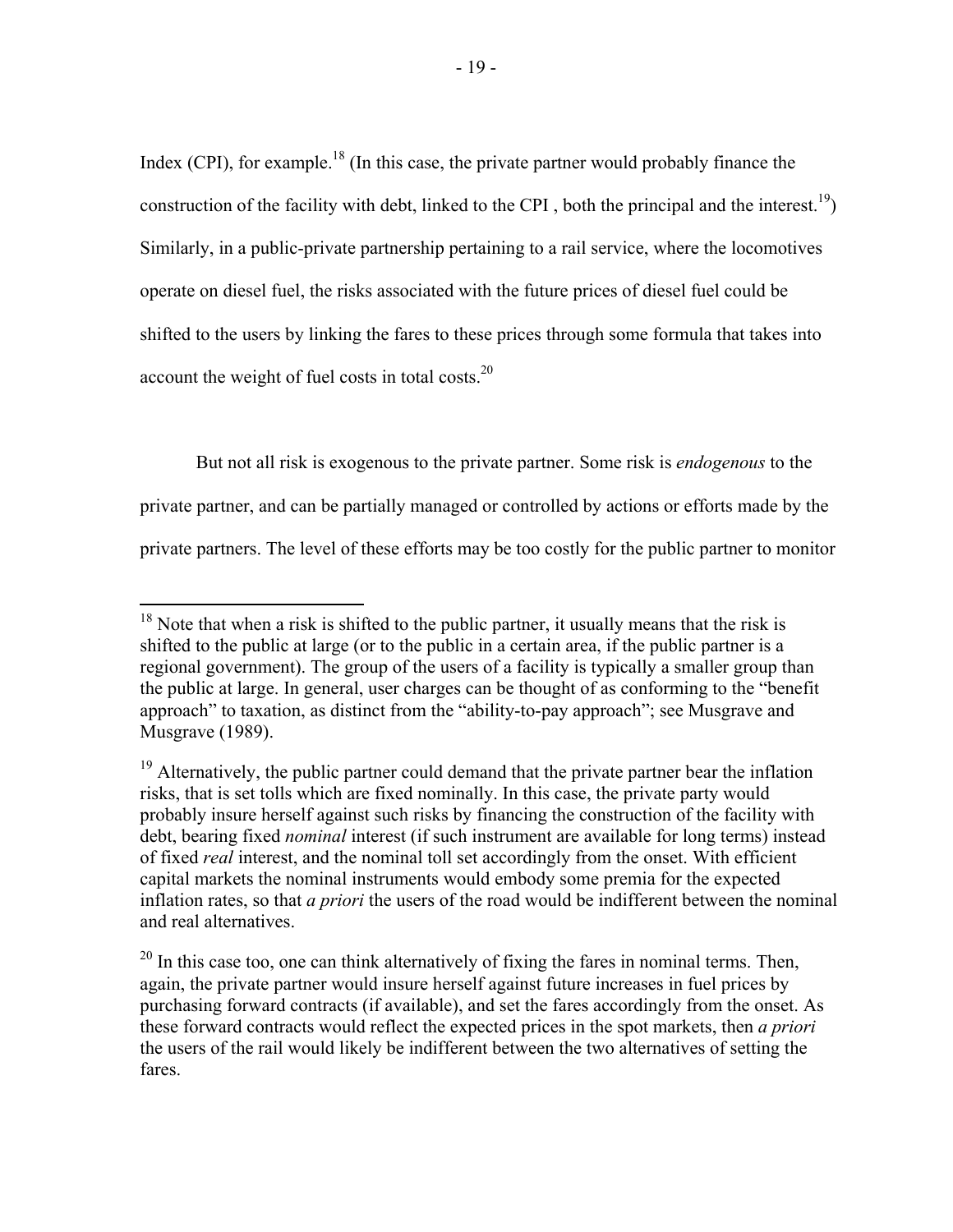and verify. The public partner would be practically unable to enforce the private partner to make the efficient level of efforts or actions. Therefore, such endogenous risks are efficiently transferred to the private partner.

On the cost side, there are many risk elements that are either exogenous to the private partner or endogenous to the public partner that it is inefficient to make the private partner bear them. The general price level, the general construction index, oil prices (which affect, in particular the price of bitumen, a material used to make the tarmac), steel prices, etc. are beyond the control of the private partner. Design changes, new environmental or safety regulations, etc. are not only exogenous to the private partner, but also endogenous to a large extent to the public partner, because the latter often initiates design changes and new regulations. The public partner or the users (that is, the final beneficiaries from the publicprivate partnership) should therefore bear the associated risk. This is usually done either by a direct compensation from the government to the private concessionaire or by allowing the concessionaire to raise the user charges (such as the toll on a road or the price of water from a desalination plant, etc.) that she collects.

But there are also risk elements that are *endogenous* to the private partner and/or it is better informed about them than the public partner. Even putting aside design changes, new regulations, oil and key commodity price changes, occurrence of adverse effects (such as contaminated land, the discovery of new archeological sites), and the like, still there remain quite a lot of risk concerning production or construction costs. The quantities of the various inputs, such as labor, sand, cement, and similarly their future prices can only be estimated ex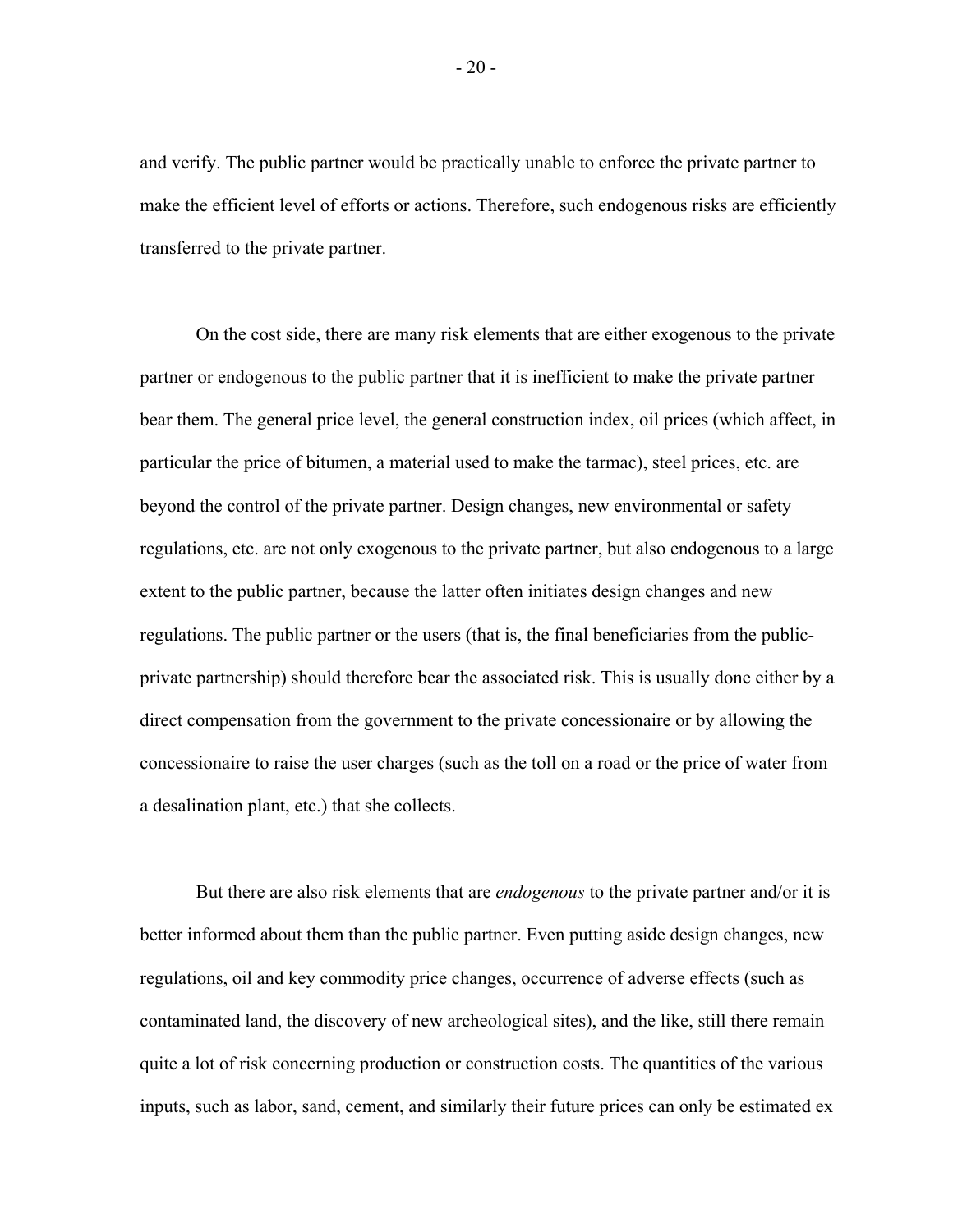ante. (And for some of these inputs such as labor, for instance, there are no forward markets.) In a conventional contracting (unbundling) a fixed-price bid may lead the contractor to compromise on the quality or durability of the facility by saving on input quantities or by employing low-quality materials. Assuring high quality is perhaps the reason for which in many construction projects (and almost in all construction projects in the area of transportation) the bid is a fixed-variable price, rather than a fixed-price. That is, the price P offered in a bid (or in a negotiated contract) is of the form

$$
P = w_1 X_{1E} + w_2 X_{2E} + \cdots + w_n X_{nE} + P_0 ,
$$

where  $w_i$  is the price of the ith input,  $X_{iE}$  is the quantity of the ith input, as pre-calculated (estimated) by the buyer-government,  $i = 1, 2, 3, \dots, n$ , and  $P_0$  is all other costs. That is, the bidder does not offer merely a single, total lump-sum price P. Rather, she offers also for each input a price  $w_i$  that she will charge or refund for deviations of the actual (ex post) quantity of the ith input from the estimated quantity  $X_{iE}$ . The actual price  $P_A$  paid at the end will be

$$
P_A = w_1 X_{1A} + w_2 X_{2A} + \cdots + w_n X_{nA} + P_0,
$$

where  $X_{iA}$  is the quantity of the ith input that is actually employed. Naturally, these deviations are subject to authorization by an independent supervisor, typically appointed by the buyer.

In contrast, in a public-private-partnership arrangement, where construction of the facility and operating it for an extended period of 25-30 years are bundled together, the concessionaire has an incentive to build a facility of good quality that will last for long and will not require heavy maintenance costs. In this case, all the *endogenous* risk associated with the production costs aforementioned above is shifted to the concessionaire. The public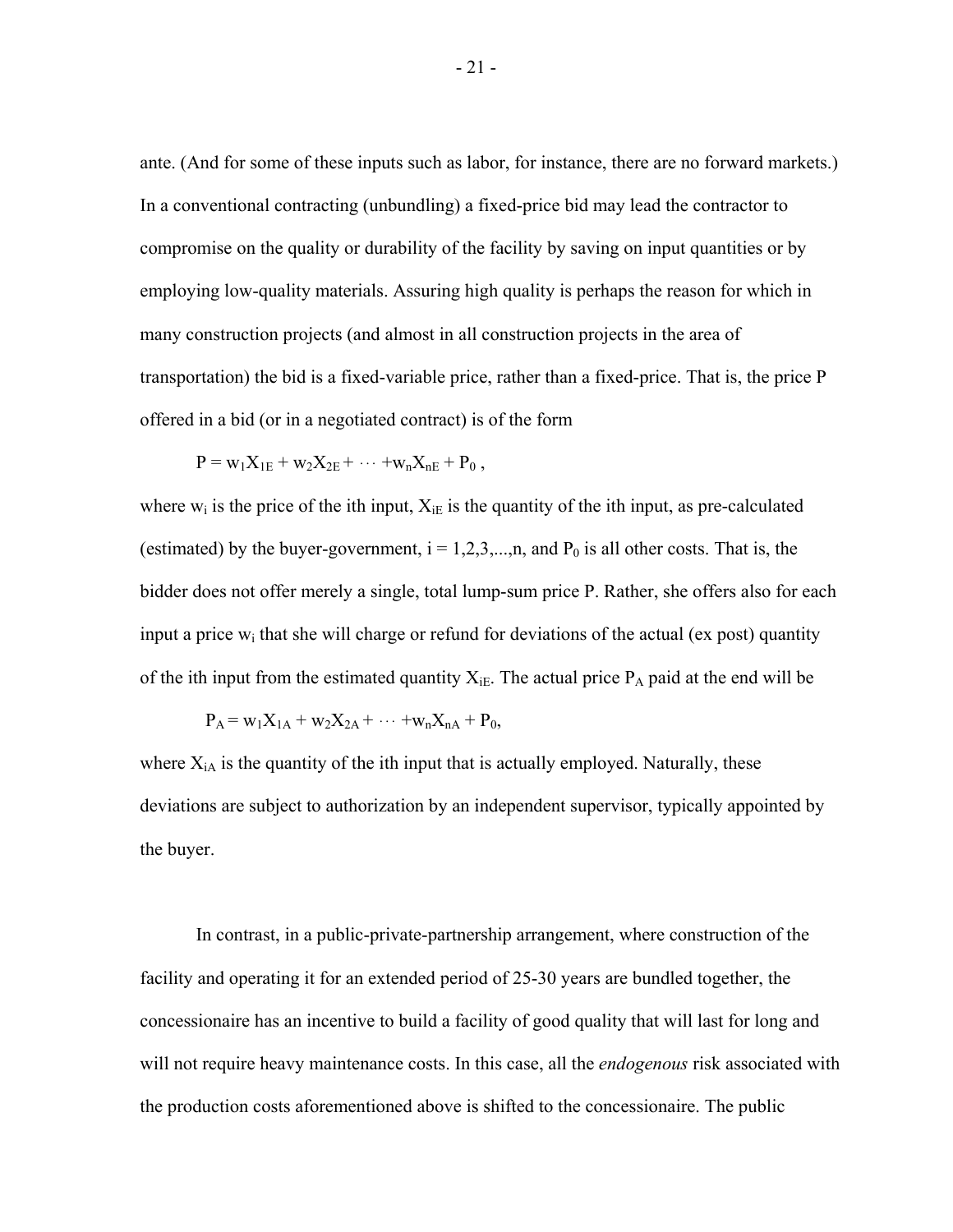partner is insulated from all this risk, which is often a major source of cost-overrun under conventional contracting. This is a major advantage of PPP arrangements. The concessionaire's incentive to keep the facility in good conditions is further enhanced, when she is also required to transfer the facility in good conditions to the government at the end of the concession period. This is the case with Build-Operate-Transfer (BOT) projects.

Similarly, on the revenue side, there are many risk elements which are exogenous to the private partner. A major source of uncertainty in infrastructure projects is future demand. The latter depends crucially on macro-economic variables such as the rate of growth of the population, of GDP, fuel costs, the degree of urbanization, etc. These risks are efficiently borne by the government. Furthermore, some other factors are endogenous to the government as they constitute policy variables. For instance, the demand for the services of an underground metro in a certain city crucially depends on whether the (local) government will enact means to restrict private cars access to the city center. Similarly, the volume of traffic on a toll road depends on whether or not the government will develop an alternative fast rail service and at which (subsidized) rates; it depends also on whether or not the government will develop access roads to the toll road according to the timetable presumed ex ante, at the planning stage. The demand for water may depend on the price subsidy that may be determined ex post for socio-economic or merely political considerations.

But, again, there still remain many risk elements that are *endogenous* to the private partner. Consider for concreteness the case of a toll road. The uncertain demand depends also on some hard-to-verify actions or efforts undertaken by the concessionaire-operator. The

- 22 -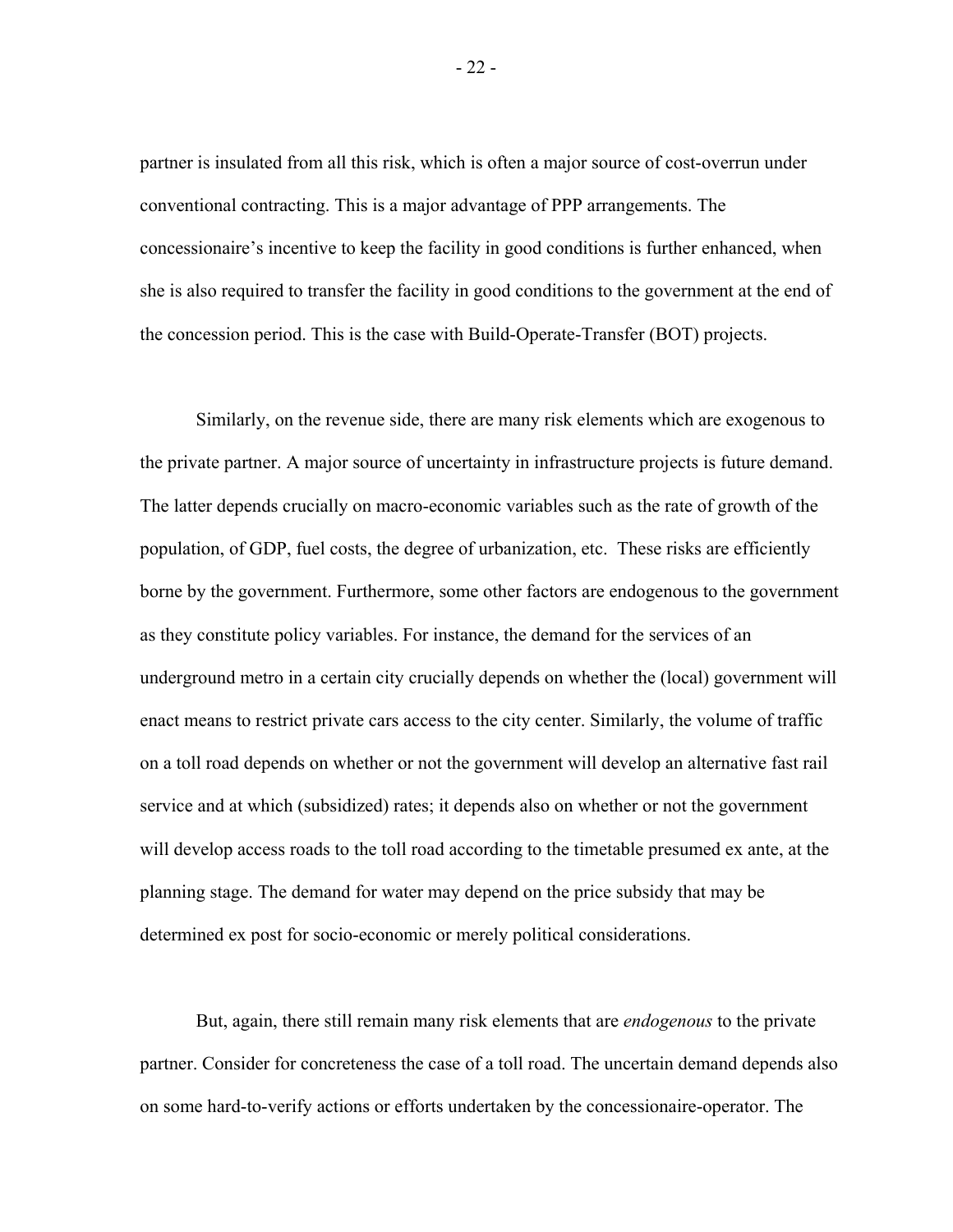operator can encourage demand by investing efforts on aggressive advertisement and marketing, by providing clean and comfortable rest areas along the road, by providing fast and good breakdown services, by charging a toll below the maximum level allowable in the concession agreement (if demand is elastic), etc. If the government guarantees the private partner a fixed revenue, such as in the case of a "shadow toll" paid by the government on behalf of the motorists according to a pre-specified traffic volume, then the concessionaireoperator has no incentive whatsoever to boost traffic on the road.<sup>21</sup> On the contrary, because a higher volume of traffic would probably inflict higher maintenance costs on the concessionaire-operator, she has an incentive to depress traffic. Therefore, some revenuesharing arrangement, between the public and private partners, would seem to be efficient, as it would maintain an incentive for the concessionaire to take demand-enhancing measures. Typically, the ex ante estimated demand is set out as a benchmark. If actual demand falls short of this benchmark, then the public partner pays to the private partner a fraction  $\alpha$  of the deficit; if actual demand exceeds the benchmark, the private partner transfers to the public partner a fraction  $\beta$  of the surplus.<sup>22</sup>

In this context, it is important to distinguish between two alternative terms in which the demand guarantee is set out. One way is to set out the guarantee in terms of the quantity of demand; the other – in terms of revenues. The first seems to be more efficient, because the

 $^{21}$  A "shadow toll" is quite common under Private-Finance Initiatives (PFI) which were first launched in the U.K. in 1992.

<sup>&</sup>lt;sup>22</sup> The two fractions,  $\alpha$  and  $\beta$ , need not be equal to each other.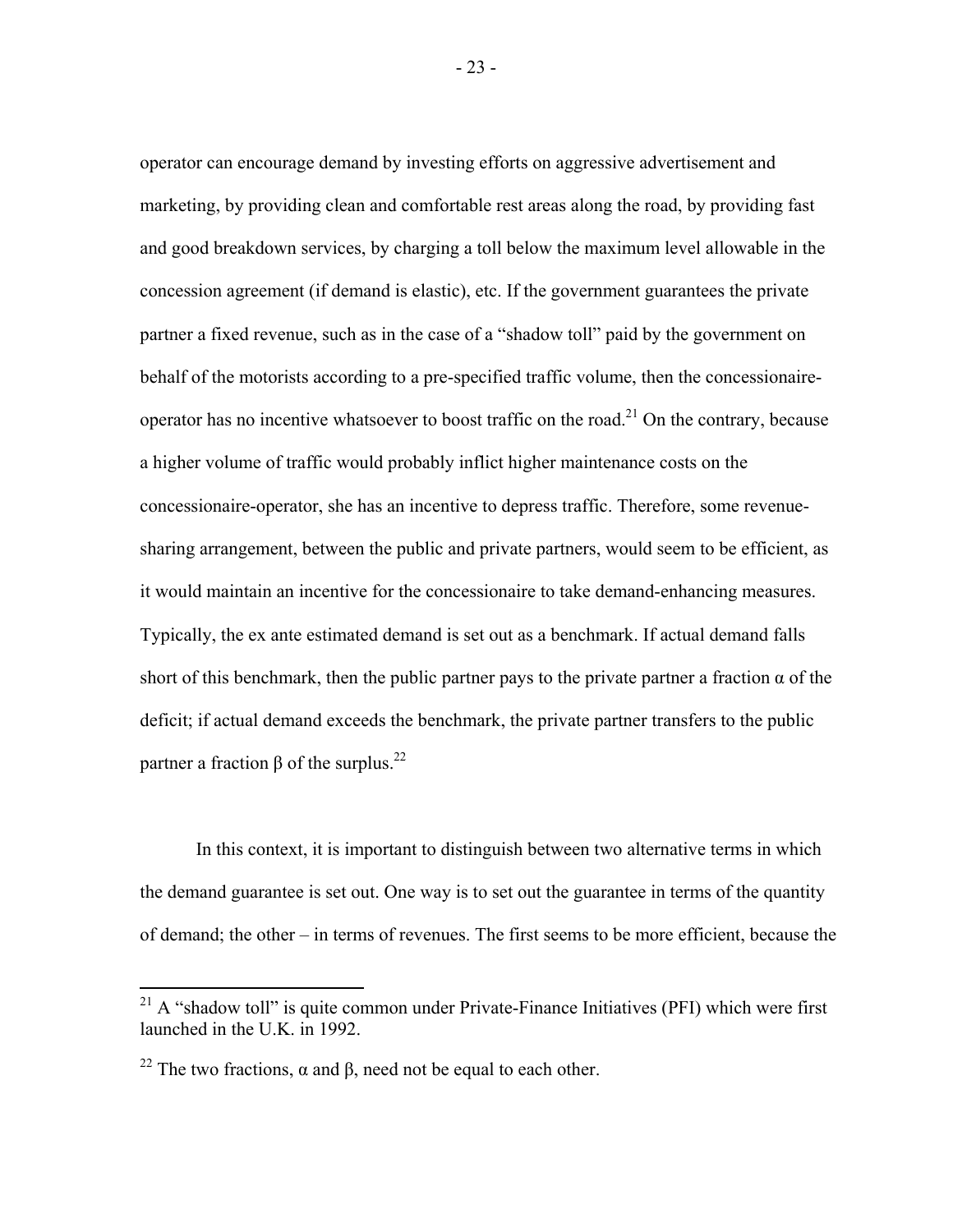revenue is the quantity, multiplied by the price *actually collected*, and the private partner may be required to exert some effort to actually collect the proper price. Consider again the case of a toll road. Collecting the tolls is not a costless or effortless activity. The collection of the tolls may be relatively simple if there are manual toll booths at all entrances to and exits from the road. But this method certainly slows down traffic and may require very large spaces for installing manual toll booths, especially on heavily trafficked roads. These spaces are quite scarce, in particular in densely populated areas. For these reasons, the exclusive use of electronic means may be preferred by the public partner and imposed in the concession agreement. The collection of the tolls is no longer simple when the use of manual means at the road entrances and exits is strictly forbidden. In this case, a guarantee set in the form of a benchmark traffic volume rather than a benchmark revenue seems to be a more efficient way of (endogenous) risk sharing, as it enhances the concessionaire's incentive to devote means to collect the tolls.

An alternative specification of the revenue guarantee (putting aside the possible distinction between quantity and revenue guarantee) is to endogenize the terminal date of the concession. That is, the concession agreement can specify that the concession terminates at the date by which the *discounted* sum of revenues reaches a certain benchmark. Unlike with the revenue-sharing alternative discussed above, the public partner has the advantage in this variable terminal-date alternative of not having to make out-of-pocket compensations to the private partners. Still, this alternative also provides some sort of revenue sharing between the two partners in the up side, as the private partner receives all the revenues only until the termination date of the concession (which is pushed earlier), and the public partner pockets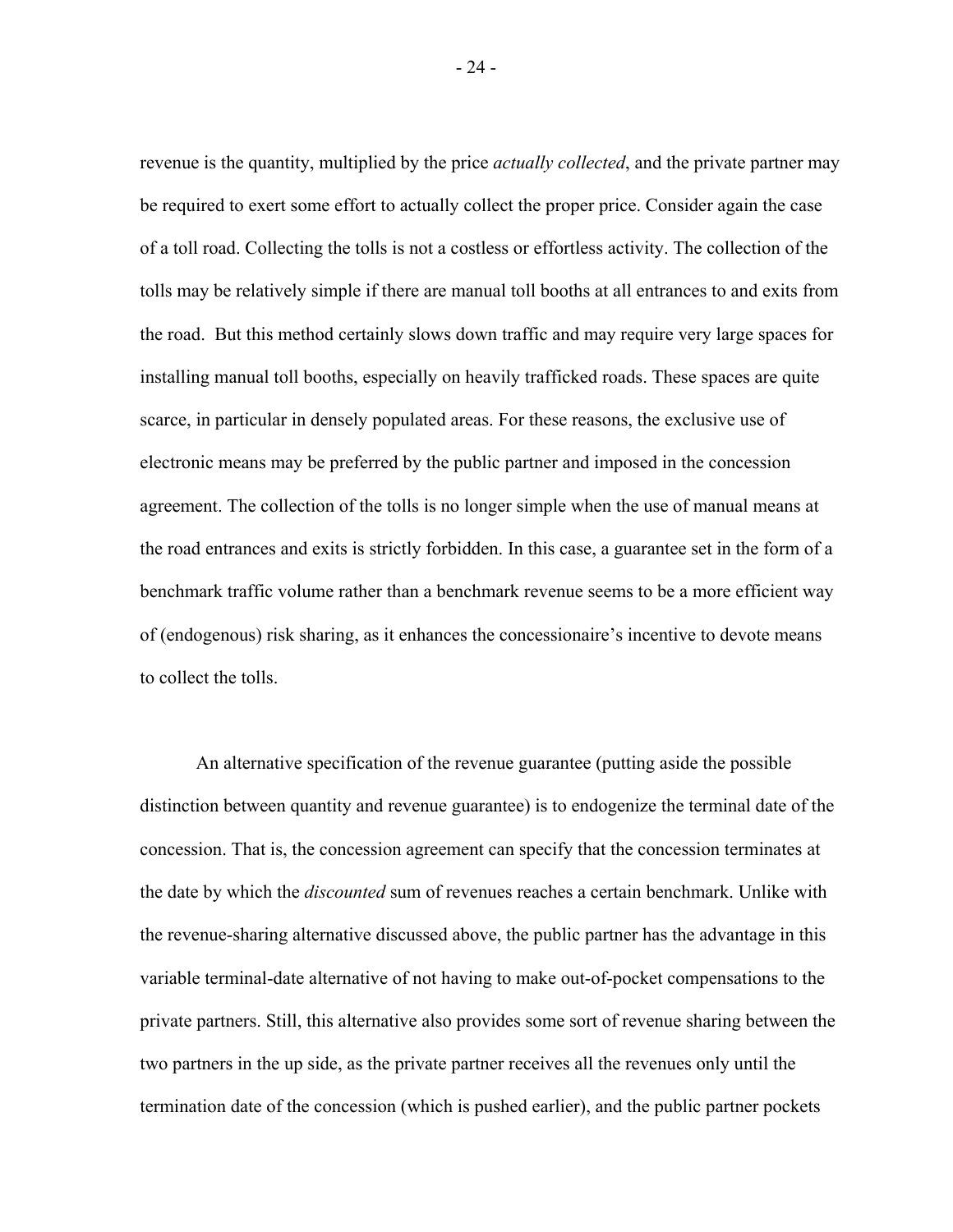all the revenues thereafter. However, it seems that the incentives for the private partner to enhance demand and revenues are weaker under the variable terminal-date alternative. The gain that the private partner enjoys when she makes an effort to boost demand is only her saving in maintenance costs as a result of the consequent shortening the concession period.<sup>23</sup> This gain seems practically meager relative to the gain under a direct revenue-sharing alternative (with  $\alpha$  in the order of magnitude of 0.7-0.8 and  $\beta$  in the order of magnitude of  $0.5-0.6$ ).

A further advantage of the revenue-sharing, fixed terminal-date alternative over the variable terminal-date alternative is that under the former alternative the private partner bears much of the *endogenous* risk associated with the length of construction period. The fixed terminal date may be specified independently of the date of the completion of the construction of the facility. For instance, the PPP agreement can specify that the concession period is thirty years from the beginning of the project. This period covers both the construction and the operation periods. Thus, the concessionaire has an incentive to shorten the construction period of the facility as much as practical, in order to extend the operation period in which she collects the revenues from the use of the facility. (Note that the public partner also benefits from a longer revenue-generating operation period under a revenuesharing scheme; and the public at large also benefits from a longer period of use of the facility.)

 $^{23}$  Note that the private partner does not gain anything from merely receiving the toll revenues earlier, because her benchmark revenues (for the determination of the concession terminal date) are defined in present value terms.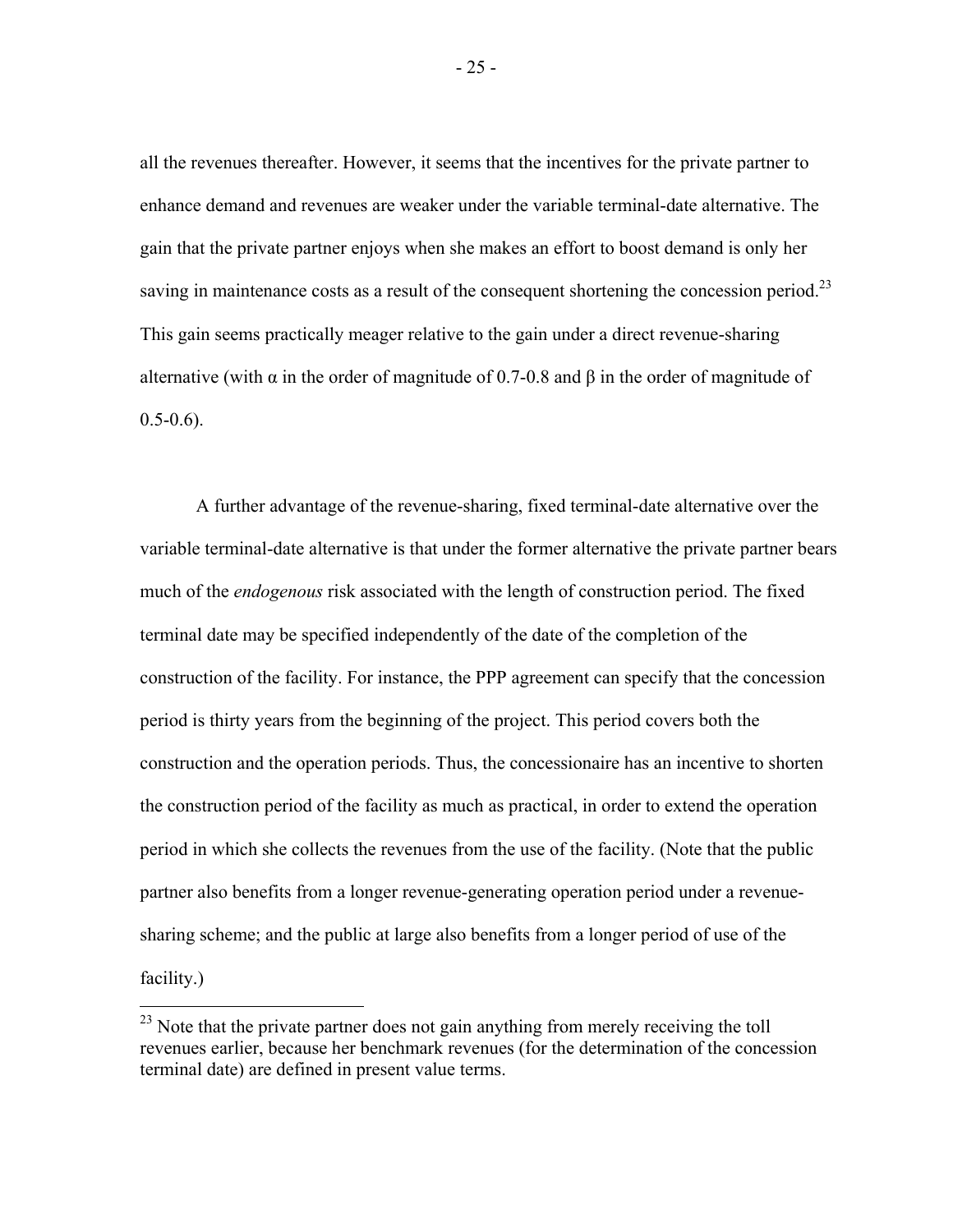The idea of revenue sharing, as a means of demand guarantee, has also some practical advantages. The distinction between endogenous and exogenous risks may not be clear-cut in practice. Furthermore, their direct implications for the cost and benefit of a public-private partnership may also be hard to separate from each other and evaluate. For instance, an observed decline in toll revenues from a highway may ensue because the public partner failed to construct access roads on time, because the private partner failed to provide a high quality service or charged a too high toll (though within the limits set by the concession agreement), because of bad weather, and so on. It may be impractical to try to decompose the observed decline in revenues into its various possible causes. A pre-specified formula for revenue sharing may thus provide a "reasonable" rule of thumb for risk sharing between the public and private partners.<sup>24</sup>

#### **VIII. TRANSFER OF THE FACILITY**

Another widespread practice in public-private partnerships is the transfer of the facility to the public partner at the end of the concession period. The most common form of a PPP with this feature is the Build-Operate-Transfer (BOT) arrangement. The concessionaire is usually required to transfer the facility in good condition at the end of the concession period. The transfer element seems to be inevitable for no public partner would agree to set

 $24$  Note nevertheless that revenue sharing or, more generally, risk sharing may induce the private sector to undertake "too" risky projects.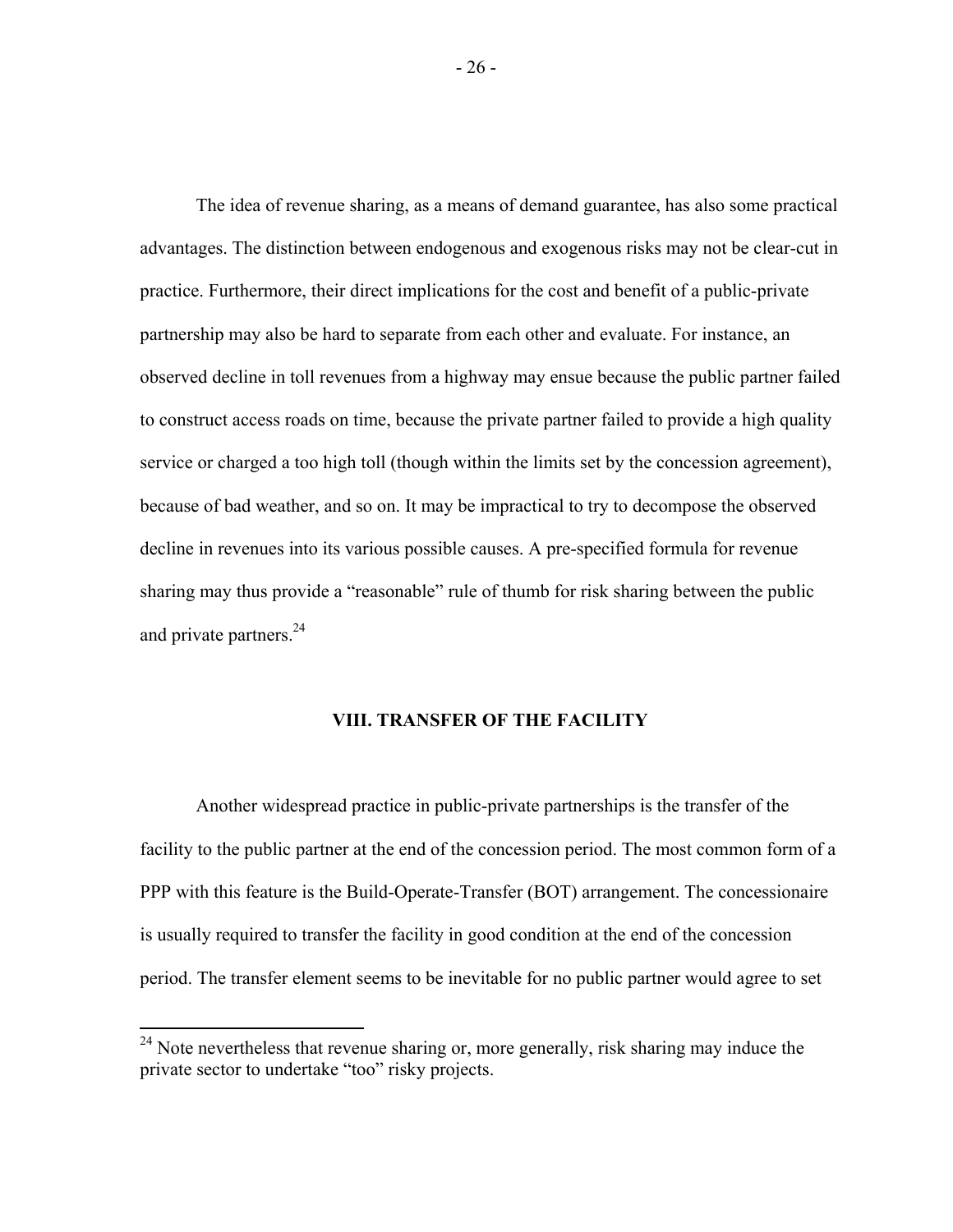no time limit to the concession (operation) period. But this element can be distortionary if not properly treated.

Consider for concreteness the case of a toll road. The length of the concession period and the tolls are typically determined with the aim of making the toll revenues during the concession period cover the costs of construction, maintenance and operation (all in present values). But, abstracting from possible externalities, this policy may result in determining the toll at a higher-than-efficient level. The users of the road ended up paying to finance a facility (the road) which *in effect* they had not used, because the facility is rendered back to the government like new ("in good condition"), due to proper maintenance whose costs were also financed by these users. Thus, the tolls cover more than all the economic costs of the PPP project.

Alternatively, the public partner could buy the facility (namely, the road) from the private partner, at the "market" price. Because there are no markets for toll road, the market price would be probably set at the cost of constructing a new facility of similar standards. The public partner can "resell" the facility to a new operator, and so on. Compared to the toll under this alternative (of transferring the facility to the public partner at cost at the end of the concession period), the commonly-used free transfer alternative can result in a significantly higher toll. Table 1 provides some illustrations of the "markup" between these two tolls.

One can think of the users of the facility under the transfer-at-cost alternative as taking a loan from the public partner (through the private concessionaire) in which they pay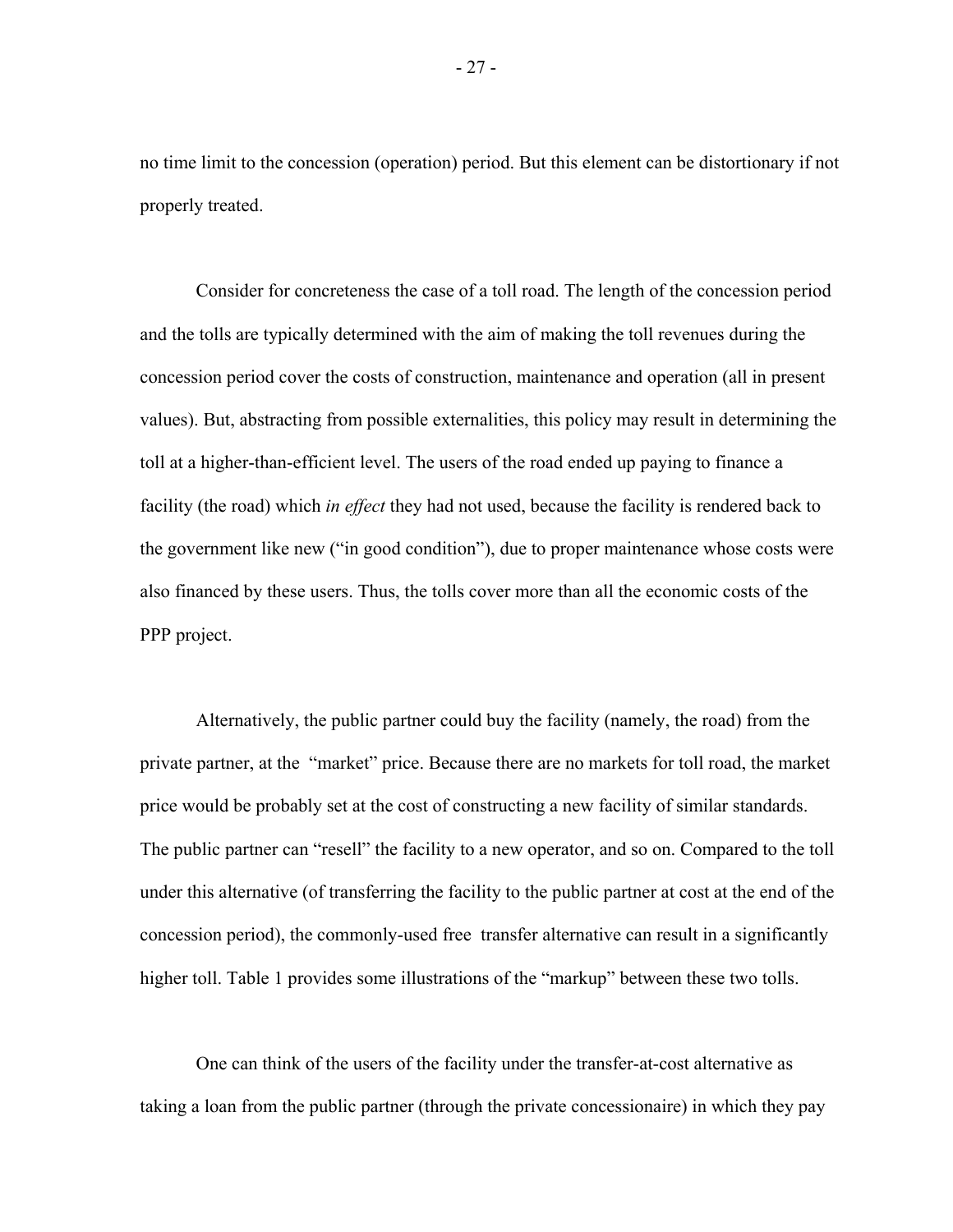throughout the concession period interest only, and then repay the whole principal at the end of the concession period. Under the free-transfer alternative, the users pay a fixed annual payment which covers both the interest and the principal, so that at the end of the concession period they owe nothing to the public partner.<sup>25</sup> So, we essentially have to compare the annual payment on a loan when the principal is repaid at the end and when the annual payment covers the principal too. This comparison depends on the length of the loan period and on the interest rate, as illustrated in Table 1. With an operation period of 20-25 years (which may be common under a concession period of 25-30 years with a construction period of about 5 years) and a *real* interest rate of 4-5% per annum, the toll under the free-transfer alternative is about 42-84% higher than under the transfer-at-cost alternative.

#### **IX. PIGOUVIAN TAXATION**

The sizable mark-up of the toll discussed in the preceding section points out to another deficiency of public-private partnerships. A PPP project tends to be carried out in a "closed budget" or "stand alone" framework. That is, revenues from user charges (for instance, tolls on roads, airport "taxes", etc.) are expected to cover more or less the costs (of construction, maintenance, operation, etc.) of the facility. However, recovering the costs cannot be the sole, or not even the major, consideration behind the determination of the level of the user charge. For many, if not all, investments in infrastructures are of a congested local public good nature. That is, each user of the facility generates an external diseconomy on

 $25$  This simplification abstracts from maintenance and operation costs.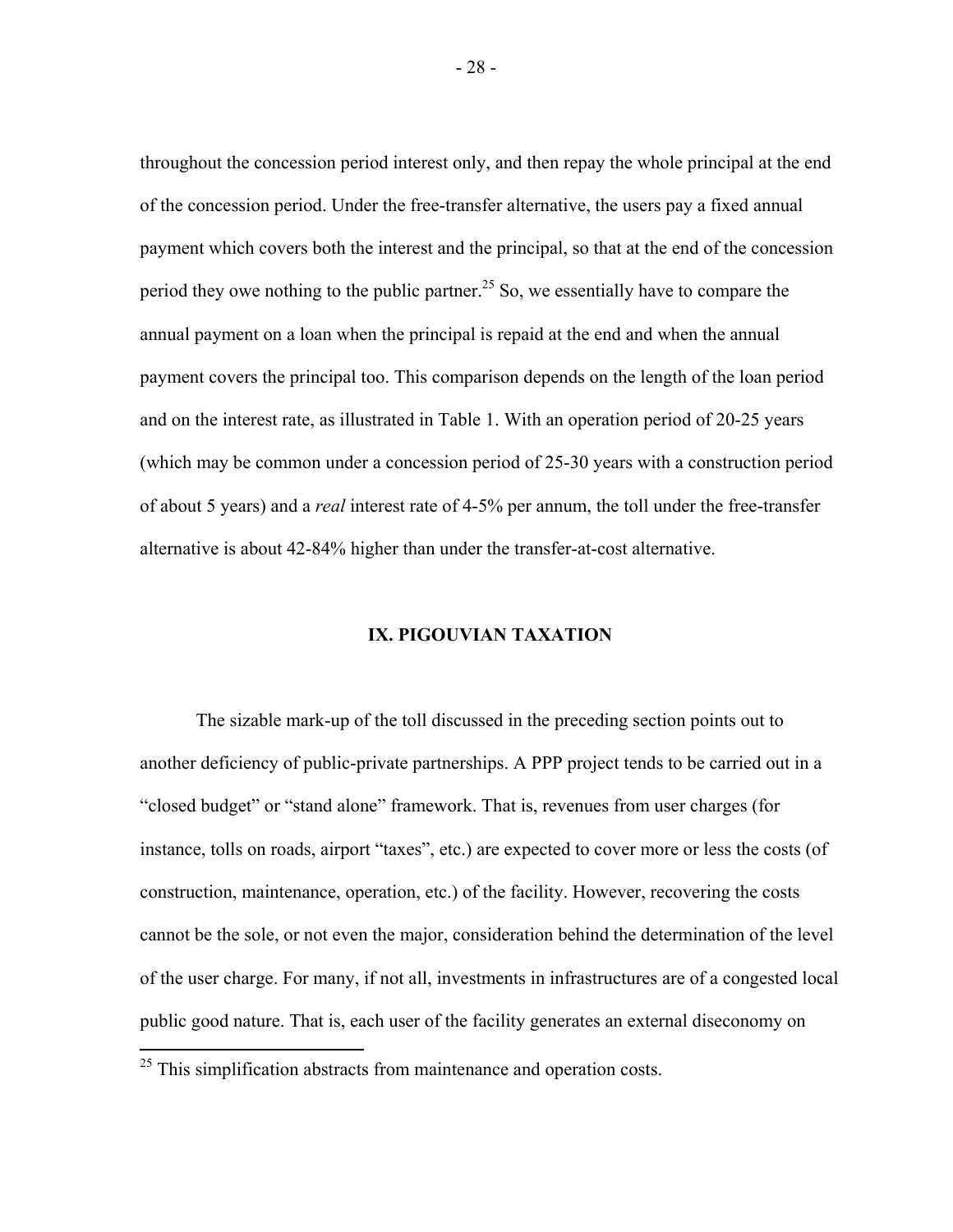other users. The user charge must therefore play also another crucial role in this setup, that is the role of a congestion toll, as a Pigouvian, externality-corrective tax. As was pointed out by Oakland (1972), an efficient congestion toll rarely just suffices to cover the costs of constructing, maintaining and operating the facility.<sup>26</sup> This may depend on the specific functional form of the congestion externality and the returns to scale in production.

Furthermore, major toll highways may often be less congested than other freeways. The users of a toll road may generate a positive externality, relative to the users of a freeway, in that they reduce the level of traffic congestion on the freeway. For instance, the Cross-Israel Highway (the only toll road in Israel, constructed as an international public-private partnership initiative) is rarely congested. In contrast, the almost-parallel coastal, *free* roadway is often heavily congested. A more efficient allocation of traffic between the two roads can be achieved by lowering the toll on the Cross-Israel Highway and introducing a toll on the free coastal roadway. Such a cross-subsidization cannot, of course, emerge when the public-private partnership is a stand-alone enterprise. Therefore, public-private partnerships may distort the efficiency of resource allocation.<sup>27</sup>

But one can in a straightforward manner conceive of a different framework under which efficient tolls may be charged. For instance, a public national or a regional authority may be put in charge of construction, maintenance, and operation of all inter-city highways

 $\overline{a}$ 

- 29 -

 $26$  See also Oakland (1974).

 $27$  See also Valila (2005).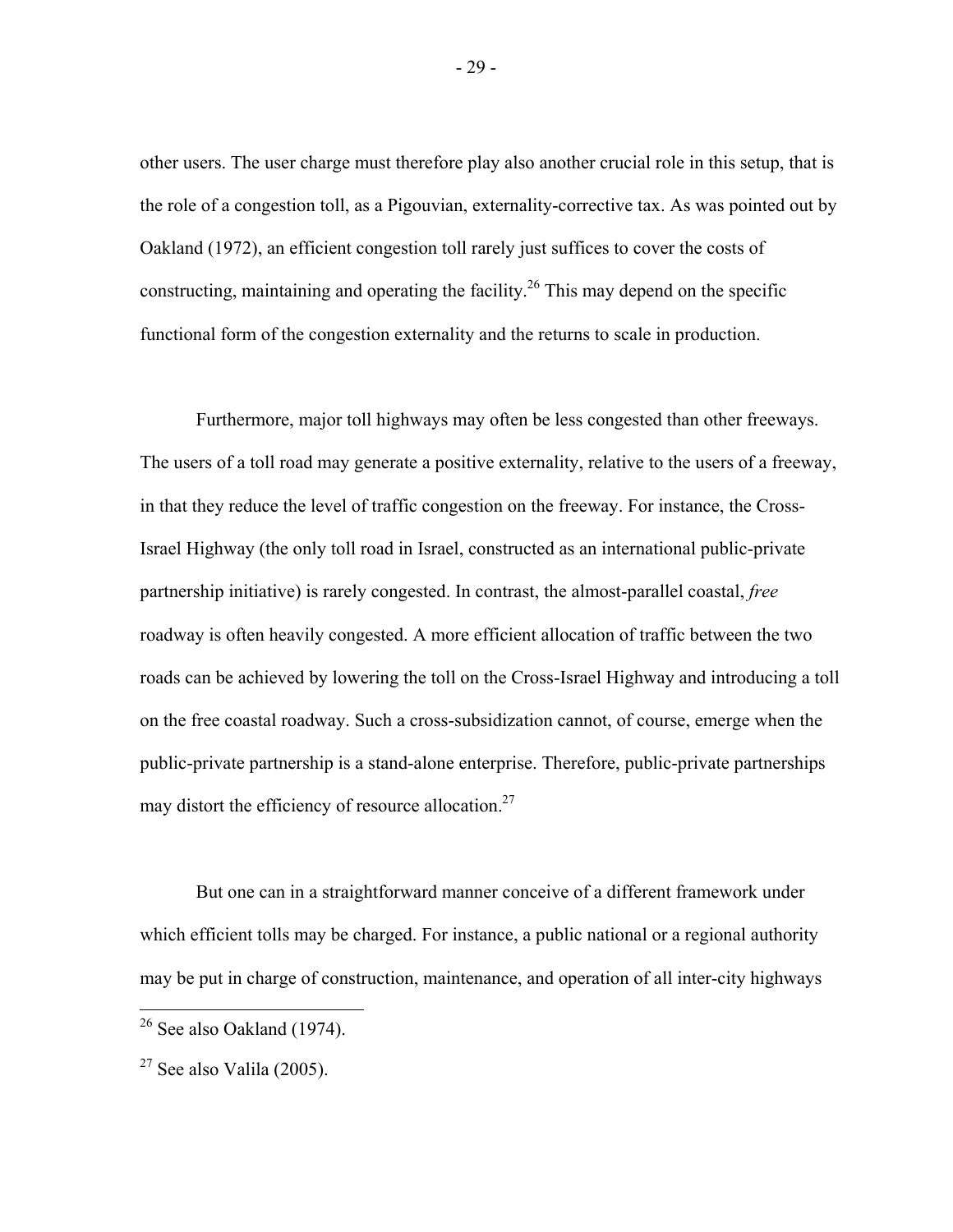in the nation or the region. This authority may impose tolls on all roads, if required. When deemed feasible and appropriate, this authority can initiate the construction of a new toll road under a PPP arrangement. It can use its revenues from other tolls in order to offer a certain grant or a toll subsidy in the specification of the bid for the PPP, so as to enable the concessionaire to charge a efficient toll even in circumstances under which the efficient toll is below the level that would be required in order to cover all costs of the project.

#### **X. OFF-BUDGET INVESTMENTS AND RESOURCE ACCOUNTING**

It may be quite plausible that the whole idea of public-private partnerships was "invented" out of an intent or desire to circumvent normal and regular budgetary procedures. In the words of Dewatripont and Legros (2005): "...it is clear that PPPs have been attractive for Governments trying to make their accounts 'look good', thereby (ab)using public accounting rules that do not properly value State assets and liabilities." No matter whether this claim is true or not, still, as we have seen above, properly designed PPPs entail many economic advantages that cannot and should not be dismissed just because they "were born in sin". Nevertheless, in their embryonic stage, public-private partnerships indeed took mostly the form of Private-Financing Initiatives (PFI) which, *in a nut shell*, may be seen as providing not much more than a window-dressing or a fancy make-up for conventional public investment undertakings.

 Roughly speaking, a private-financing initiative, as its name suggests, provides merely private financing for public investment. For instance, the government may contract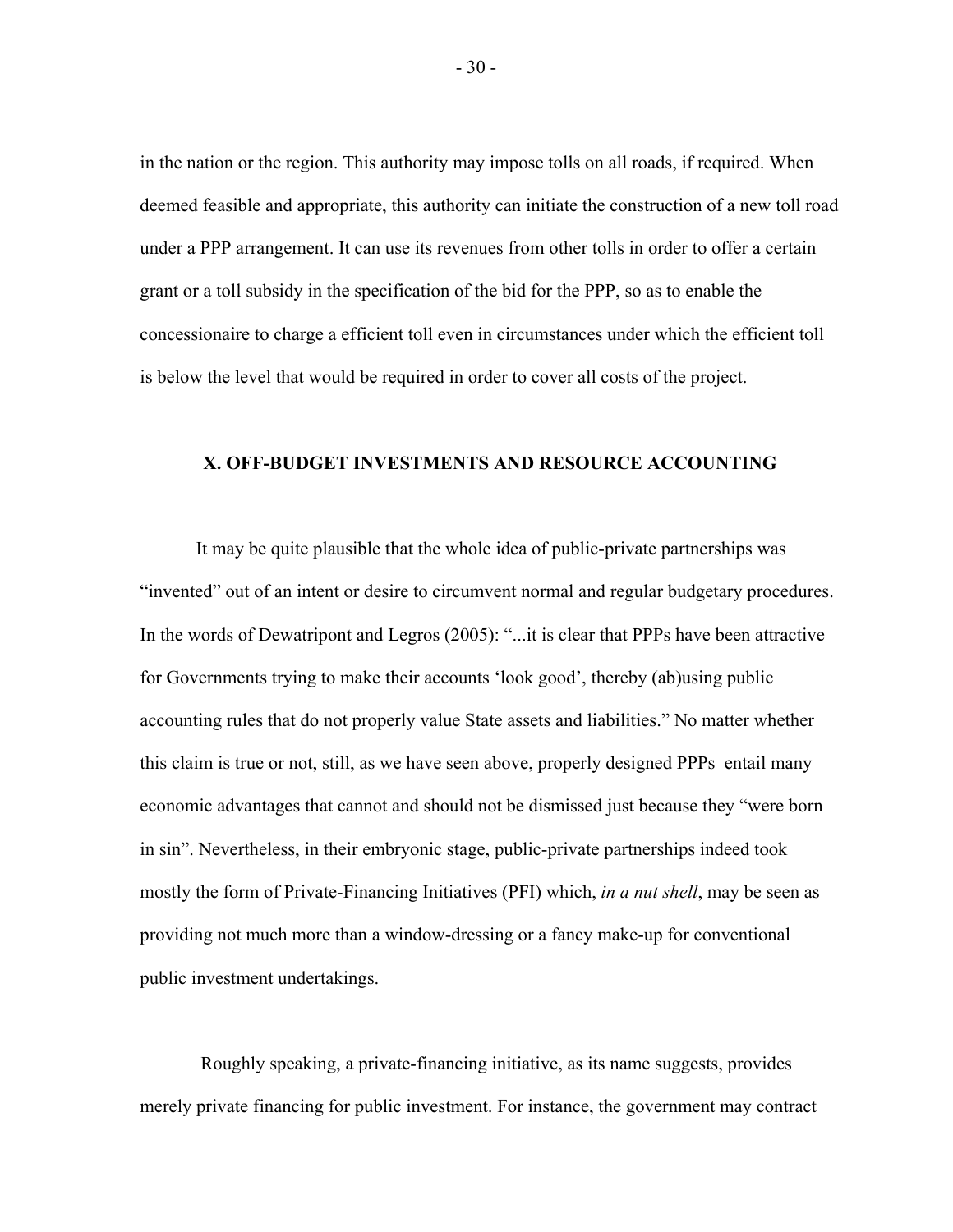with a private party to construct an office building to be occupied by it. But, instead of the government paying to the private party a certain price at the completion of construction and taking possession of the building, the government agrees to rent the building from the private partner at a pre-determined monthly or annual payment for a pre-determined period of time. At the end of this period, the building is transferred to the government at a pre-determined price (often zero). Similarly, the government contracts, for instance, with a public party to construct a highway; but instead of paying directly for the construction of the highway, the government "rents" from the private party the services of the highway (on behalf of the motorist users) at a pre-determined "shadow toll" for a pre-determined period of time; at the end of this period, the highway is transferred to the government.

Put differently, a private-financing initiative bundles together the conventional provision of a public facility with its financing. Instead of first contracting with a private party to construct a facility (a highway, an office building, etc.), and then resorting to its tax revenues or borrowing in the domestic or international capital markets to secure the funds required to finance the construction of the facility, the government forces the provider of the facility to provide the financing. It is hardly conceivable that the private party has any comparative advantage over the government in raising funds in the domestic, not to mention the international, capital markets. But the government accounts certainly look nicer with a PFI than with conventional (unbundling) arrangement, if the government is able to put in its budgetary accounts only the annual rent (or shadow toll) payment for the facility under a PFI rather than the entire amount of the investment in the facility right away under a conventional contracting. With the restrictions put on the members of the European Union under the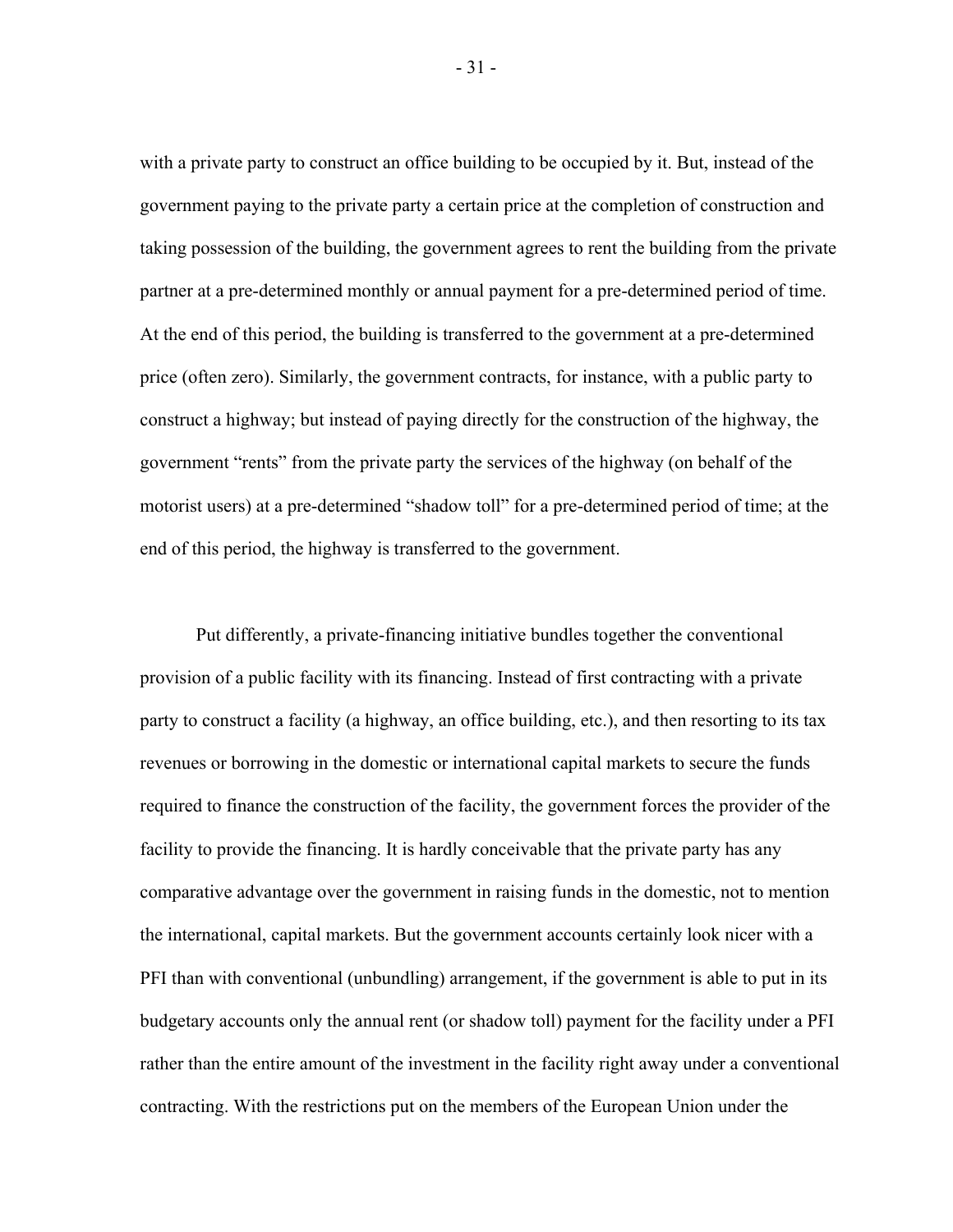Stability and Growth Pact, public-financing initiatives may certainly look attractive to many governments.

A similar "advantage" could be obtained with the method of "resource accounting" that was initiated in the U.K. under the government of Mr. John Major. The latter method postulates that the true *annual* economic cost of the use of an economic resource (say, an office building) is its *annual* rental price. Therefore, the cost of using a building must be evaluated annually by its rental price and recorded accordingly in each annual budget over the life time of the building rather than recording the entire purchase price in budget for the year it was purchased.<sup>28</sup>

One should note, however, that the proponents of resource accounting often make also a legitimate claim that it promotes the allocative efficiency of the government's use of economic resources. In the example of the office building a sound case may be made that resource accounting will enhance an efficient use of office space by governmental offices and departments, as they will be charged annually for the space that they occupy and will therefore internalize the annual cost of occupying an office space. In contrast, when they are charged once and for all for the entire purchase price of a building at the time of purchase, they have no incentive to save on office space in subsequent years.

<u>.</u>

 $^{28}$  It is worth noting that the principles of resource accounting are essentially based on generally accepted accounting principles that prevail in the private sector according to which the cost of a fixed asset is not recorded as an expense in the year in which it is purchased but rather depreciated over the life time of the asset. In fact, resource accounting is an inherent feature of accounting on accrual (rather than cash) basis.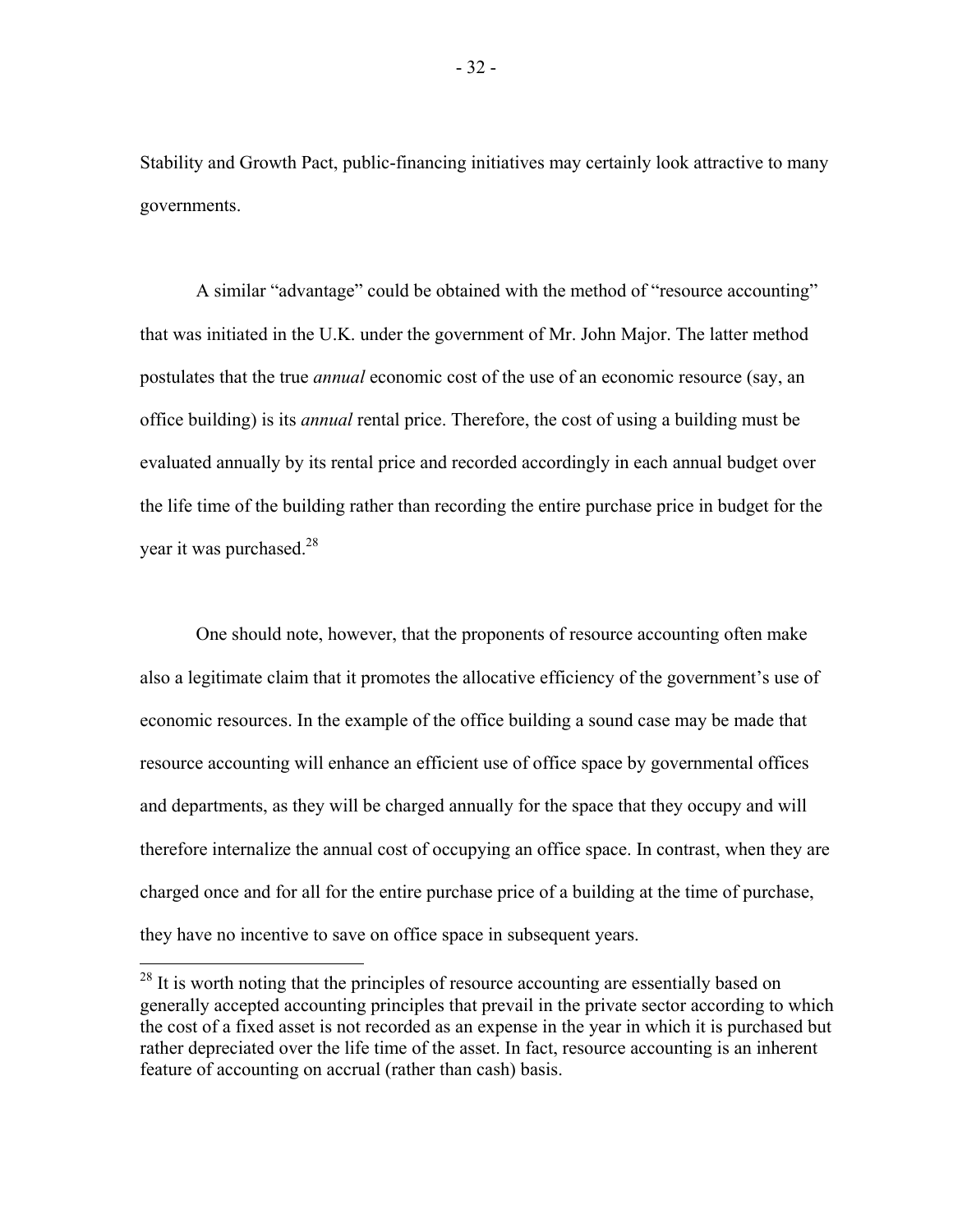Further note that the seemingly advantageous feature of private-financing initiatives (or resource accounting) in making governments' accounts look nice dissipates in the longrun steady state. That is, this advantage prevails only in the transition period from conventional to PFI contracting (or from the conventional cash-based accounting to resource accounting). To see this, suppose that the government makes every year an investment in a new public facility at an amount of \$1000. Suppose further (merely for computational ease) that the interest rate is zero. Under conventional contracting, the government records every year an outlay of \$1000. Now, suppose that in year 1 the government shifts fully to PFI contracting (or resource accounting). Assume also that each facility last intact (like new) for 10 years and then collapses. The annual competitive rent or "shadow rent" of each facility is therefore \$100. Then the government budget will show an outlay of \$100 in year 1, instead of \$1000 under conventional contracting. But in year 2, there will be an outlay of \$200 (consisting of a rent of \$100 for the facility built in year 1 and a rent of \$100 for the facility built in year 2), and so on. In year 10 there will be an outlay of \$1000, exactly as under conventional contracting.<sup>29</sup> Thus, one may argue that in the longer run, after a possibly quite long transition period, private-financing initiatives entail only the *real* advantage of a more efficient resource allocation, with no meaningful bearing on how governments' accounts look. As with respect to a shift to resource accounting, this "look good" advantage dissipates

1

<sup>&</sup>lt;sup>29</sup> Assuming a positive rate of interest will not change our conclusion. A positive rate of interest will raise by roughly the same amount the rent paid under PFI arrangement and the interest payments on the loans taken by the government to finance the construction of the facilities under conventional contracting.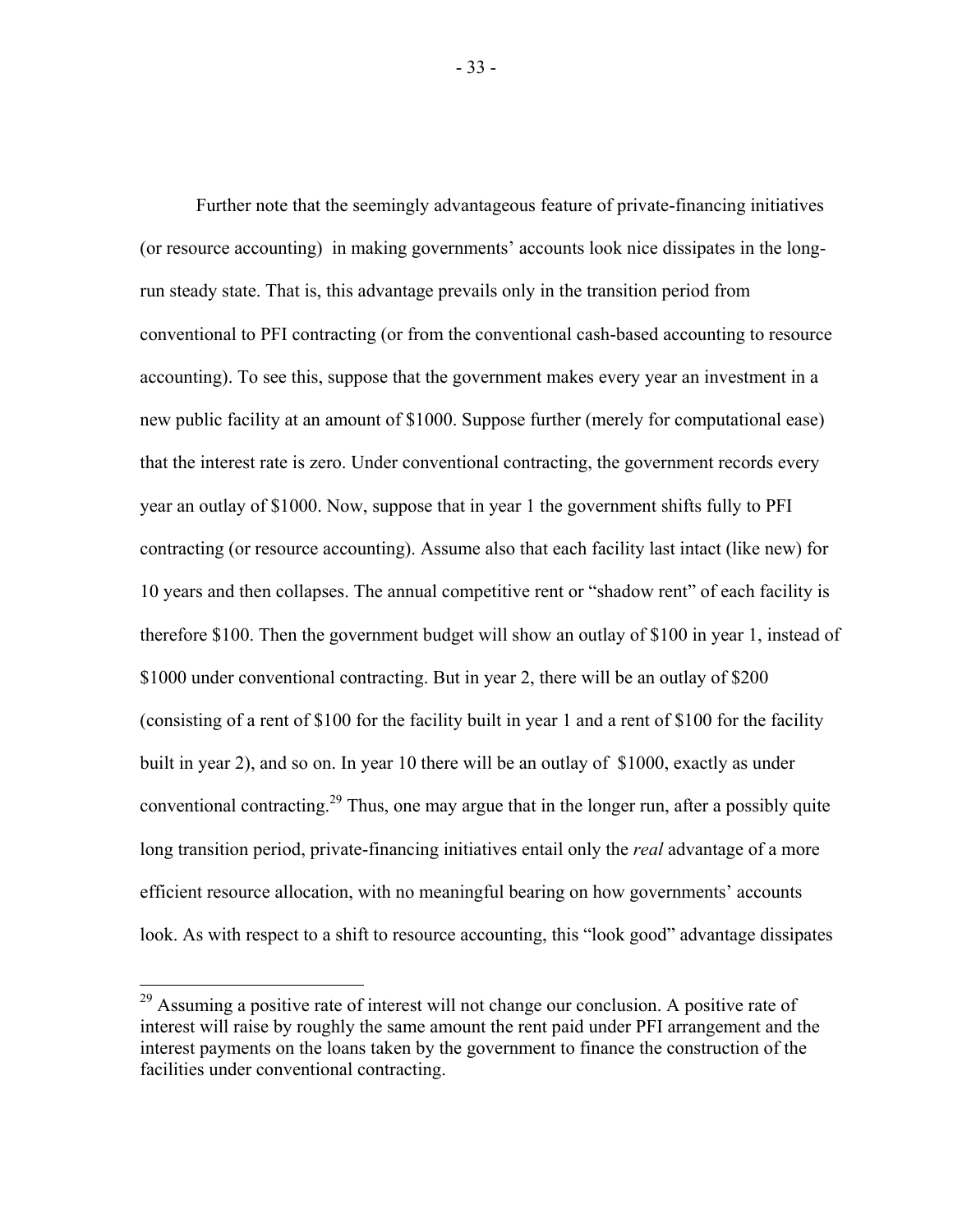even faster, if the government acts quickly to estimate the "market values" of its existing capital assets and to charge its departments an offices rents based on these values.

Furthermore, private-finance initiatives may play a useful economic role in transition periods. Consider a situation in which infrastructure investments were largely neglected over a relatively long period. This may give rise to the so-called "infrastructure gap" between the existing stock of the infrastructure capital and some notion of a "growth-maximizing" stock of infrastructure capital.<sup>30</sup> Suppose further that the government decides to embark on a major plan to close this gap. A good case may be established on economic grounds as to whether the government should partially use debt to finance the closing of the gap during this transition period, *provided that the public debt is relatively low and increasing it will not deteriorate the financial risk-rating of the country.* PFIs indeed facilitate the use of debt, as the latter is a built-in feature of them.

First, if the current generation is finite-looking, non-Ricardian, then it may question the rationale from an inter-generational economic justice point of view as to why it should pay taxes at present in order to finance the closing of an infrastructure gap that has largely accumulated by its preceding generations; and, furthermore, the benefits from closing the gap would probably accrue only to the next generations. Therefore, from the perspective of

1

 $30$  For instance, Romp and de Haan (2005) and Kamps (2005) provide some analysis in support of the notion that some Central European countries lack "adequate" public capital. Similarly, the Bank of Israel, in its recent annual reports, estimates the "infrastructure gap" in Israel to amount to some 20% of GDP.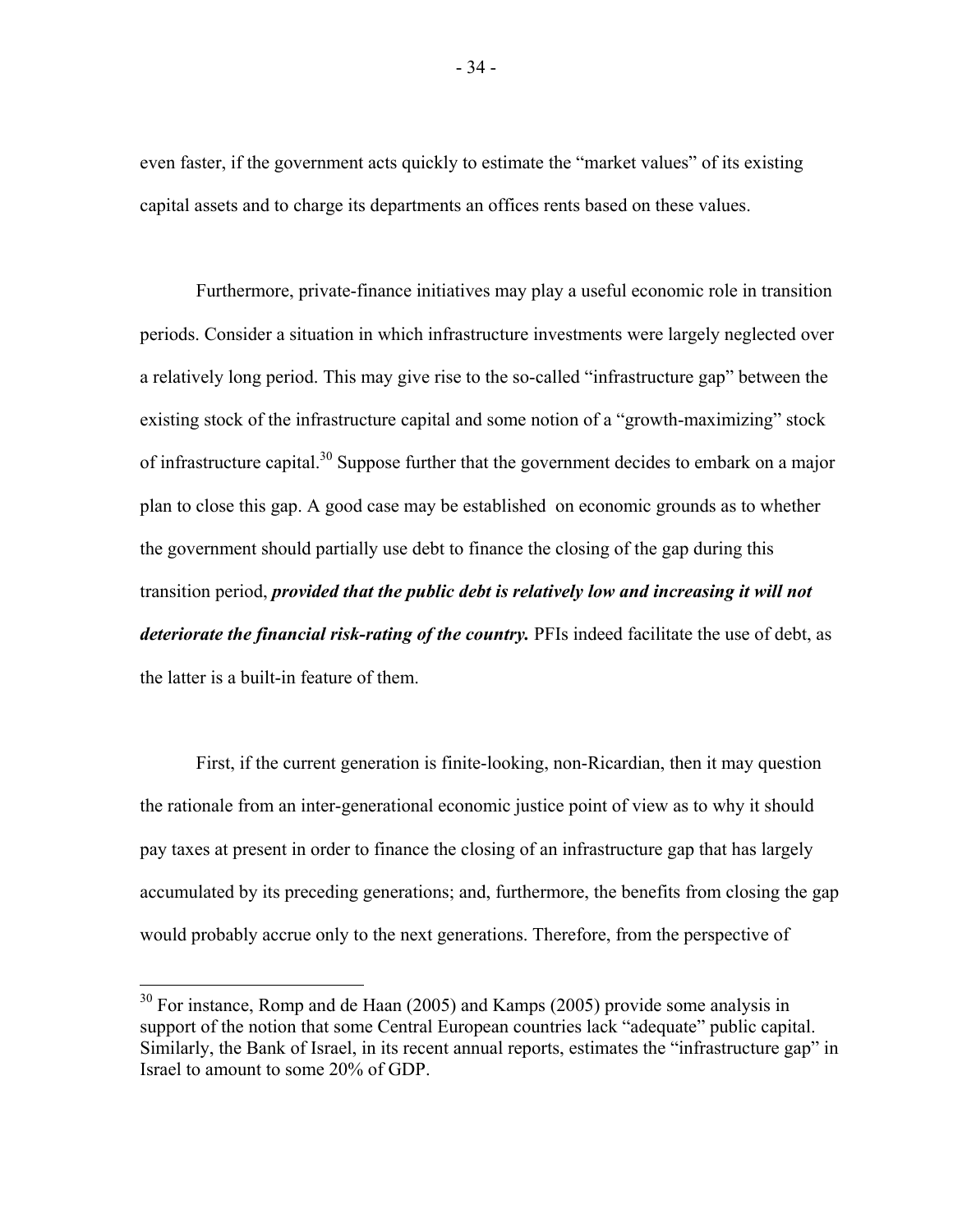economic justice among generations, one can make a case of extending the cost of the transitory increase in investment to future generations as well. That is, it may be appropriate for the government to partially resort to debt to finance the closing of the infrastructure gap.

Second, there are also economic efficiency grounds. Because the *marginal excess burden* of taxation is usually rising, one should attempt to smooth taxes over time in order to minimize the *total excess burden* of taxation<sup>31</sup>. Therefore, efficiency considerations would imply that the transitional acceleration of investments in infrastructure could be financed partly by debt rather than fully by current taxes. In this way, taxes are smoothed over time.

#### **XI. POLITICO-ECONOMIC CONSIDERATIONS**

A public-private partnership, even at its least advantageous form of a privatefinancing initiative, may entail another advantage when politico-economic considerations are taken into account. True, PPPs may enable the treasury to shift public investment project off the public budget (and the public eye). But one has always to bear in mind than in many political systems, especially with many-party coalition governments, the alternative to spending money on PPPs may be spending money on other budgeted items, such as government current consumption or transfer payments.

 $31$  See, for instance, Barro (1979) and Lucas and Stokey (1983). This is true even when parents are altruistic towards their children and the non-negativity constraint on bequests are not binding.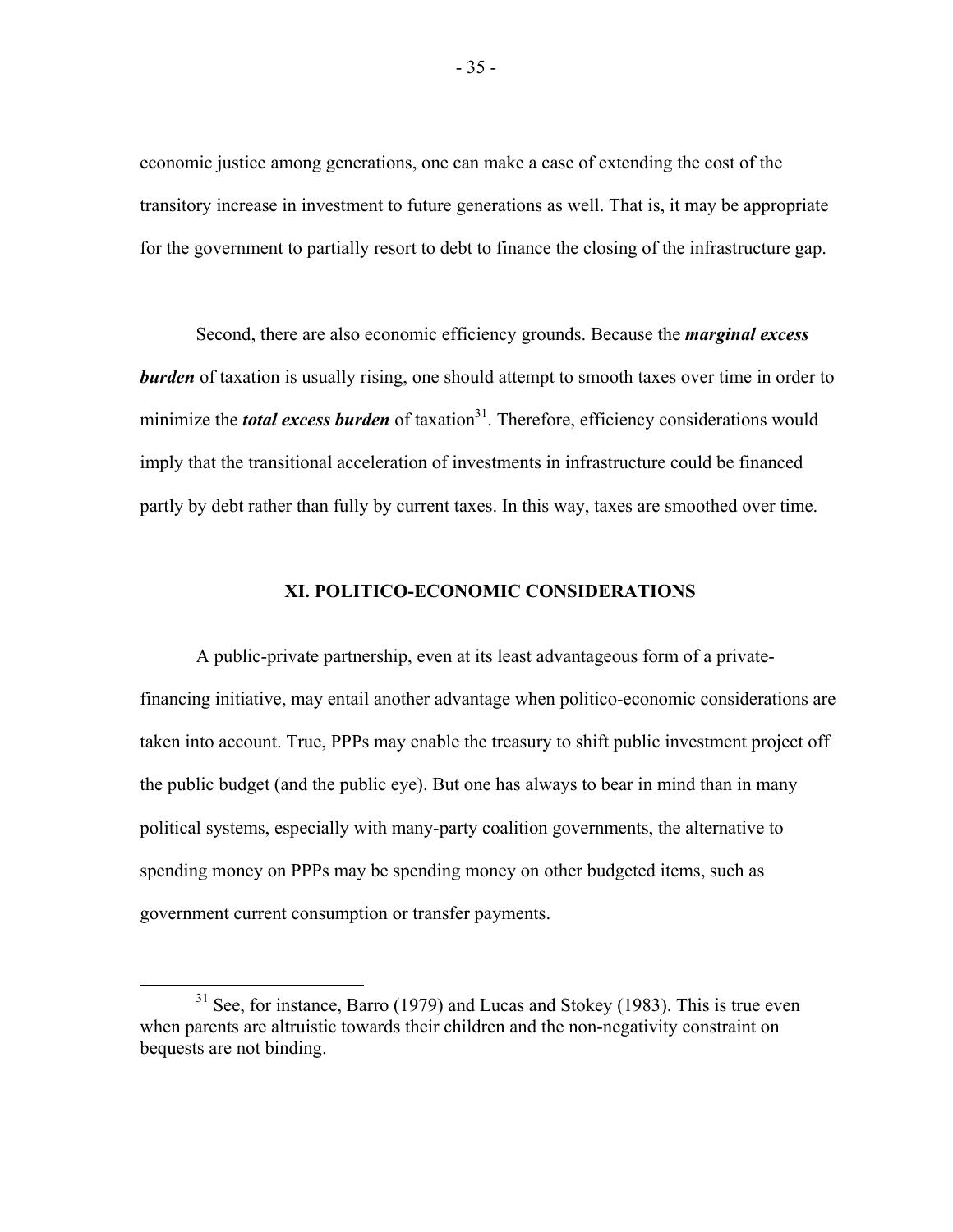For instance, the treasury may put forth to a cabinet meeting its proposed budget for the coming year, concentrating first on some general guidelines such as certain caps on total expenditures, total revenues, and the ensuing budget deficit (or target surplus). Explaining to the cabinet members that these caps are essential to enhance economic growth and macro and financial stability, the treasury may be able to obtain a unanimous cabinet approval of its proposed caps.

The real hurdle, however, will come later when discussing the allocation of total expenditures. In a coalition government, composed of many small parties and sometimes even without the prime minister's party enjoying a solid majority within the government, it is quite hard, if not impossible, for the treasury to resist demands by cabinet ministers to allocate money to their well-concentrated constituencies<sup>32</sup>. Public investments tend to take a long time to complete and even much longer time for their benefits to show up; also, their benefits tend to spread in little bits over very large populations.<sup>33</sup> Therefore, political parties may not be particularly interested in public investments. They may be much more interested in securing benefits to their well-concentrated constituencies. Thus, in the budget approval process, either at the government level or more often at the parliament level, public

 $32$  See Alesina and Perotti (1995) for a nice survey of the political processes of budgeting: they also explain how setting the agenda may affect the budget outcome; see also Alesina and Perotti (1996a and 1996b).

<sup>&</sup>lt;sup>33</sup> In many cases the only interest group associated with public investments is the association of builders and contractors. However, the construction industry is usually very competitive world-wide, and its lobby is not always sufficiently strong.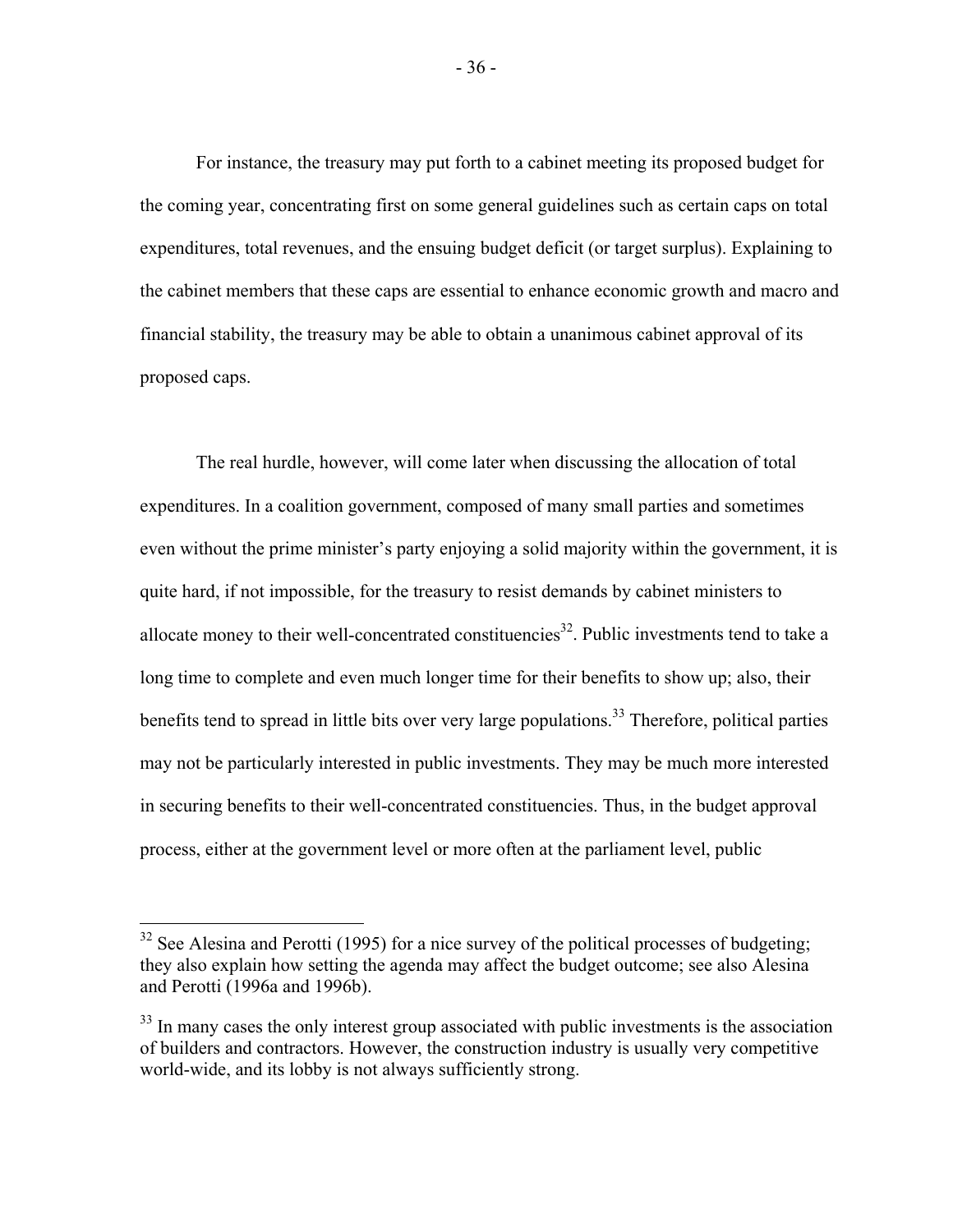investments may well be cut in favor of other spending (such as defense<sup>34</sup> or social transfers to the elderly). The treasury may fear that if it "legitimizes" a certain budget deficit in order to invest in much-needed public infrastructure (that is, with a very high social rate of return), it may end up with a budget deficit financing current consumption or transfers.

For this reason the treasury may prefer to exclude certain public investments from the public budget, and propose lower caps on total expenditures and the budget deficit. It can then resort to public-private partnerships to promote those public investment projects that are fit for such partnerships. Furthermore, it may well be the case that when a public facility is financed by the private sector, it is *politically* more feasible to impose a user charge, such as a highway toll, for instance. When a highway is financed by tax revenues, the userstaxpayers may feel that they have a "right" to use the highway *freely*, as it was built by their own tax money. Also, a typical PPP agreement would disallow the government to reduce the toll, unless a full compensation is paid to the concessionaire. Having to compensate the concessionaire, a government will not easily offer to reduce the toll as a sort of "an election bribe".

Indeed, in many cases, there is a widespread belief within the treasury, especially among its civil service professionals, that PPPs are the only means by which large public investment projects can be carried out, without compromising fiscal sustainability. Not

 $34$  The military establishment and the defense industries often compose a very powerful political lobby.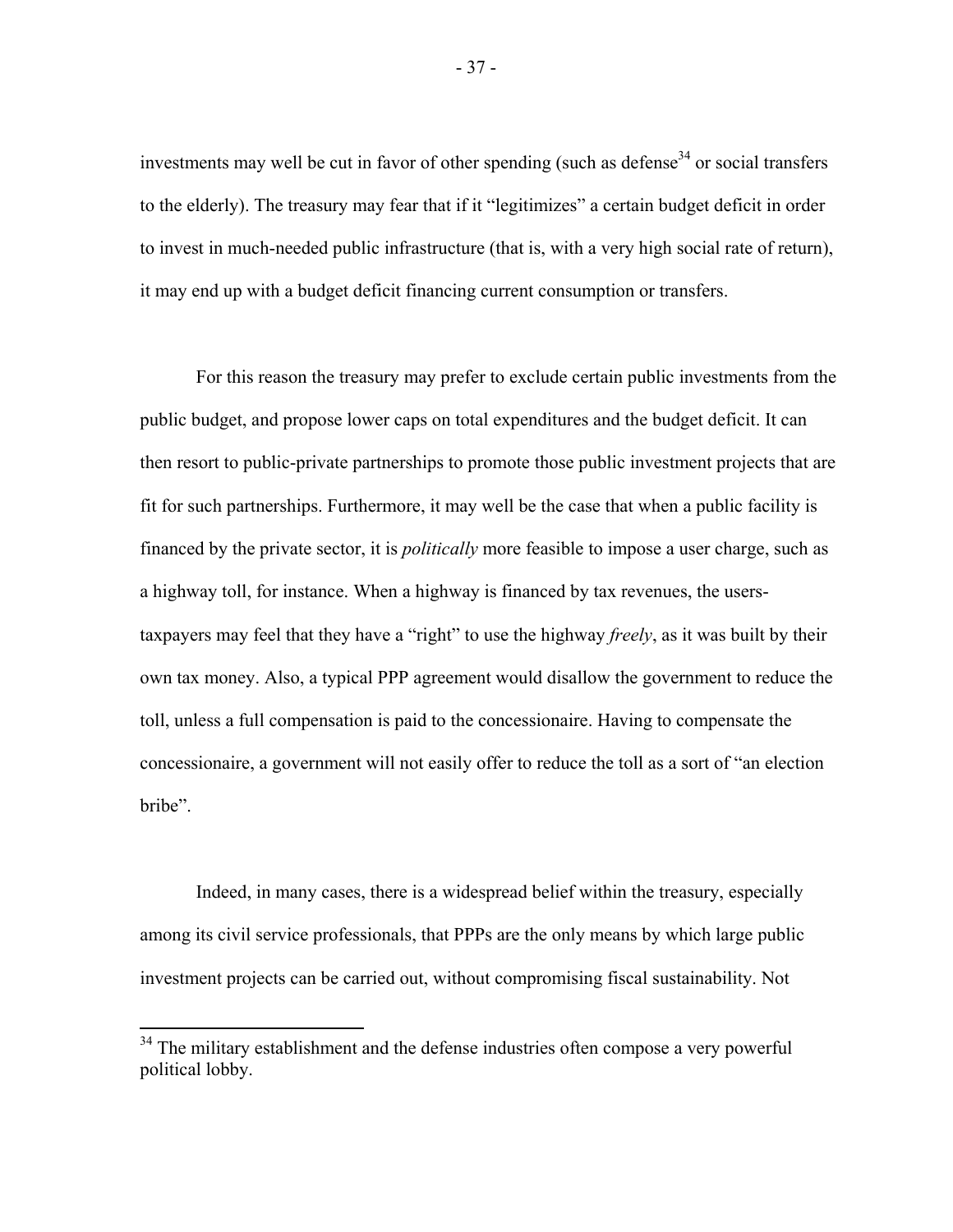withstanding this belief, fiscal responsibility may be seriously hampered, *unless all government liabilities in connection with public-private partnerships – implicit or explicit, direct or contingent, and at all layers of government – are properly evaluated and recorded.*

### **XII. CASE-STUDY: CROSS-ISRAEL HIGHWAY**

Cross-Israel Highway (henceforth CIH) is the first public-private partnership undertaken in Israel. It is of the Build-Operate-Transfer (BOT) type. It was initiated in 1992, but the design of the bid, the selection process and , and the final negotiations between the government (through a state-owned company, established solely for this purpose) and the winning consortium of contractors and between the government, the winner, and the financing consortium, etc. took several years, so that actual construction started only at the beginning of the year 2000. In fact, the very nature of a PPP is that it is very large in size and involves a complexity of agreements concerning the bundling of the concession itself, construction, operation, and maintenance, so that concluding final agreements is very costly in time and money. (The various agreements spread over thousands of pages.) This seems to be a major deficiency of public-private partnerships.<sup>35</sup>

 $35$  Currently, there is another major PPP project in process: an underground metro system for the metropolitan area of Tel-Aviv. It was started about four years ago. The deadline for the pre-qualification offers was postponed several times in order to allow potential bidders to organize in groups; no potential bidder wanted to undertake the whole project just by itself, nor did the government allowed this to happen. The deadline for submitting the final offers was also postponed several times per requests by the potential bidders. Actual construction is expected to begin only toward the end of this decade.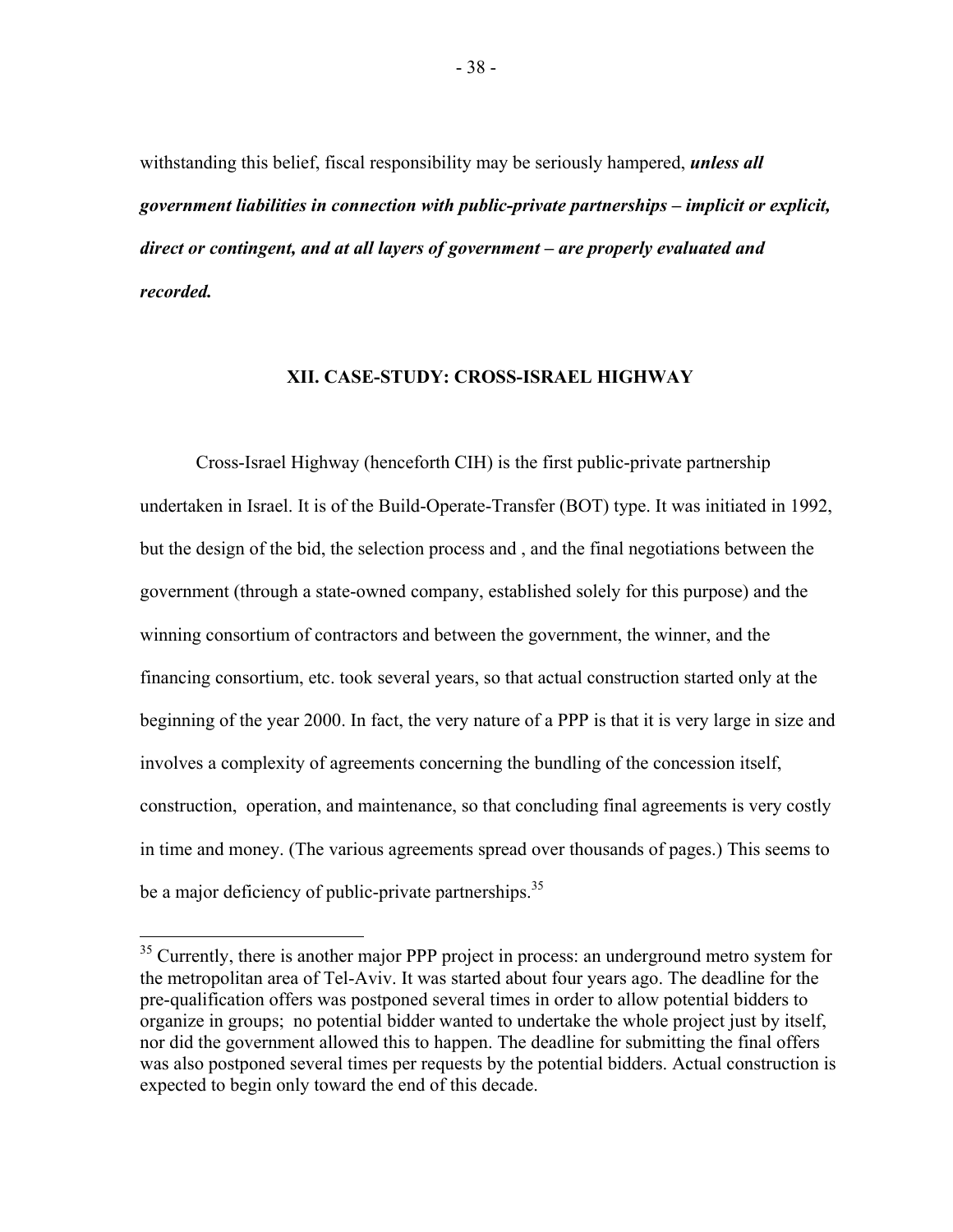This public-private partnership CIH refers only to the central portion, about 90 kilometer long, of a planned highway that would cross Israel from north to south. CIH is a multi-lane, two lanes on each side, toll highway. The cost of the initial construction and the toll-collection equipment (see below) amounted to about \$1,200 millions. When traffic volume would reach a certain volume, the highway is to be expanded by the concessionaire with one lane on each side. The estimated cost of this expansion could reach as much as 25- 30% of the initial investment. The tender for it was an international tender (published in English), and it was hoped that many foreign companies will bid for it. Despite some initial intense international interest in it, at the end of the day foreign company did not seem eager to participate, and the winner was a consortium consisting of two Israeli companies and one foreign (Canadian), relatively small company. Recall that the tender took place in the second half of the last decade, after the Camp-David accord and before the eruption of the second intifada, so that the political and security environment was relatively calm. Therefore, the major deterrence for foreign companies was not a political or security concern.

It appears that the major hurdle for international companies was the collection of the toll. The tender required that no toll booths or any other obstacles could be established alongside or at the entrances to the highway, and no vehicle would be denied entry. Drivers were not required to pre-arrange any means of payments before entering the highway. The concessionaire would be expected to use electronic devices to photo the license plate of a vehicle using the road, then identify the owner of the vehicle through the registry of motor vehicles (access to which was granted to the concessionaire by a special law), and send a bill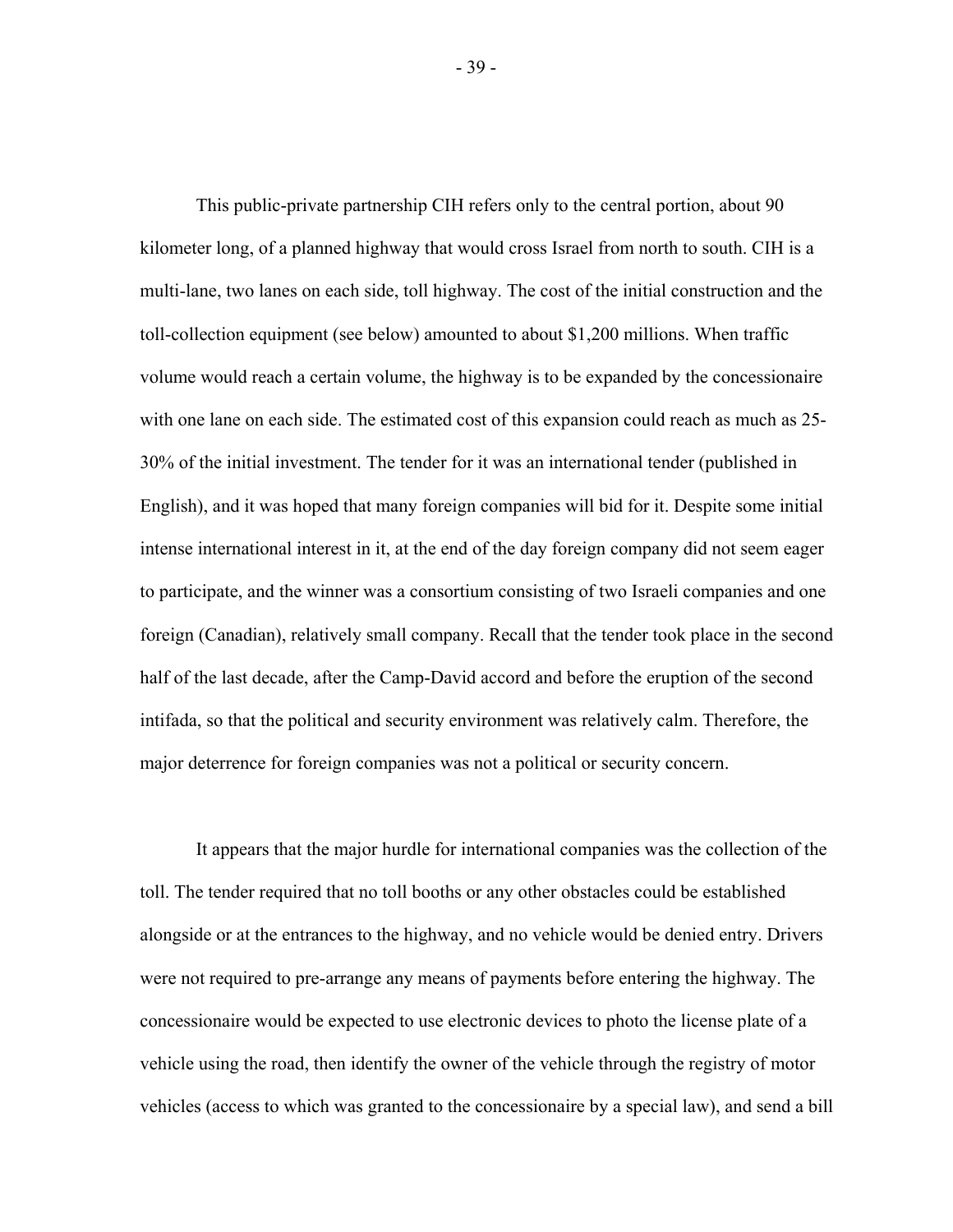to her address which is listed at the registry of motor vehicles. The concessionaire was allowed to employ fairly stiff means to collect overdue bills, such as confiscating vehicles of owners with long-overdue bills whenever they use the highway again (the concessionaire monitors in real-time all the vehicles on the highway).

The government offered no construction grant whatsoever; the highway was to be transferred to the government free of charge at the end of the concession period<sup>36</sup>; so that the tolls were the almost exclusive source of revenues for the concessionaire.<sup>37</sup> The tender specified a set of criteria according to which the winner would be selected, but the level of the toll was by far the dominant criterion. Practically, the offer with the lowest toll would be the winner. The method of collecting the toll that was required in the tender was indeed very novel and innovative. It was not tried before anywhere else, except in a city road in Canada which was operated by a public entity (and therefore would not be particularly minded about revenues). It also required a sizable amount of investment in electronic equipment. Apparently, the collection of the tolls was deemed too risky for the private partners; most foreign companies pulled out of the tender<sup>38</sup>.

 $36$  See section VIII for a discussion of the problems that may arise in this case.

 $37$  The concessionaire was also allowed to pocket some of the revenues from service stations and convenience stores located alongside the highway, but this source of revenues was inconsequential.

<sup>&</sup>lt;sup>38</sup> Actually, it is not completely clear why the government insisted on not having toll booths. One explanation, which has some credibility, is that toll booths require a large space to be installed. Indeed, toll plazas are quite spacious in the U.S.A. The Cross-Israel Highway passes through densely populated areas, and most of the land along its path had to be expropriated from private, largely agricultural users. Expropriation of land in Israel is very (continued)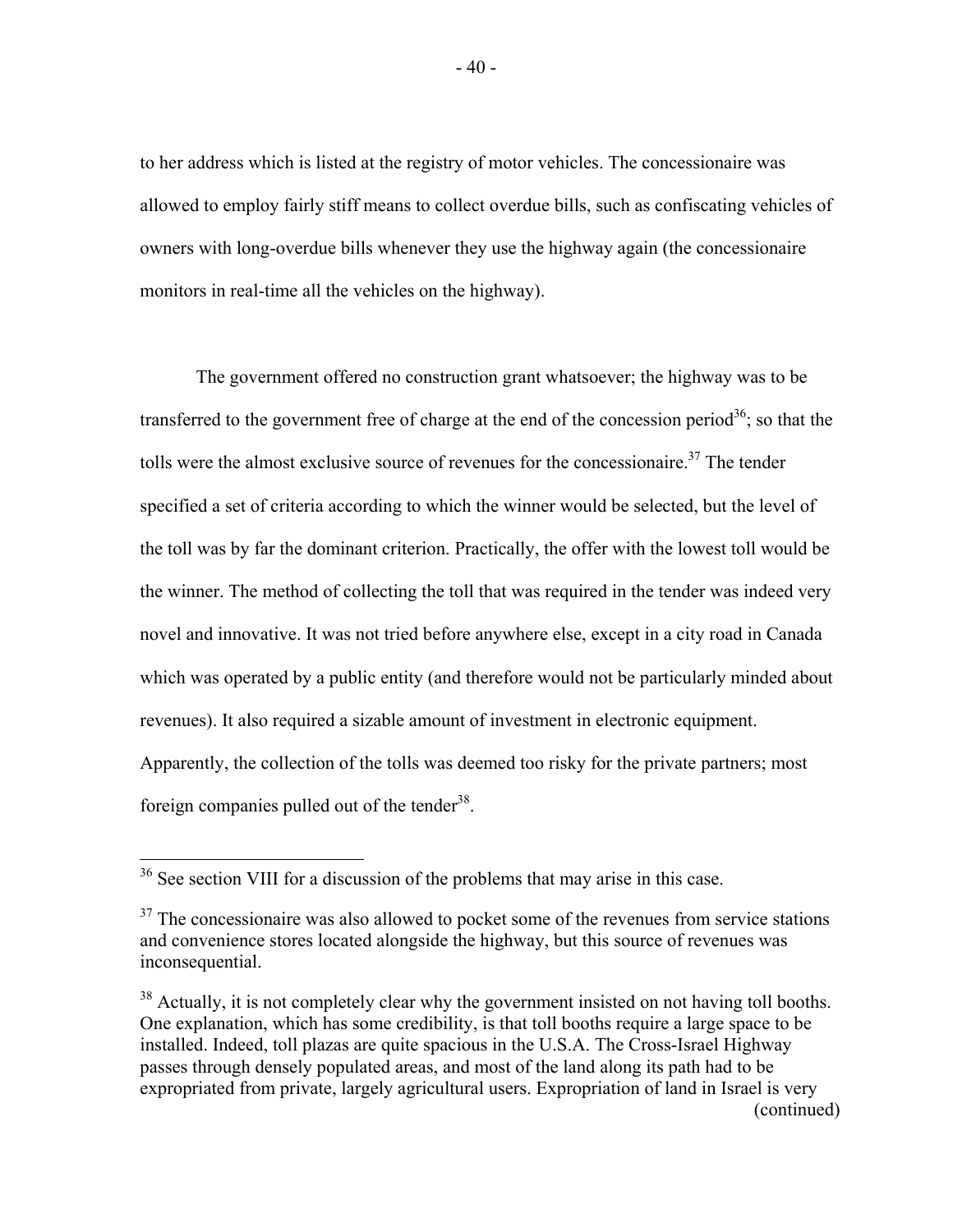In line with the idea enhanced in section VII of insulating the private partner from *exogenous* risks, the government indeed offered some demand guarantees. As explained in that section, the government would not offer insurance for risks which are *endogenous* to the concessionaire. Therefore, the government offered a less-than-full insurance, which applied only to the *use of the highway* rather than the *revenues from the tolls*.

Specifically, if actual *traffic volume* falls in any year below a certain pre-specified, baseline estimate, the government will pay the concessionaire the tolls referring to 80% of the shortfall in the use; if actual *traffic volume* exceeds this estimate, the concessionaire will pay to the government the tolls referring to 57% of the excess use. But note that the guarantee is defined in terms of traffic volume rather than revenues, so that the collection risk, deemed *endogenous* to the concessionaire, is fully borne by her. For instance, if actual traffic volume happens to be exactly according to the baseline scenario, then the government pays nothing, even if the concessionaire is unable to collect the tolls due on this traffic volume. In practice, the concessionaire has indeed internalize the collection risk. She offers substantial discounts for users who agreed to pre-arranged payments (by installing personal electronic transponders in their vehicles with charges made automatically to their credit cards or bank accounts). The majority of the frequent users did indeed take advantage of these discounts. All in all, the collection rate is close to 100%.

emotional and often involves long court battles. Therefore, in order to minimize on the size on the land to be expropriated, it was decided to avoid the establishment of land-consuming toll plazas.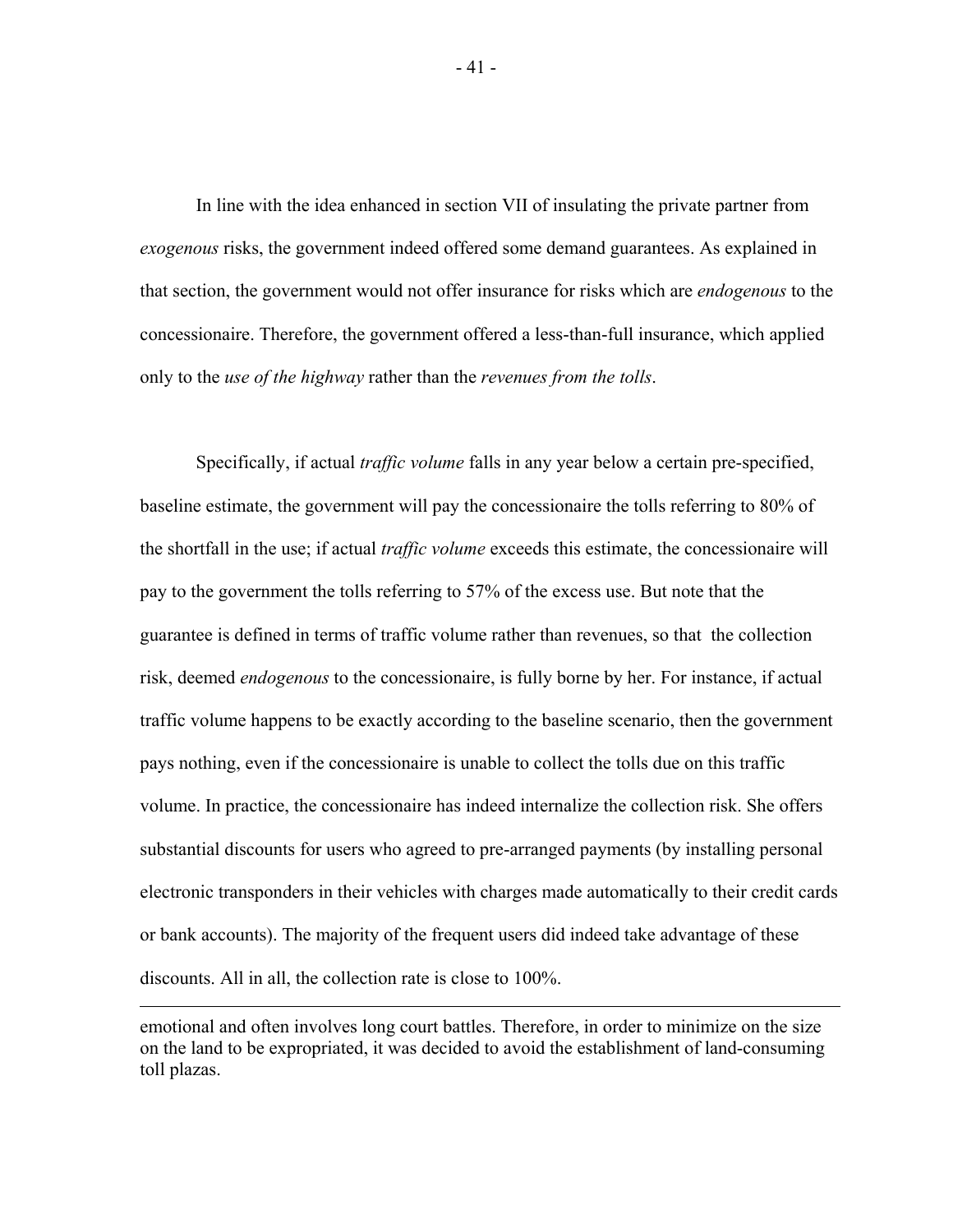The concession period was set for 30 years, including the construction period. As explained in section VII, defining the concession period to include also the construction period transfers to the private partner the *endogenous* risk associated with the length of the construction period. This gives the concessionaire a clear incentive to complete construction as soon as practical.<sup>39</sup> Indeed, the construction of the Cross-Israel Highway was completed ahead of schedule (in a little over 4 years instead of 5 years, as originally estimated by the government).

The government was in charge of constructing some major access roads to the Cross-Israel Highway. In view of its demand guarantees, the government had to chose between two spending alternatives: either to spend the amount of money necessary to complete the construction of the access roads according to schedule; or spend money to pay the concessionaire for the shortfall in traffic volume on the CIH, caused by the delays in completing the construction of the access roads. The right choice was quite obvious. Nevertheless, the construction of the access roads was not completed on time, and traffic would fall below the baseline estimate, though slightly, in the first year of operation (2005).<sup>40</sup> (According to the statistical models built beforehand to forecast the traffic volume, the latter

<u>.</u>

 $39$  Recall that because the concessionaire is also the operator of the highway, she would not compromise on the quality of the highway in its attempt to speed up the completion of its construction; see section VII.

<sup>&</sup>lt;sup>40</sup> According to recent forecasts, traffic volume would meet the estimate in the second year of operation.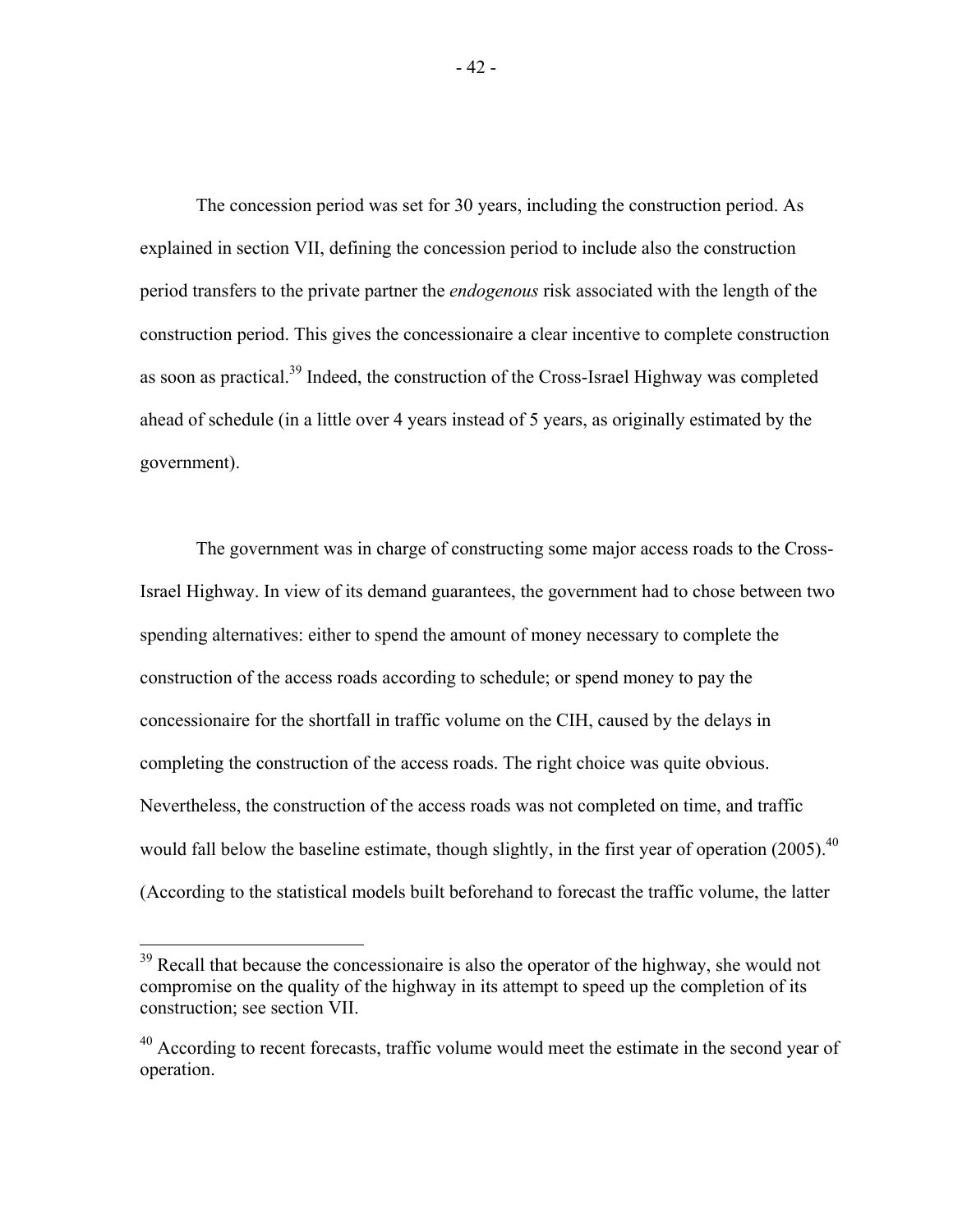would have not fallen below the baseline estimate in the first year of operation, had the government completed the construction of the access roads on time.)

Another aspect of risk-sharing relates to the inflation, foreign exchange, and interest rates. The risks associated with these rates are clearly *macro* risks, *exogenous* to the private partner. To a large extent, they are also exogenous to the government. The latter cannot bear or manage these risks more efficiently than the consumers. Therefore, the decision that was made to transfer these risks to the users of the road seems quite reasonable. That is, the concessionaire was allowed to change the toll in response to changes in the inflation, foreign exchange, and interest rates. Part of the financing came through dollar-denominated  $\text{loans}^{41}$ ; and another part – through loans denominated in New Israeli Shekels (NIS), linked to the Consumer Price Index (CPI). Some of the loans were at variable interest rates, and some – at fixed interest.<sup>42</sup> The toll was therefore linked to a weighted index of the changes in the Israeli CPI, the dollar-NIS exchange rate, and the interest rate on the variable-interest loans.

The Cross-Israel Highway was the first and major public-private partnership in Israel. As such, it suffers from several "infancy" problems. One cannot escape the thought that government bureaucrats, though having already internalized the notion that the private sector can often do things better or more efficiently than they can do, have yet to internalize how

1

 $41$  Some of these loans, though dollar-denominated, were extended by Israeli lenders (mostly, financial institutes).

 $^{42}$  *Ex ante*, there is no advantage to taking fixed-interest rather than variable-interest loans, due to arbitrage possibilities.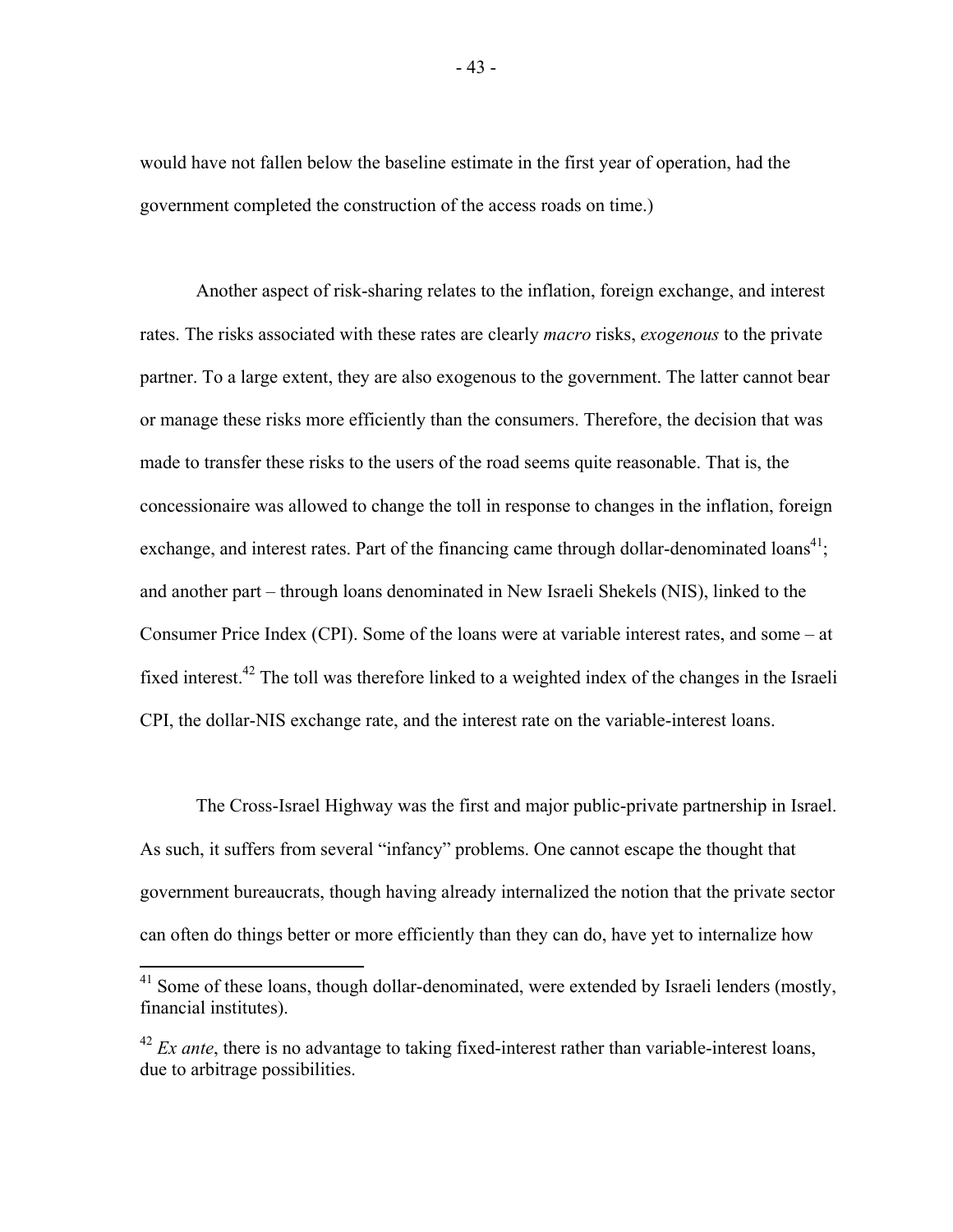the private sector operates. As one Israeli businessman has put it: "they have yet to internalize the fact that the private sector is a *for-profit* organization." The prospect of making profits is a vital element in mobilizing the private sector. Nevertheless, the tender for the CPI contained several clauses that are aimed to prevent the concessionaire from making "excessive" profits *ex post*. But these clauses seriously hampered economic incentives and distorted the efficiency of resource allocation. We shall briefly discuss two of these clauses.

First, the winning consortium established a special-purpose company (the concessionaire) to carry out the project of the Cross-Israel Highway. The tender required the consortium to give the government a put option at such terms that essentially amounted to transferring to the government almost one-half of the profits of this company! (This is in addition to paying the government 57% of the excess of the toll revenues over the baseline estimate.) Not only that such a provision depresses the incentives for the concessionaire to invest (unremunerated and unverifiable) efforts in order to increase profits, but it also induces the bidders in the tender to offer a higher toll. With higher profit prospects, the bidder could have settled for a smaller toll.

Second, the tender stipulates that the toll be reduced in the event that actual traffic exceeds the baseline estimate, even though the government receives 57% of the revenues from the excess traffic. (It seems that government officials could not live with the idea that the private partner would take 43% of the excess revenues.) Note, however, that efficiency of resource allocation would call for exactly the opposite! As explained in section IX, the toll, serving as a Pigouvian corrective tax, should be efficiently set at the level of the marginal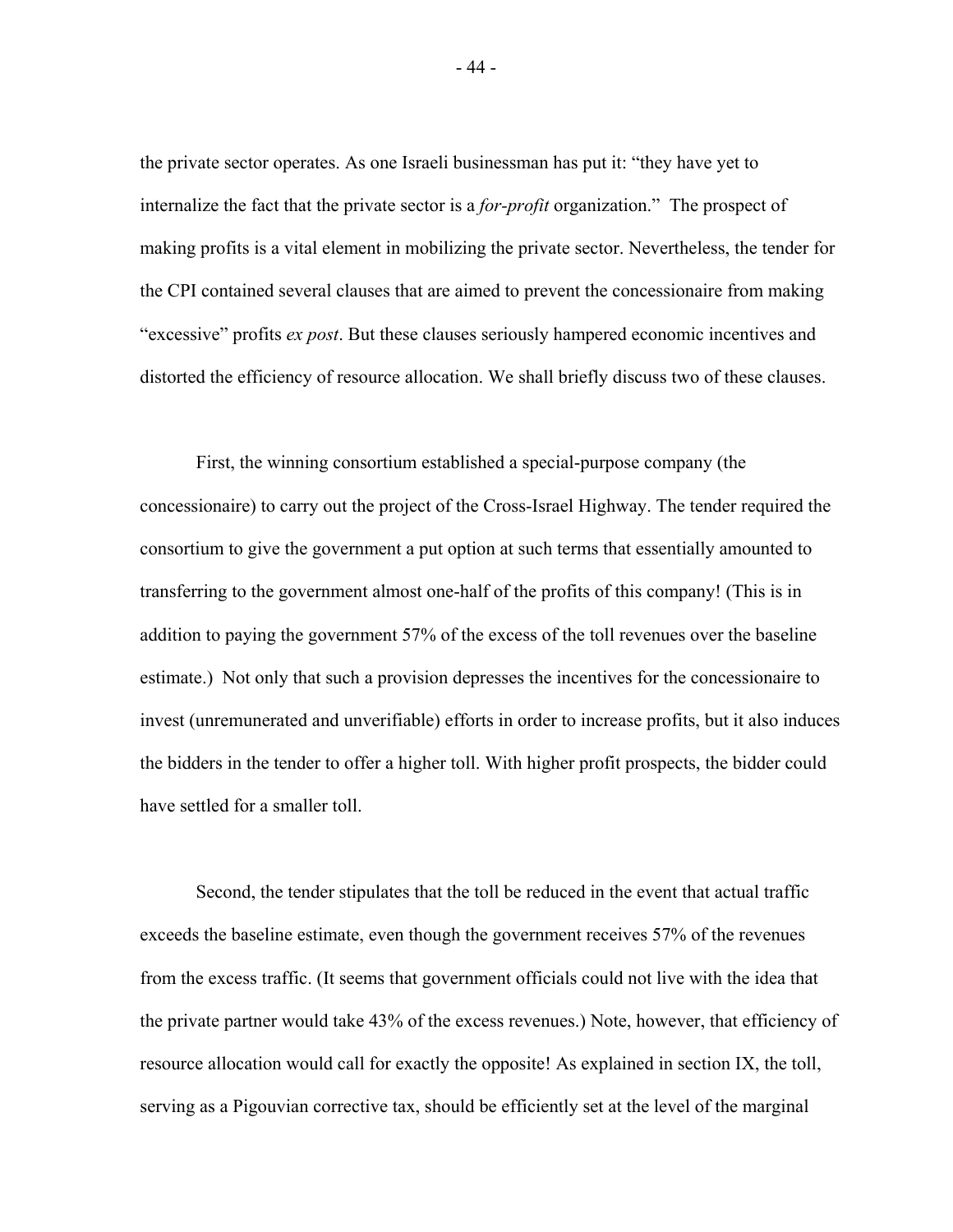congestion. As the marginal congestion is usually presumed to rise with the volume of traffic, efficiency considerations would call for raising the toll when the volume of traffic is excessive.

#### **XIII. CONCLUSION**

Public-private partnerships have become nowadays a major vehicle for investments in public infrastructures and other facilities that provide public services. They cover transportation infrastructures such as roads, bridges, tunnels, above and under ground rail, air and sea ports; water and sewage infrastructures; electricity and gas infrastructure; prisons; hospitals; government office buildings; and others.

It may well be the case that public-private partnerships were initiated as a means of evading expenditure controls and hiding budget deficits. They enabled a government to spread a certain amount of an investment over many future budget years rather than report the whole amount of the investment in the same year it was carried out, thereby converting a present budget deficit into future budget deficits. But there is nothing inherent in PPPs that leads inevitably to fiscal laxity and imprudence. Needless to say, there is a wide consensus among economists that these sins could and should be corrected: all government liabilities, whether direct or contingent or whether explicit or implicit, have to be properly evaluated and accounted for. Putting this issue aside, it remains to examine the economic advantages and disadvantages of public-private partnerships.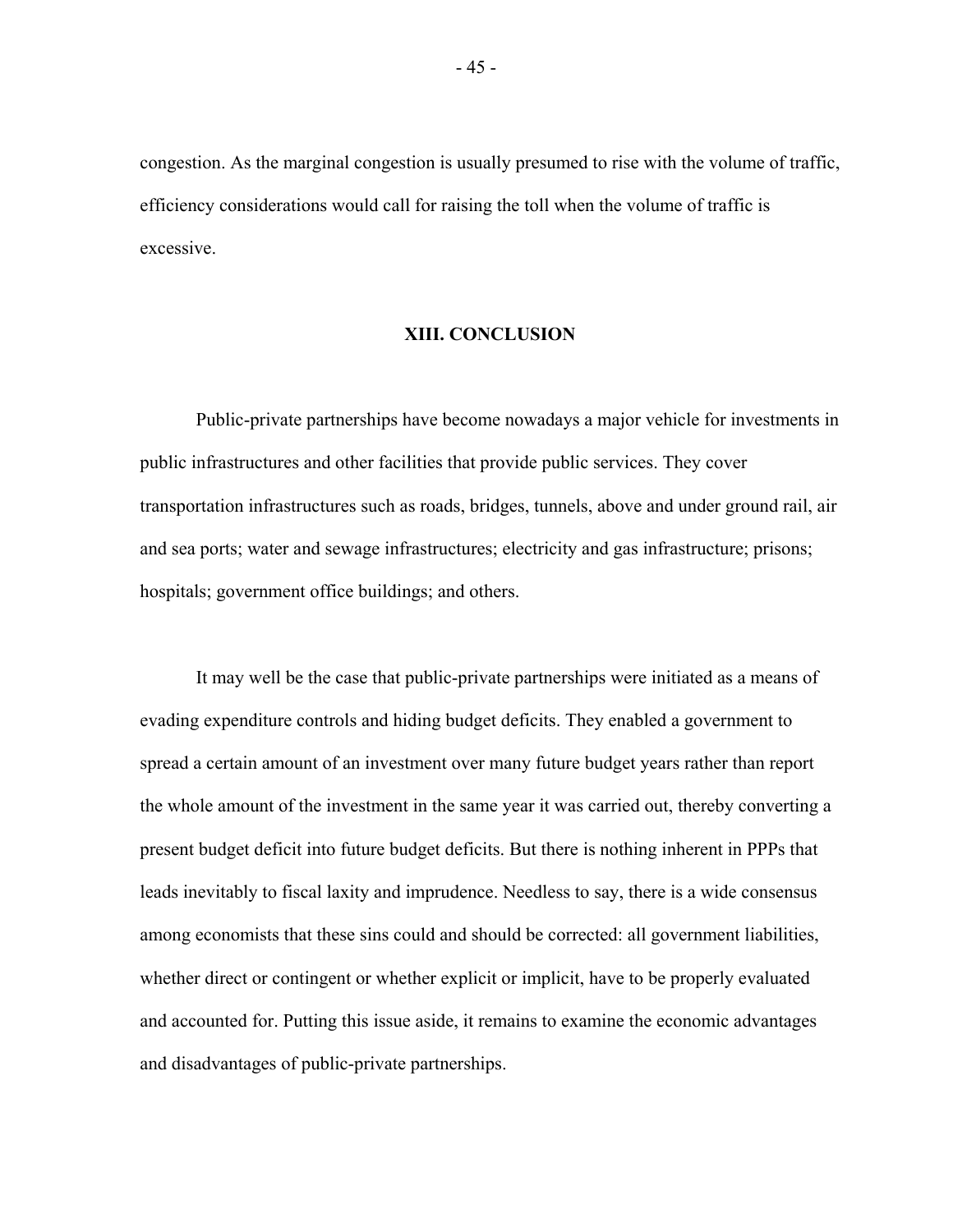This paper takes a public-economics look at public-private partnerships. The latter can serve as a safeguard, albeit imperfect, against the construction of "white elephants". They can also play an important role in enhancing the economic efficiency of resource allocation. When properly designed, in particular with respect to the sharing of risks between the public and private partners, PPPs can improve the quality of the services provided before solely by the public sector, without raising their costs to the society as a whole. Their major drawback is in their complexity, which renders their transactions costly in both money and time terms, and make them impractical for small undertakings.

## **APPENDIX: THE EFFECT OF ACCOUNTING ISSUES ON ECONOMIC CONSIDERATIONS**

The allocation of risk between the public and the private partners in a public-private partnership has important implications for the accounting treatment of the business performance of the private partner. When the private partner is a public company whose stocks are regularly evaluated and whose credit-worthiness is closely monitored and rated, then its profit and loss, as reported according to *generally accepted accounting principles*, may often play a relevant role in the decision-making process of the managers (or even the owners-managers), alongside the *true economic* performance. Low accounting earnings may affect the ability of a private partner to secure credit at a reasonable cost. They affect also the ability of the private partner to distribute dividends for the latter may be distributed only from (accounting) earnings.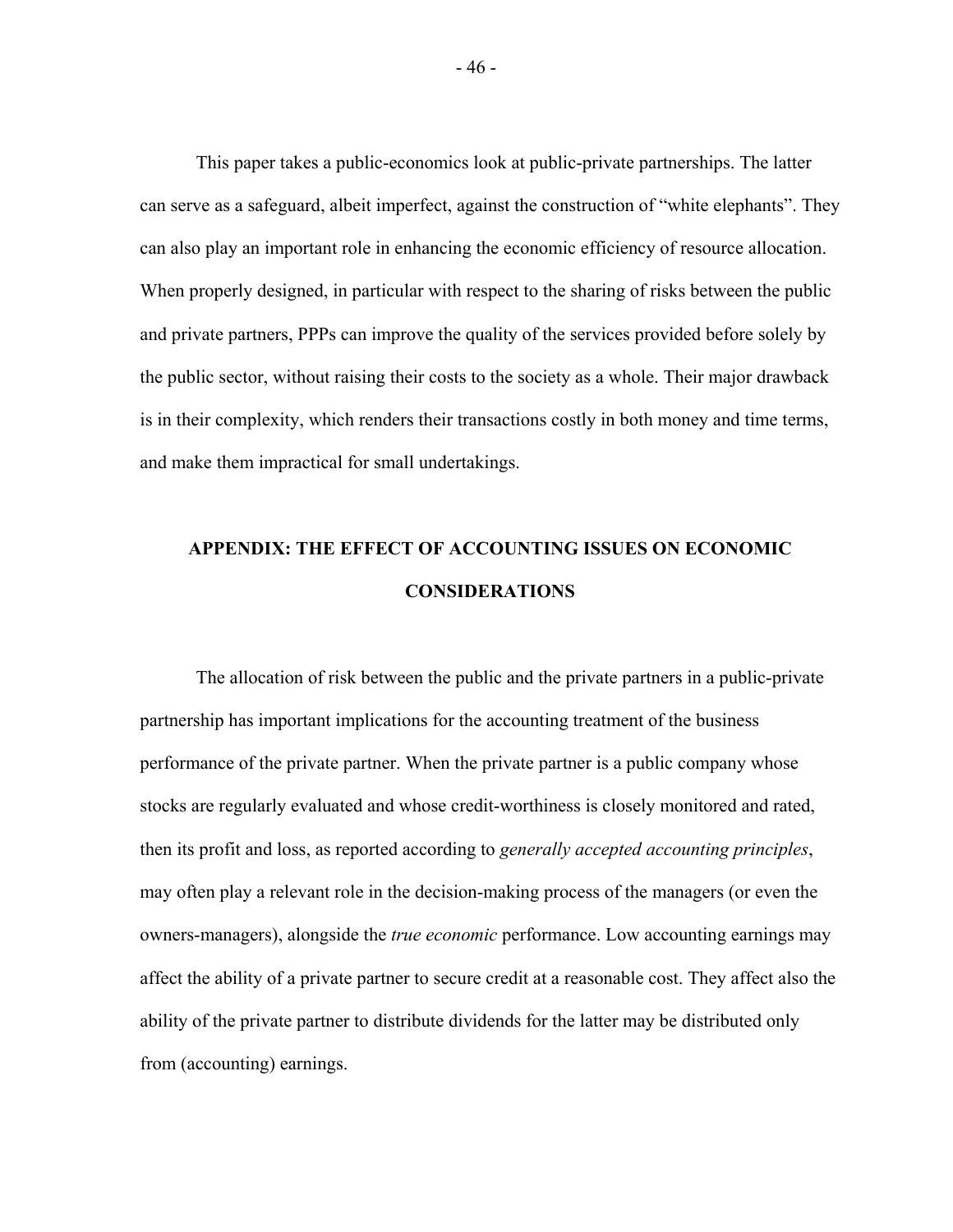In a typical public-private partnership project, there is a relatively very high investment up front, and relatively low maintenance and operating costs thereafter. Also, revenues are typically expected to grow steadily over the lifetime of the project (that is, the concession period). Revenues are thus expected to be much higher at the final years than at the first years of operation. For instance, with a grow of just 5% per annum, the revenues at the final years would be three to four fold higher in the final years than in the first years of an operation period of 20 to 30 years. This means that depreciation allowances (especially when the facility is transferred to the government free of charge at the end of the concession period) and, more importantly, the finance costs would dominate the profit and loss statement of the project in the first few years of operation, whereas the revenues would be dominant only much later down the road. $43$ 

This means that the accounting profit and loss statement of the private partner (which acts through a special-purpose company whose sole purpose is to undertake and carry out the obligations of the private partner in the concession agreement) would almost surely show considerable losses in the first few years of operation. In practice, these losses could well accumulate to write-off the entire equity of the special-purpose company. Furthermore, even though the special-purpose company is a limited-liability company, generally accepted accounting principles would require the private partner to integrate the negative equity of the special-purpose company (in the very common case in which losses exceed the initial equity)

 $43$  The finance costs and other costs during the construction period would be commonly capitalized and added to the cost of the facility, so that they would not show in the profit and loss statement during this period.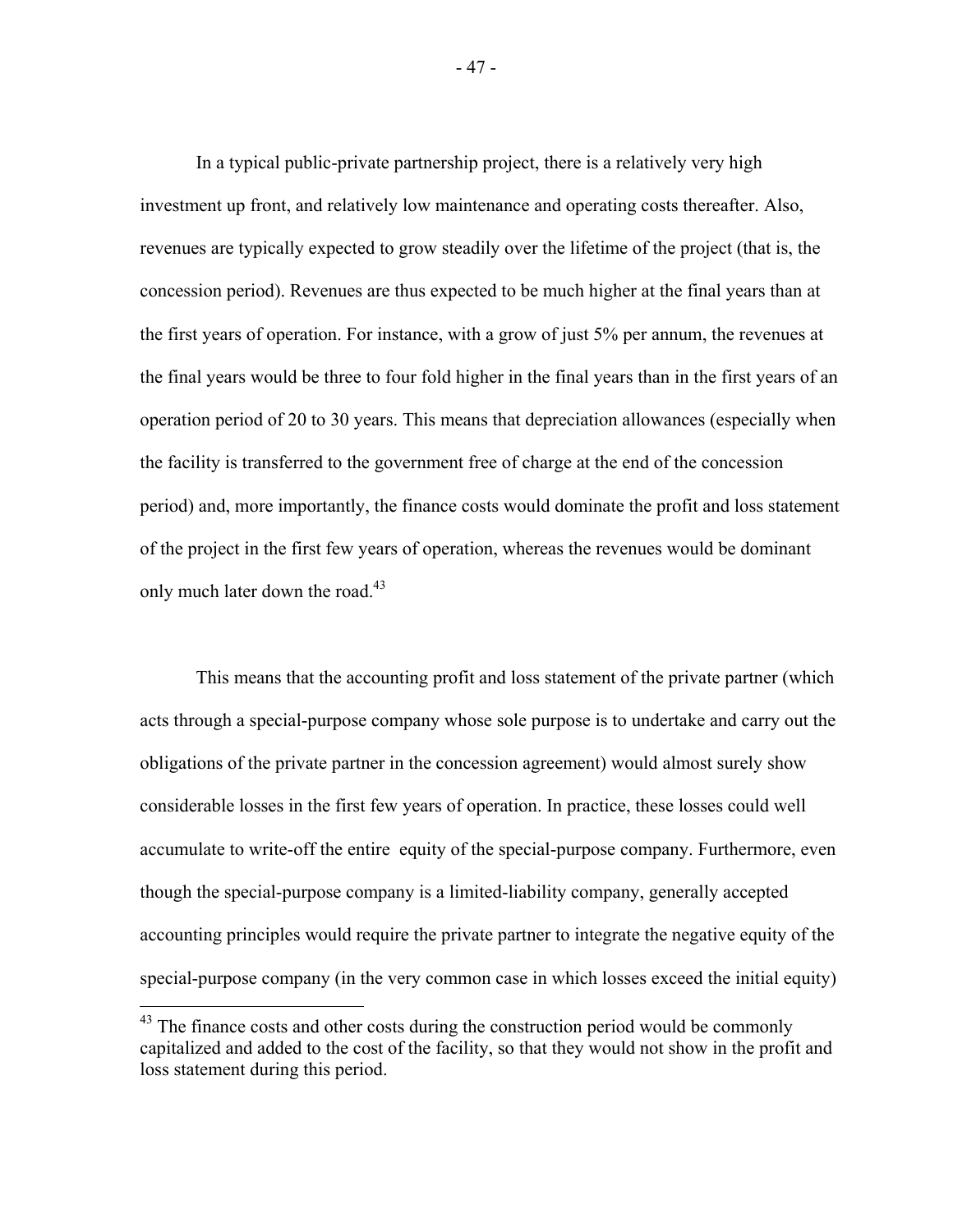into her consolidated profit and loss statement. Thus, the public-private partnership asset, when treated as a *fixed asset*, would yield to the profit and loss statement of the private partner losses in excess of the equity she invested in this initiative. This is usually an undesirable outcome for the private partner, and it may weaken the attractiveness of publicprivate partnerships to the private partner.

However, if the allocation of risk between the public and private partners is such that, *after or conditional on the completion of the construction of the facility*, the bulk of the remaining overall risk, especially the *macro* risk associated with the demand for the services of the facility, rests with the public partner, then the public-private partnership project may be treated as a *financial asset* rather than a *fixed asset*. 44 This is deemed so especially when the public partner provides insurance against *macro* risks associated with the demand for the services of the facility, and the private partner is required to transfer the facility to the public partner at the end of the concession period at a pre-determined price (possibly zero).<sup>45</sup> When the public-private partnership project is deemed to be a financial asset (rather than a fixed

<u>.</u>

<sup>44</sup> See also Hemming (2005) for a related discussion of an operating lease versus a *financial lease.* 

<sup>45</sup> At first glance, it may seem odd that the private partner is presumed to bear *less* risk when she is required to transfer the facility to the public partner at a pre-determined price of zero than when she is allowed to negotiate the price with the public partner at the end of the concession period. But, upon reflection, this is quite reasonable, because in the latter case the revenues from the user charges are expected to cover some *uncertain* portion (to be negotiated later between the parties) of the construction costs of the facility, whereas in the former case the revenues would cover the certain construction costs of the facility.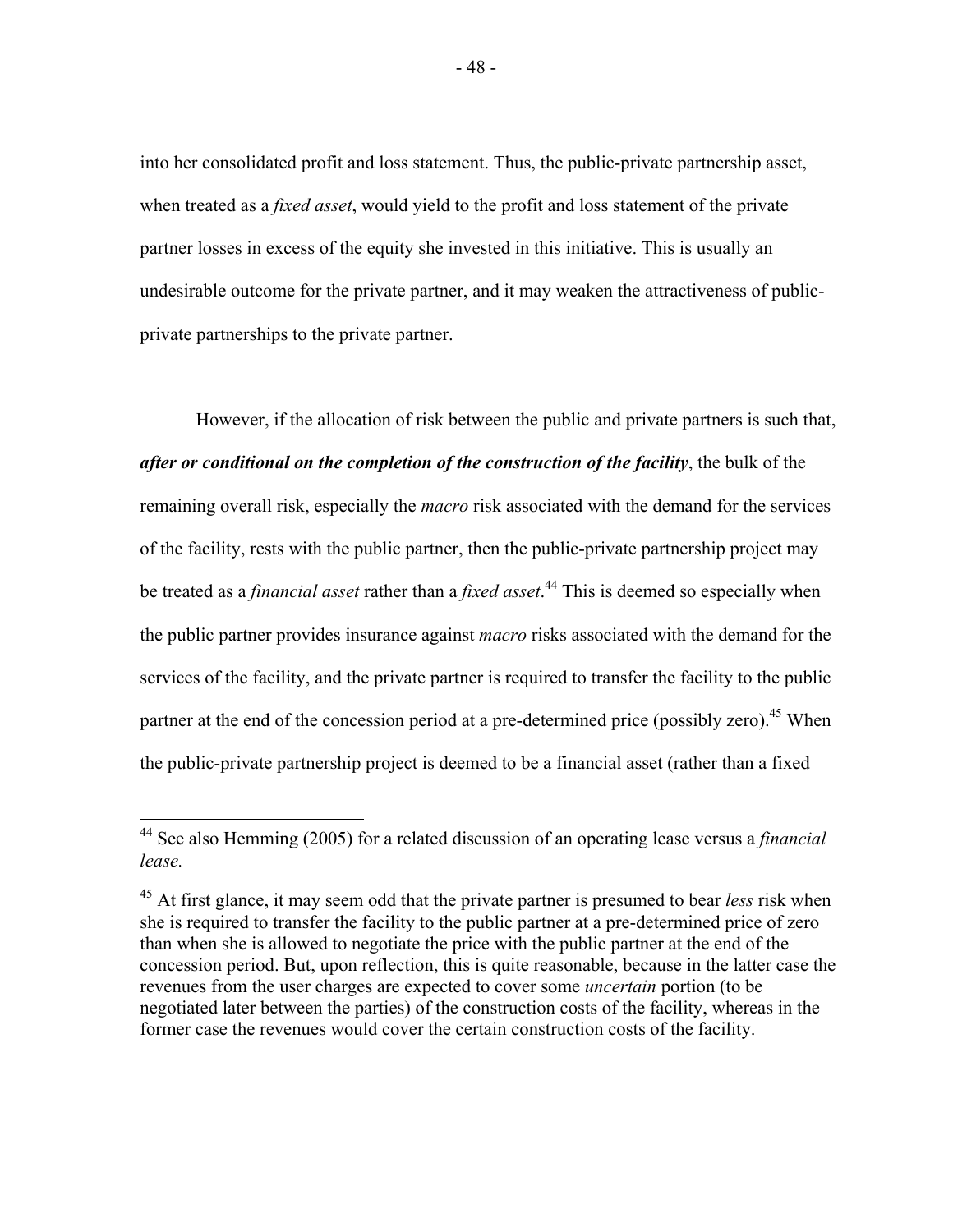asset), then the accounting profit is usually spread over the whole operation period of the project, provided indeed that the project is expected to be profitable, so that the unpleasant outcome of relatively high reported losses for the private partner in the first few years of operation is avoided.

A simple numerical example can serve to illustrate this point. Consider a toll road, constructed and operated under a public-private partnership. Suppose that the construction of the road lasts one period (period 0), after which the concessionaire has the right to operate the road as a toll road for three periods (1,2, and 3), after which she transfers the road to the public partner at a zero price. The construction cost amounts to \$1000. Suppose further that entire cost was financed by debt at an interest rate of 5% per annum.<sup>46</sup> The gross revenues from the tolls are estimated to be \$400, \$624, and \$757 in period 1, 2, and 3, respectively. The operating (and maintenance) costs are estimated to be \$125, \$200, and \$225 in period 1, 2, and 3, respectively. The estimated *net* revenues are thus \$275, \$424, and \$532, respectively. The internal rate of return of the project is 10% per annum, that is  $275/1.1 +$  $424/1.1^2 + 532/1.1^3 = 1000$ . Clearly, the project is very profitable.

However, if the allocation of risk between the public and the private partners are such that the project is treated as a fixed asst, then the profit and loss statement will show a

<sup>&</sup>lt;sup>46</sup> Indeed, public-private partnerships are highly leveraged. The private partner does not usually finance more than 10% of the investment by investing in the equity of the specialpurpose company; and remaining 90% of the investment are financed by (non-recourse) debt. Quite often, the private partner finances her equity investment by debt too.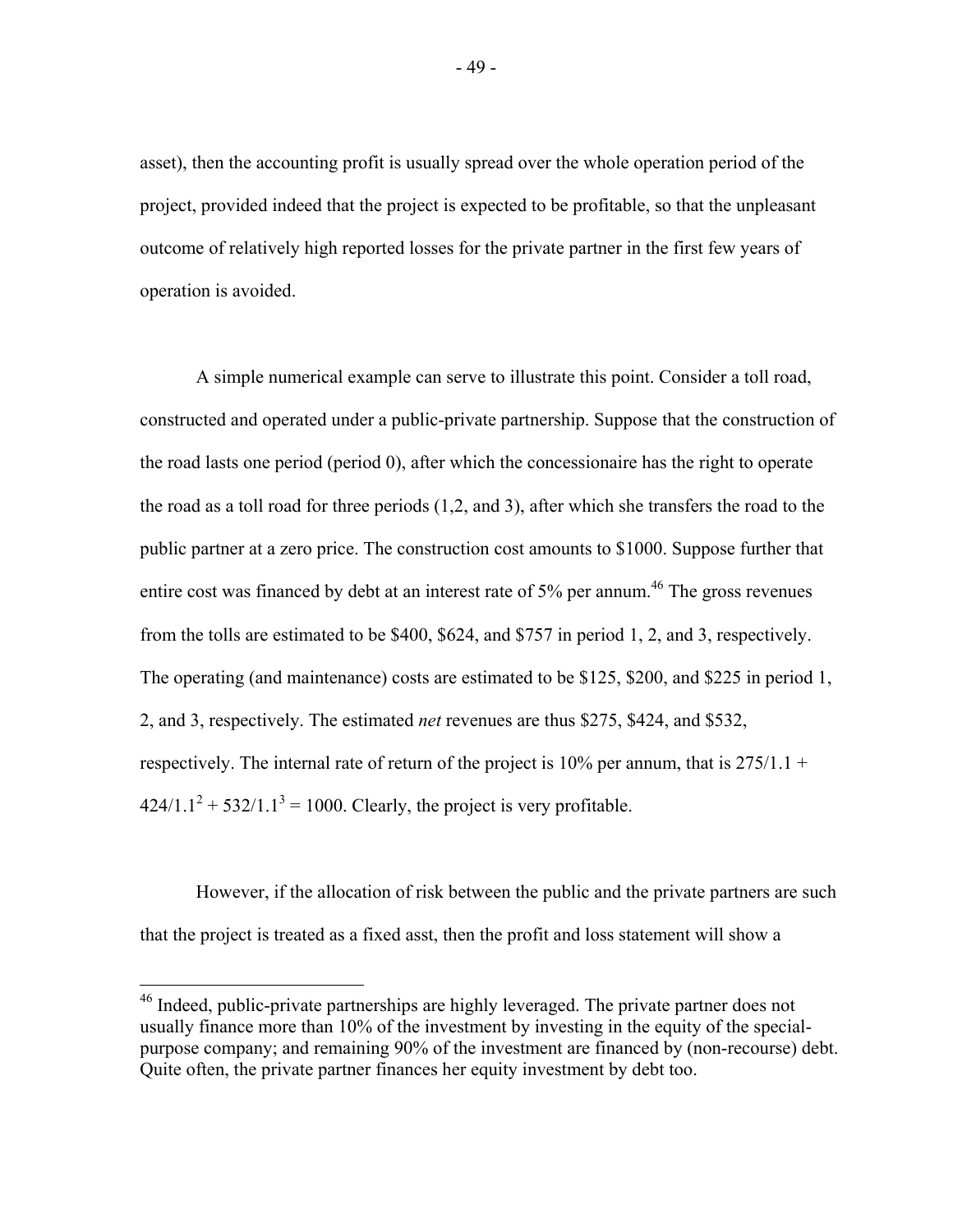considerable loss in period 1. Employing a straight-line depreciation method, the depreciation allowance in period 1 amounts to  $$333 (=1000/3)$ . The finance costs will be \$50 (5% 0f \$1000), putting the total accounting cost at \$383. Compared with net revenues of \$275, this yields a reported net loss of \$108 (or a reported net loss of only (1-τ)1000, in case a tax of a rate τ may be carried forward).<sup>47</sup>

But, as explained above, once construction of the facility is satisfactorily completed, the public partner may bear the bulk of the remaining risk in many public-private partnership arrangements. This is particularly true when the public partner provides adequate demand guarantees and the facility is transferred to the public partner at a pre-determined price (possibly zero). In this case, the PPP project is treated as a financial asset, and its financial statements change as follows.

First, suppose that an independent financial expert evaluates the return on financial assets with similar risk and maturity characteristics at 7% per annum. Next, a profit margin is calculated for the operation (and maintenance) of the road as follows. It is assumed that this margin is *time invariant*; denote it by  $\pi$ . This profit margin is then calculated by attributing the excess of total revenues over the operating revenues (calculated as costs, plus this profit margin) as the financial revenues from the financial asset; and equating the present value of

 $47$  Similarly, one can calculate the net profits in the remaining two periods and show they are positive, assuming that the net cash flow in each period is used to service the debt.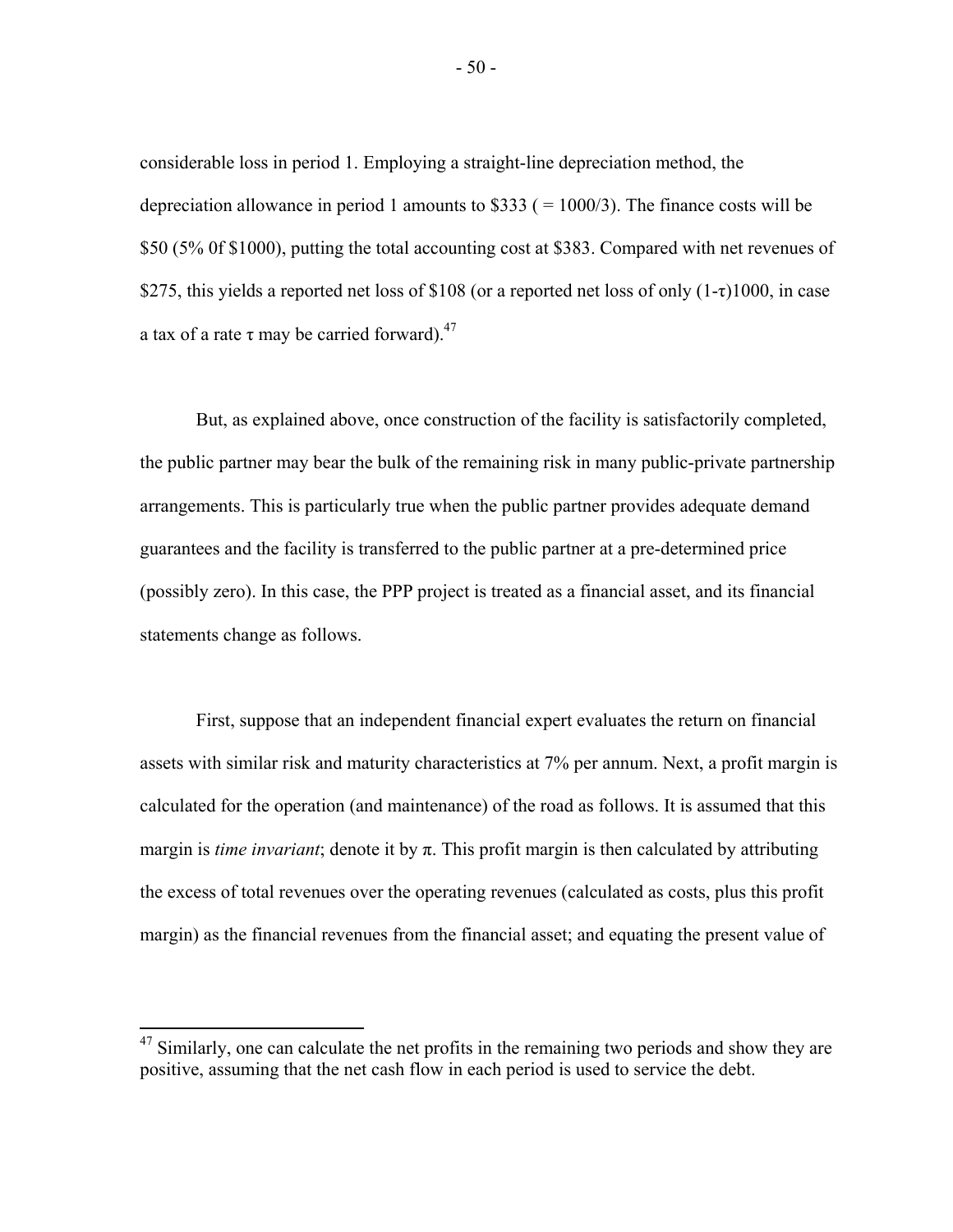the latter revenues, at a discount rate of 7% per annum, to the acquisition cost of the financial asset (namely, the construction cost of the facility which is \$1000). That is:  $[400 - 125(1 + \pi)]/1.07 + [624 - 200(1 + \pi)]/1.07^2 + [757 - 225(1 + \pi)]/1.07^3 = 1000.$ Solving this equation yields  $\pi = 13\%$ .

Accordingly, the profit and loss statement for period 1 will change to read as follows $48$ :

| Finance revenues            |      |       | $$70 \quad (= 7\% \text{ of } $1000)$ |
|-----------------------------|------|-------|---------------------------------------|
| Finance costs               |      |       | $$50 \quad (= 5\% \text{ of } $1000)$ |
| Net finance revenues        | \$20 |       |                                       |
| Operating revenues          |      |       | $$141$ $[=(1+0.13)125]$               |
| Operating costs             |      | \$125 |                                       |
| Net operating revenues      | \$16 |       |                                       |
| Net earnings (before taxes) | \$36 |       |                                       |

Thus, a *profitable* public-private partnership project does indeed yield reported positive profits in the first few years of operation<sup>49</sup>, under a suitable allocation of risk between the public and the private partners.

 $48$  Naturally, the balance sheet will also change.

 $49$  Note that the calculation of the return on the financial asset (7% in our example) does not play a significant role in the determination of the *total* net earnings (\$36). It only determines the allocation of this total between net finance revenues (\$20) and net operating revenues (\$16).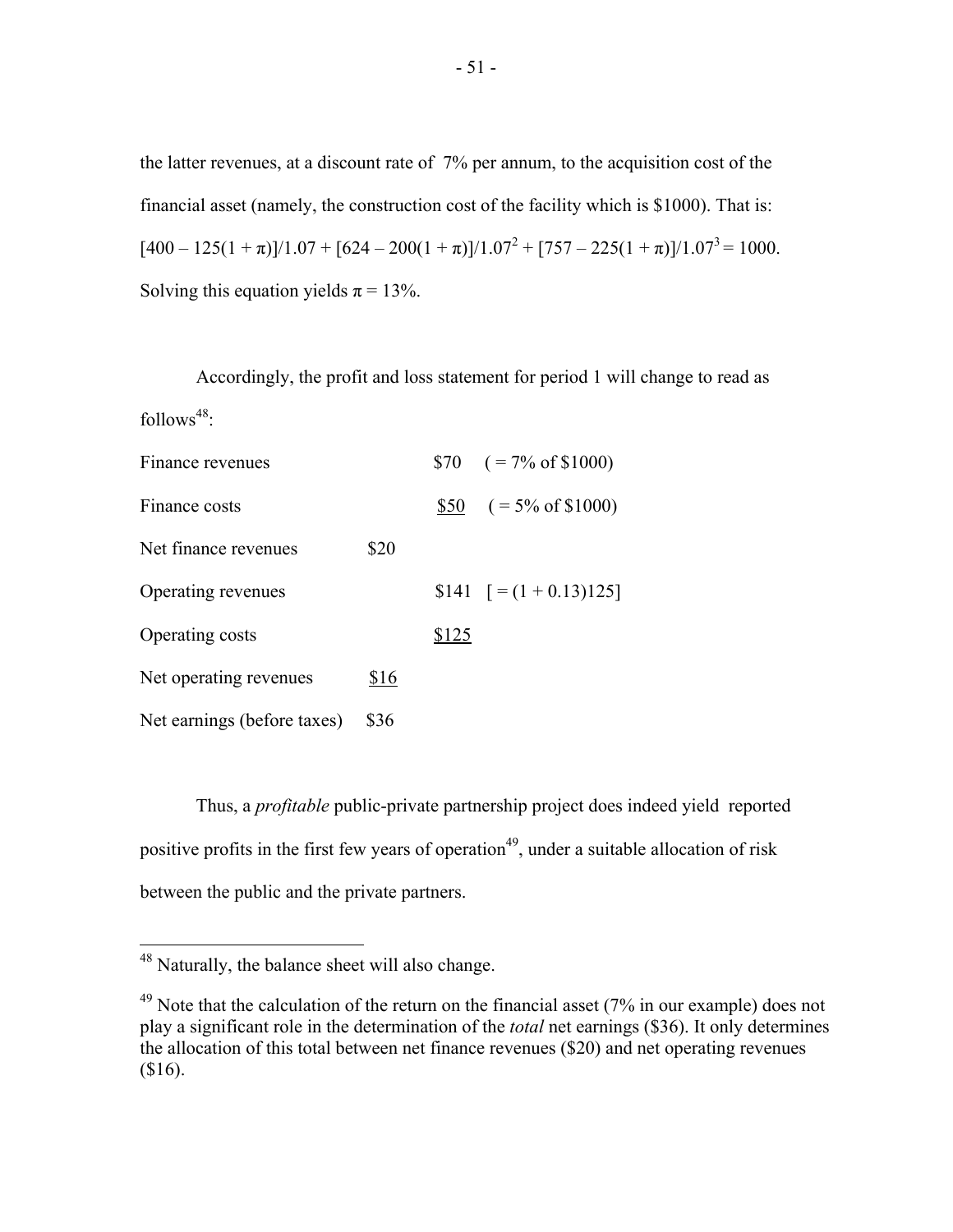The implications of the allocation of risk between the public and the private partners for the financial statements of the private partner is particularly relevant in the "penetration phase" of public-private partnerships, that is in the transition phase from conventional contracting to PPP arrangements. Given the very long-term nature of these arrangements, this period could be quite long. For quite a few years, a typical private partner would have only a few PPP projects in her portfolio, and most, if not all, of them would be at their initial stages of operation. That is, she would report losses on these projects (if treated as fixed assets). But in the long-run steady state, a typical private partner would have a variety of PPP projects with heterogeneous maturities. Some would be at their initial stages, reporting losses, but other would be at more advanced stages and reporting sizable profits. Therefore, the financial reporting problem may be mitigated in the long-run steady state; but one has to bear in mind that, in view of the very long duration of PPP projects, it may take several decades to reach this steady state.

### **References**

Alesina, Alberto, and Roberto Perotti (1995), "Political Economy of Budget Deficits", *International Monetary Fund Staff Papers*, 42(1), pp. 1-31.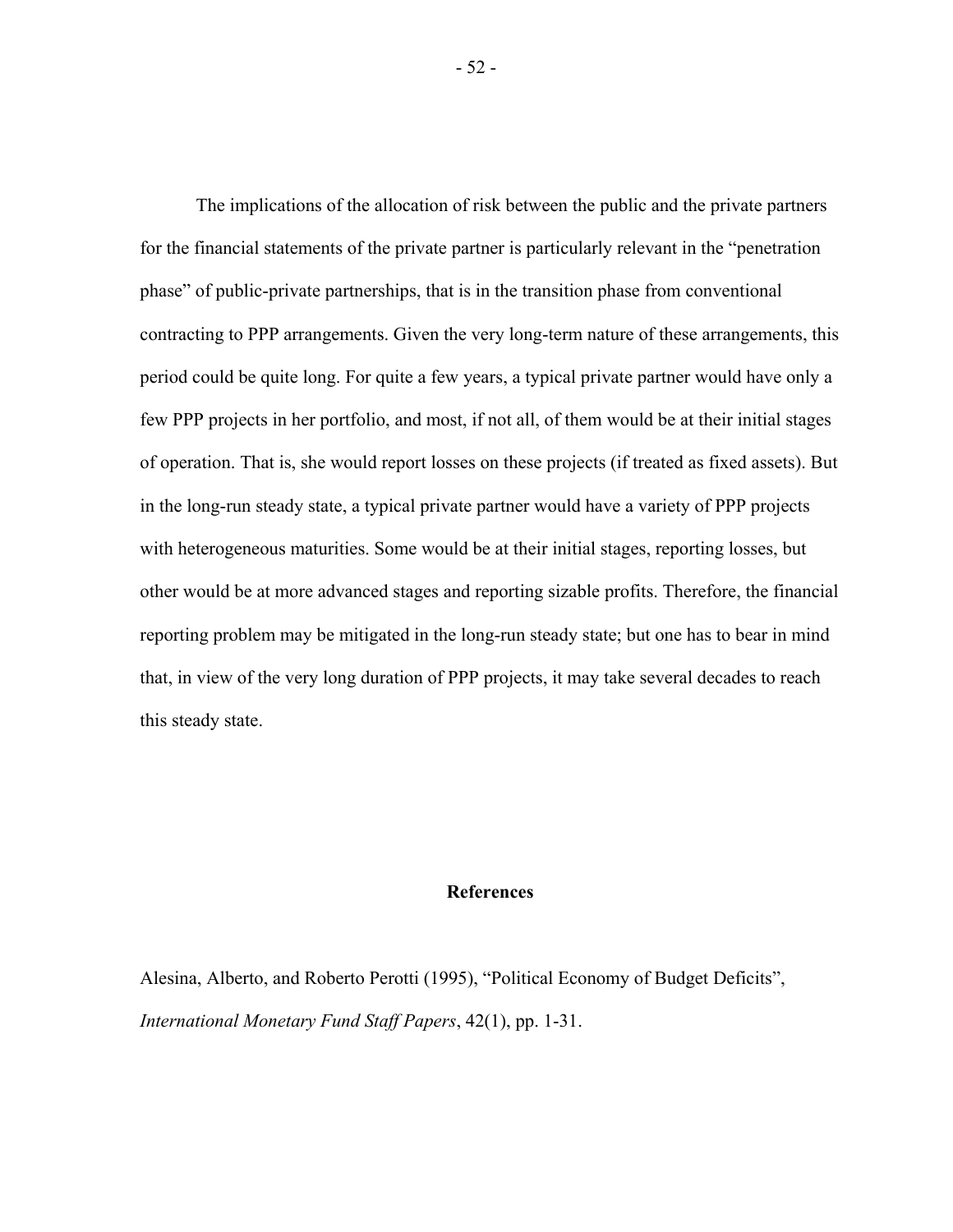Alesina, Alberto, and Roberto Perotti (1996a), "Fiscal Discipline and the Budget Process", *The American Economic Review: Papers and Proceedings*, 86(2), pp. 401-407.

Alesina, Alberto, and Roberto Perotti (1996b), "Income Distribution, Political Instability, and Investment", *The European Economic Review*, 40, pp. 1203-1228.

Arrow, Kenneth J., and Frank H. Hahn (1971), *General Competitive Analysis*, North Holland Publishing Company, Amsterdam.

Bajari, Patrick and Steven Tadelis (2001), "Incentives versus Transaction Costs: A Theory of Procurement Contracts", *The Rand Journal of Economics*, 32(3), pp.387-407.

Barro, Robert J. (1979), "On the Determination of the Public Debt", *The Journal of Political Economy*, 87, pp. 940-971.

Brixi, Hana Polackova and Ashoka Mody (2002), "Dealing with Government Fiscal Risk: an Overview", in Brixi, Hana Polackova and Allen Schick, editors, *Government at Risk: Contingent Liabilities and Fiscal Risk*, The World Bank and Oxford University Press.

Davis, Otto A., and Andrew B. Whinston (1965), "Welfare Economics and the Theory of Second Best", *The Review of Economic Studies*, 32, pp. 1-13.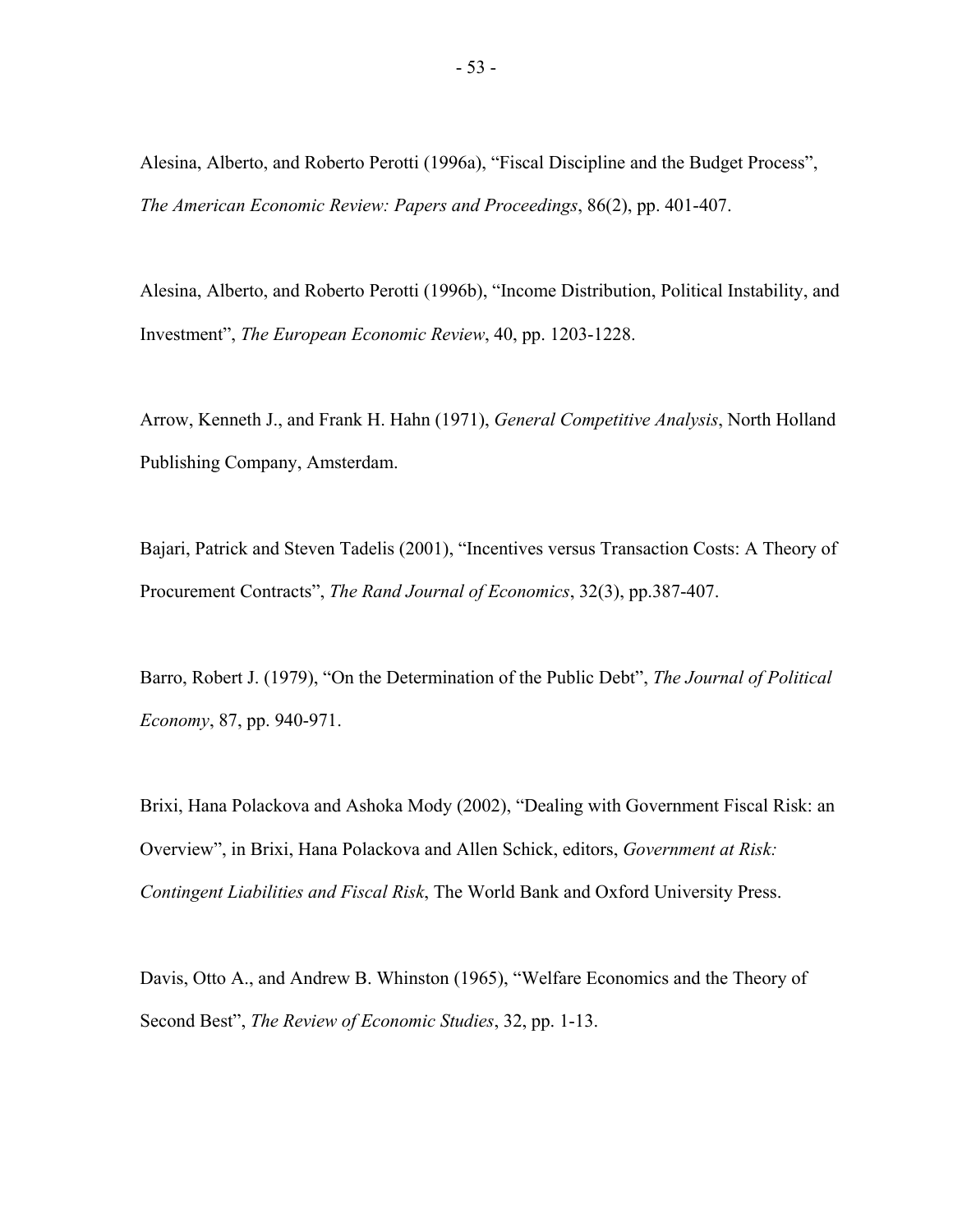Dewatripont, Mathias, and Patrick Legros (2005), "Public-Private-Partnerships: Contract Design and Risk Transfer", *European Investment Bank Papers*, 10(1), pp. 120-141.

Diamond, Peter A., and James A. Mirrlees (1971), "Optimal Taxation and Public Production: I and II", *The American Economic Review*.

Echevery, Juan Carlos, Veronica Navas, Juan Camilo Gitierrez, and Jorge Enrique Cardona (2002), "Dealing with Contingent Liabilities in Colombia", in Brixi, Hana Polackova and Allen Schick, editors, *Government at Risk: Contingent Liabilities and Fiscal Risk*, The World Bank and Oxford University Press.

Groot, Paul A. (1997), "The Economics of the Private Finance Initiative", *Oxford Review of Economic Policy*, 13(4), pp.53-66.

Hart, Oliver (2003), "Incomplete Contracts and Public Ownership: Remarks, and an Application to Public-Private Partnerships", *The Economic Journal*, 113 (March), C69-76.

Hemming, Richard (2005), ""Public-Private-Partnerships, Government Guarantees, and Fiscal Risk", Fiscal Affairs Department, International Monetary Fund, unpublished.

Kamps, Christophe (2005), "Is There a Lack of Public Capital in the European Union", *The European Investment Bank Papers*, 10(1), pp. 72-93.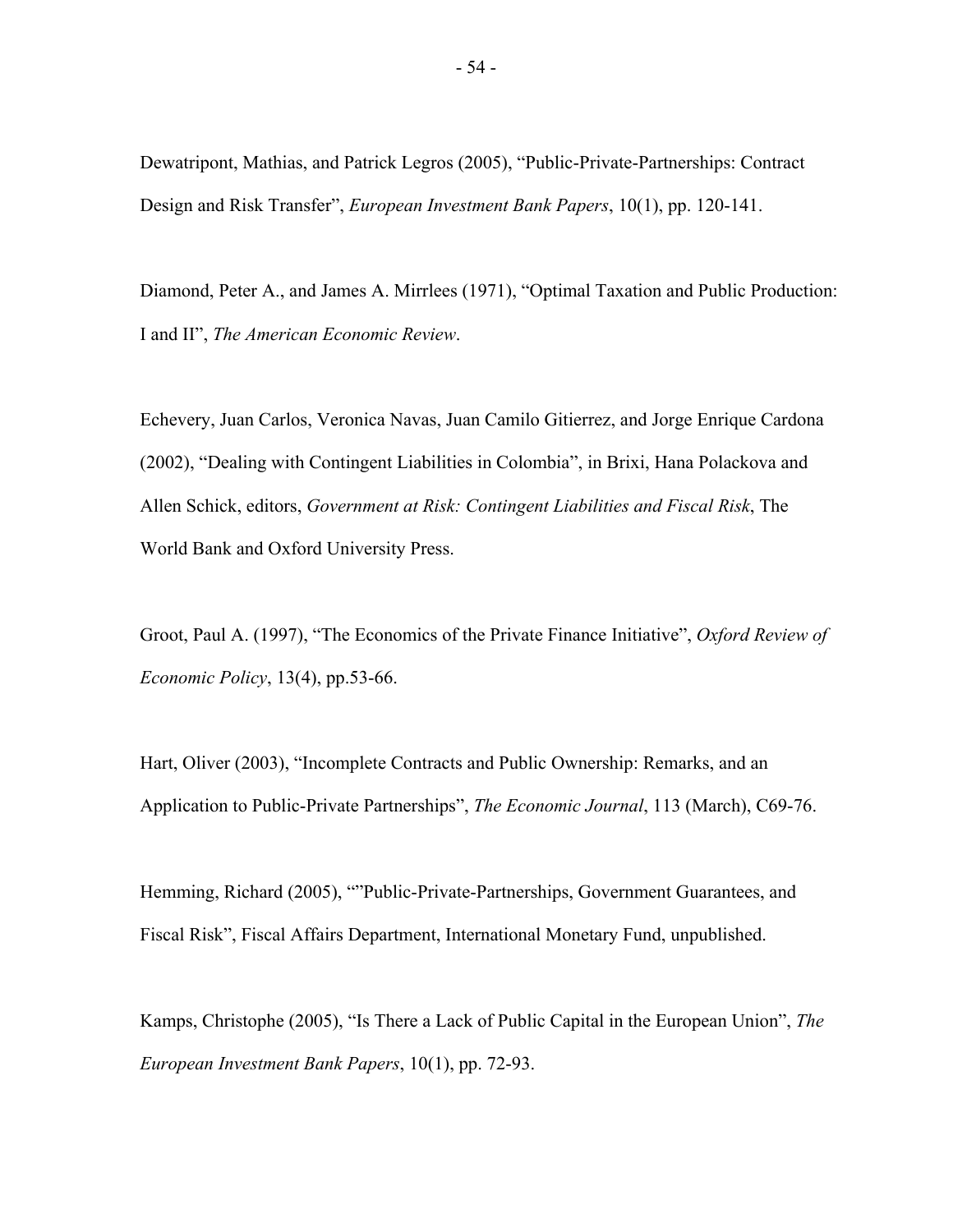Laffont, Jean-Jacques, and Jean Tirole (1993), *A Theory of Incentives in Procurement and Regulation,* Cambridge, MA: MIT Press.

Lucas, Robert E. Jr., and Nancy L. Stokey (1983), "Optimal Fiscal and Monetary Policy in an Economy without Capital", *The Journal of Monetary Economics*, pp. 55-93.

McAfee, R. Preston, and John McMillan (1987), *Incentives in Government Contracting,*  Toronto: University of Toronto Press.

Musgrave, Richard A. and Peggy B. Musgrave (1989), *Public Finance in Theory and Practice*, McGraw-Hill, 5<sup>th</sup> Edition.

Oakland, William H. (1972), "Congestion, Public Goods, and Welfare", *The Journal of Public Economics"*, pp. 239-257.

Oakland, William H. (1974), "Public Goods, Perfect Competition and Under-Production", *The Journal of Political Economy*, pp. 927-939.

Prud'homme, Remy (2004), "Infrastructure and Development", paper prepared for the Annual Bank Conference on Development Economics, the World Bank, Washington, D.C.

Riess, Armin (2005), "Is the PPP Model Applicable across Sectors?", *The European Investment Bank Papers*, 10(2), pp. 10-31.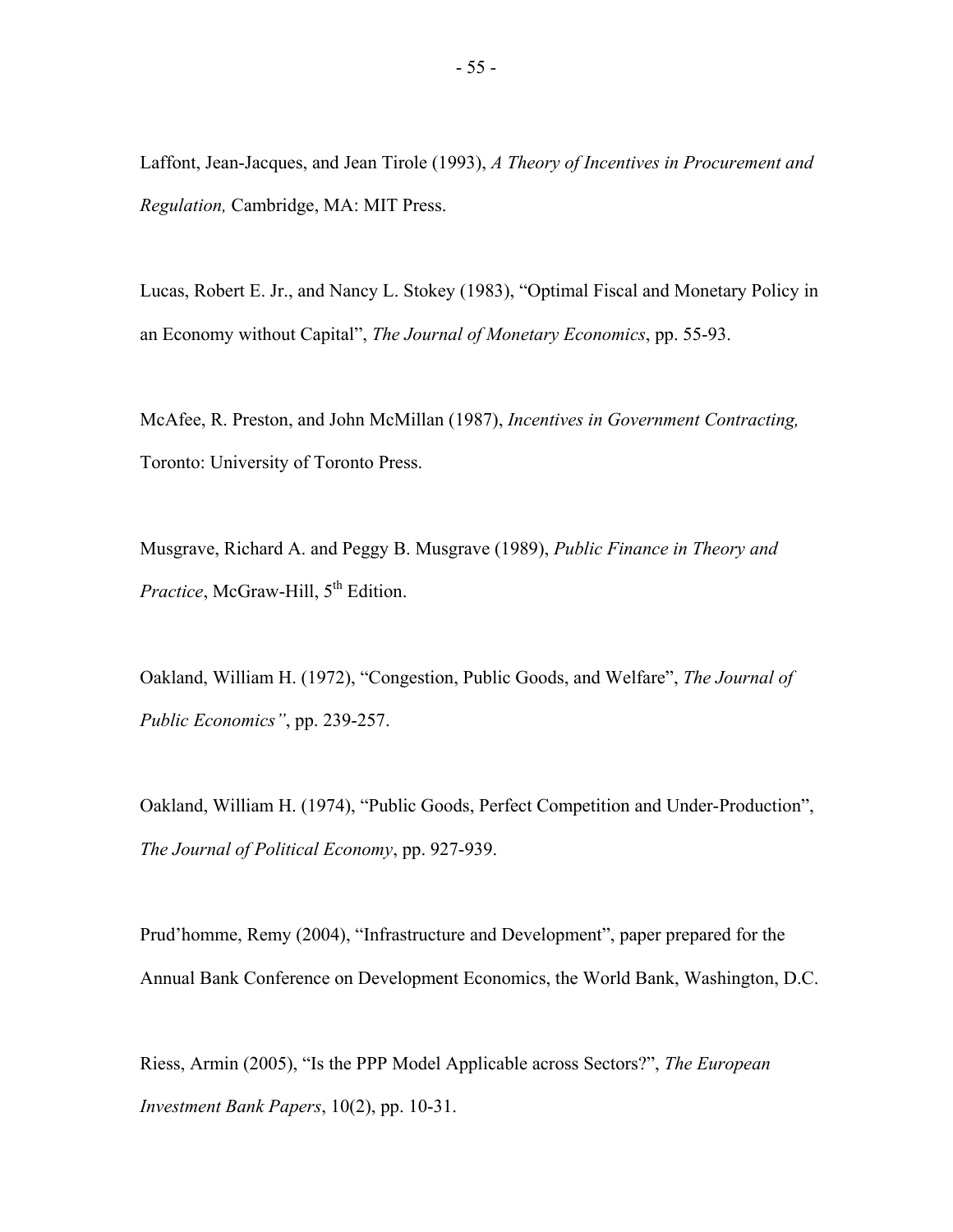Romp, Ward, and Jakob de Haan (2005), "Public Capital and Economic Growth: A Critical Survey", *The European Investment Bank Papers*, 10(1), pp. 40-71.

Spackman, Michael (2002), "Public-Private Partnerships: Lessons from the British Approach", *Economic Systems*, pp. 283-301.

Strong, John S., Jose-Luis Guasch, and Juan Benavides (2004), "Managing Risk of Infrastructural Investment in Latin America: Lessons, Issues, and Prescriptions", Working Paper, the Inter-American Development Bank, Washington, D.C.

Tanzi, Vito (2005), "Building Regional Infrastructure in Latin America', Occasional Paper SITI-10, The Inter-American Development Bank, Washington, D.C.

Valila, Timo (2205), "How Expensive are Cost Savings? On the Economics of Public-Private Partnerships", *The European Investment Bank Papers*, 10(1), pp. 94-119.